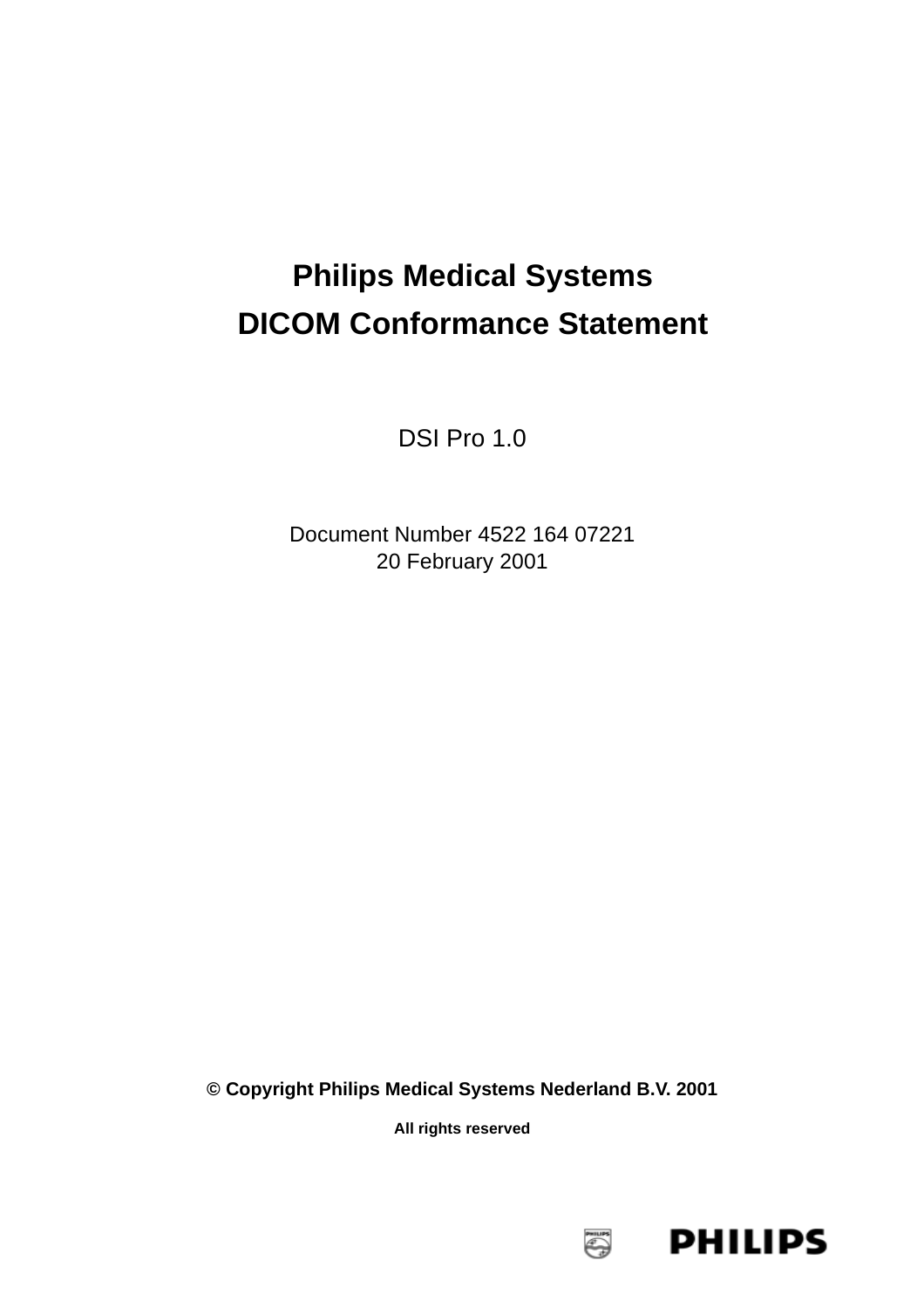# **Issued by:**

Philips Medical Systems Nederland B.V. Integrated Clinical Solutions, Interoperability Building QV-282 P.O. Box 10.000 5680 DA Best The Netherlands Tel.: +31 40 2763079 Fax.: +31 40 2764263 email: dicom@philips.com Internet: http://www.medical.philips.com/dicomcs/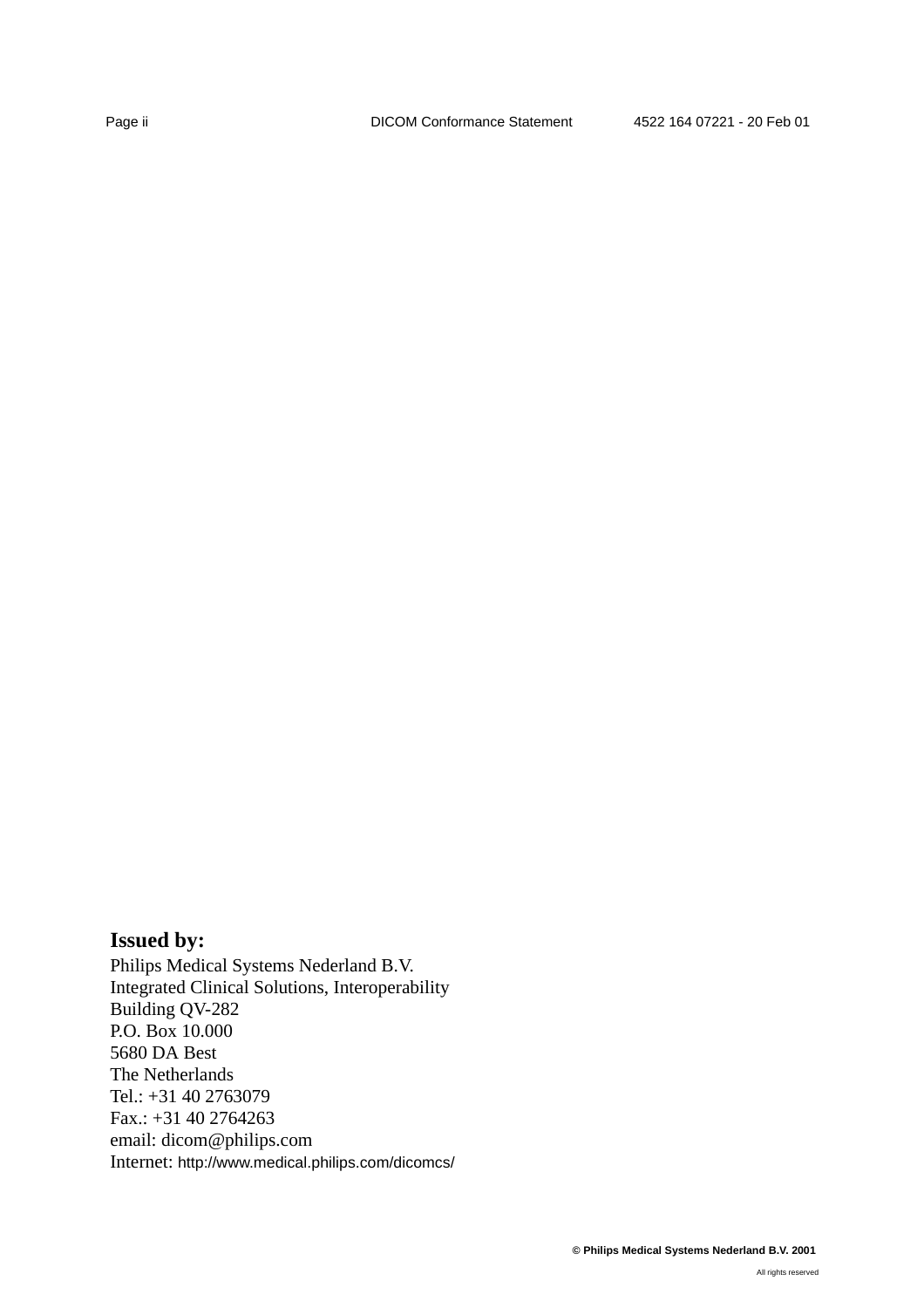| 1              |  |
|----------------|--|
| 1.1            |  |
| 1.2            |  |
| 1.3            |  |
| 1.4            |  |
| 1.5            |  |
| 1.6            |  |
| 1.7            |  |
| $\overline{2}$ |  |
| 2.1            |  |
| 2.1.1          |  |
| 2.2            |  |
| 2.3            |  |
| 3              |  |
| 3.1            |  |
| 3.1.1          |  |
| 3.1.2          |  |
| 3.1.3          |  |
| 3.2            |  |
| 3.2.1          |  |
| 3.2.2          |  |
| 3.2.3          |  |
| 3.3            |  |
| 3.3.1          |  |
| 3.3.2          |  |
| 3.3.3          |  |
| 4              |  |
| 4.1            |  |
| 4.2            |  |
| 4.2.1          |  |
| 5              |  |
| 6              |  |
| 6.1            |  |
| 6.1.1          |  |
| 6.1.2          |  |
| 6.2            |  |
| 6.2.1          |  |
| 6.2.2          |  |
| 7              |  |
| 7.1            |  |
| 7.2            |  |
| 8              |  |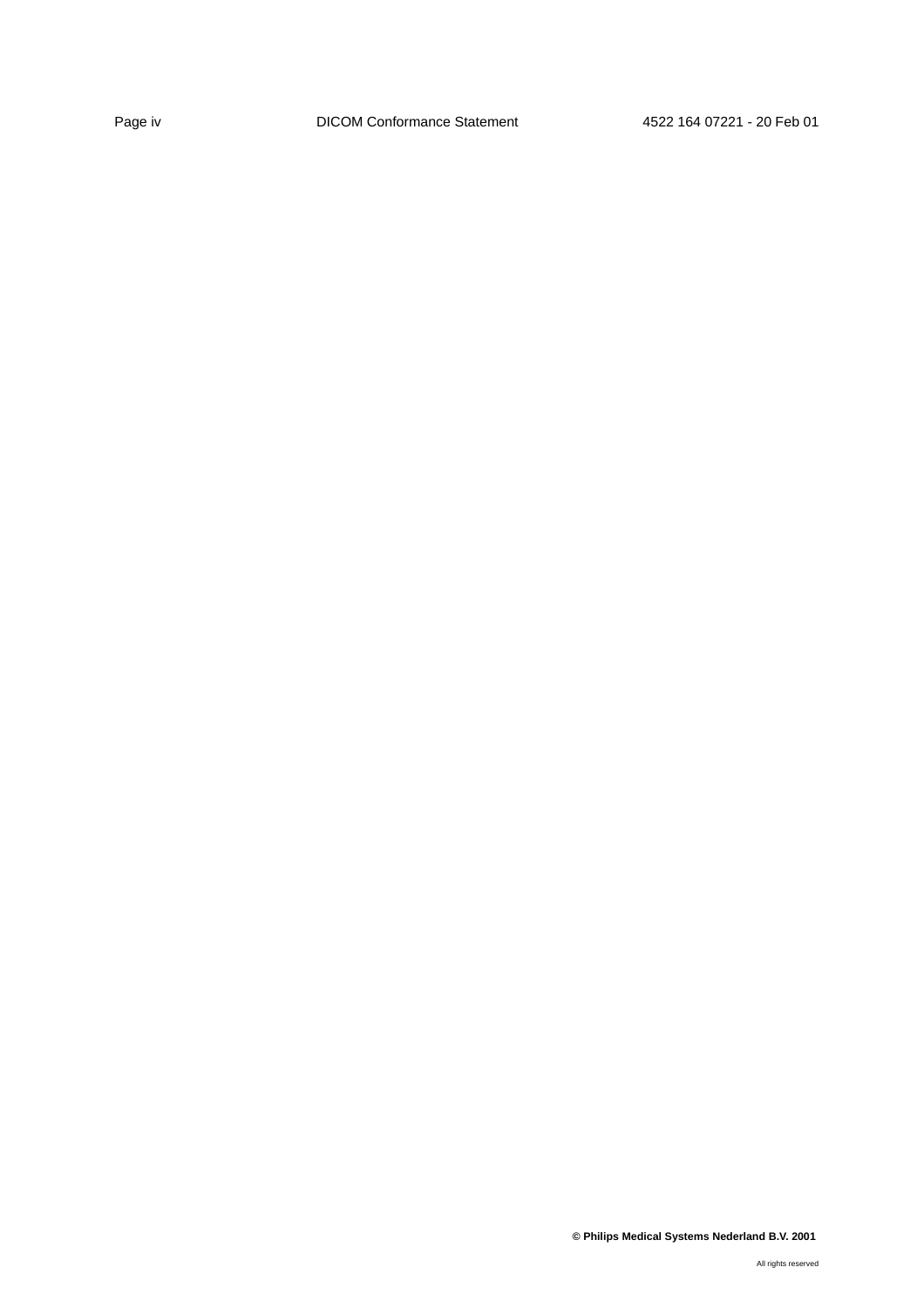Introduction

# <span id="page-4-0"></span>**1 Introduction**

This chapter provides general information about the purpose, scope and contents of this Conformance Statement.

# <span id="page-4-1"></span>**1.1 Scope and field of application**

The scope of this DICOM Conformance Statement is to facilitate data exchange from equipment of Philips Medical Systems. This document specifies the compliance to the DICOM standard (formally called the NEMA PS 3.X-1999 standards). It contains a short description of the applications involved and provides technical information about the data exchange capabilities of the equipment. The main elements describing these capabilities are: the supported DICOM Service Object Pair (SOP) Classes, Roles, Information Object Definitions (IOD) and Transfer Syntaxes.

The field of application is the integration of the Philips Medical Systems equipment into an environment of medical devices.

This Conformance Statement should be read in conjunction with the DICOM standard and its addenda [DICOM].

# <span id="page-4-2"></span>**1.2 Intended audience**

This Conformance Statement is intended for:

- (potential) customers,
- system integrators of medical equipment,
- marketing staff interested in system functionality,
- software designers implementing DICOM interfaces.

It is assumed that the reader is familiar with the DICOM standard.

#### <span id="page-4-3"></span>**1.3 Contents and structure**

The DICOM Conformance Statement is contained in chapter 2 through 7 and follows the contents and structuring requirements of DICOM PS 3.2-1999.

#### <span id="page-4-4"></span>**1.4 Used definitions, terms and abbreviations**

DICOM definitions, terms and abbreviations are used throughout this Conformance Statement. For a description of these, see NEMA PS 3.3-1999 and PS 3.4-1999. The word Philips in this document refers to Philips Medical Systems.

# <span id="page-4-5"></span>**1.5 References**

[DICOM] The Digital Imaging and Communications in Medicine (DICOM) standard: NEMA PS 3.X 1999 National Electrical Manufacturers Association (NEMA) Publication Sales 1300 N. 17th Street, Suite 1847 Rosslyn, Va. 22209, United States of America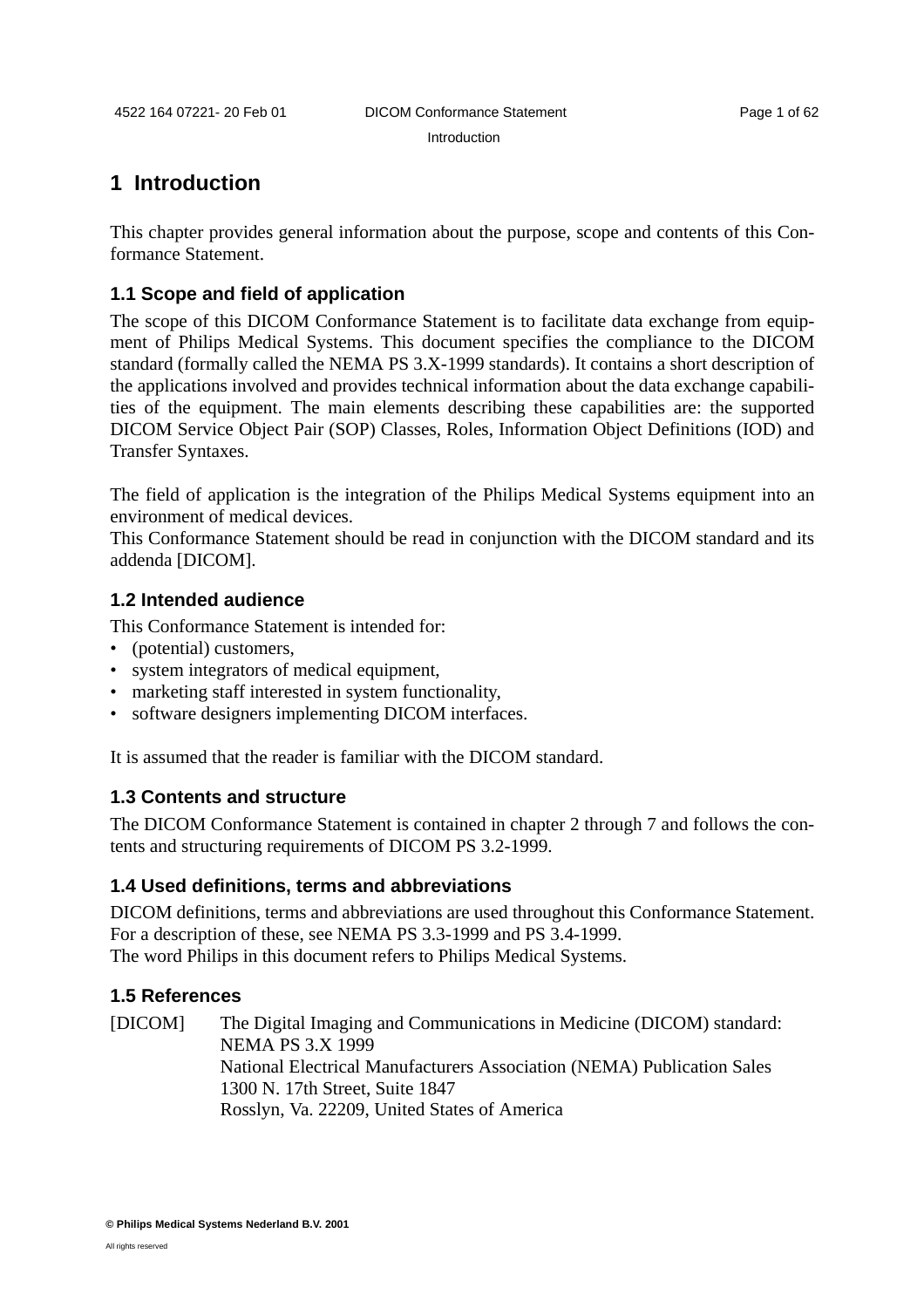#### Introduction

#### <span id="page-5-0"></span>**1.6 Important note to the reader**

This Conformance Statement by itself does not guarantee successful interoperability of Philips equipment with non-Philips equipment. The user (or user's agent) should be aware of the following issues:

#### **• Interoperability**

Interoperability refers to the ability of application functions, distributed over two or more systems, to work successfully together. The integration of medical devices into a networked environment may require application functions that are not specified within the scope of DICOM. Consequently, using only the information provided by this Conformance Statement does not guarantee interoperability. It is the user's responsibility to analyse thoroughly the application requirements and to specify a solution that integrates Philips equipment with non-Philips equipment.

#### **• Validation**

Philips equipment has been carefully tested to assure that the actual implementation of the DICOM interface corresponds with this Conformance Statement.

Where Philips equipment is linked to non-Philips equipment, the first step is to compare the relevant Conformance Statements. If the Conformance Statements indicate that successful information exchange should be possible, additional validation tests will be necessary to ensure the functionality, performance, accuracy and stability of image and image related data. It is the responsibility of the user (or user's agent) to specify the appropriate test suite and to carry out the additional validation tests.

### **• New versions of the DICOM Standard**

The DICOM Standard will evolve in future to meet the user's growing requirements and to incorporate new features and technologies. Philips is actively involved in this evolution and plans to adapt its equipment to future versions of the DICOM Standard. In order to do so, Philips reserves the right to make changes to its products or to discontinue its delivery. The user should ensure that any non-Philips provider linking to Philips equipment, also adapts to future versions of the DICOM Standard. If not, the incorporation of DICOM enhancements into Philips equipment may lead to loss of connectivity (in case of networking) and incompatibility (in case of media).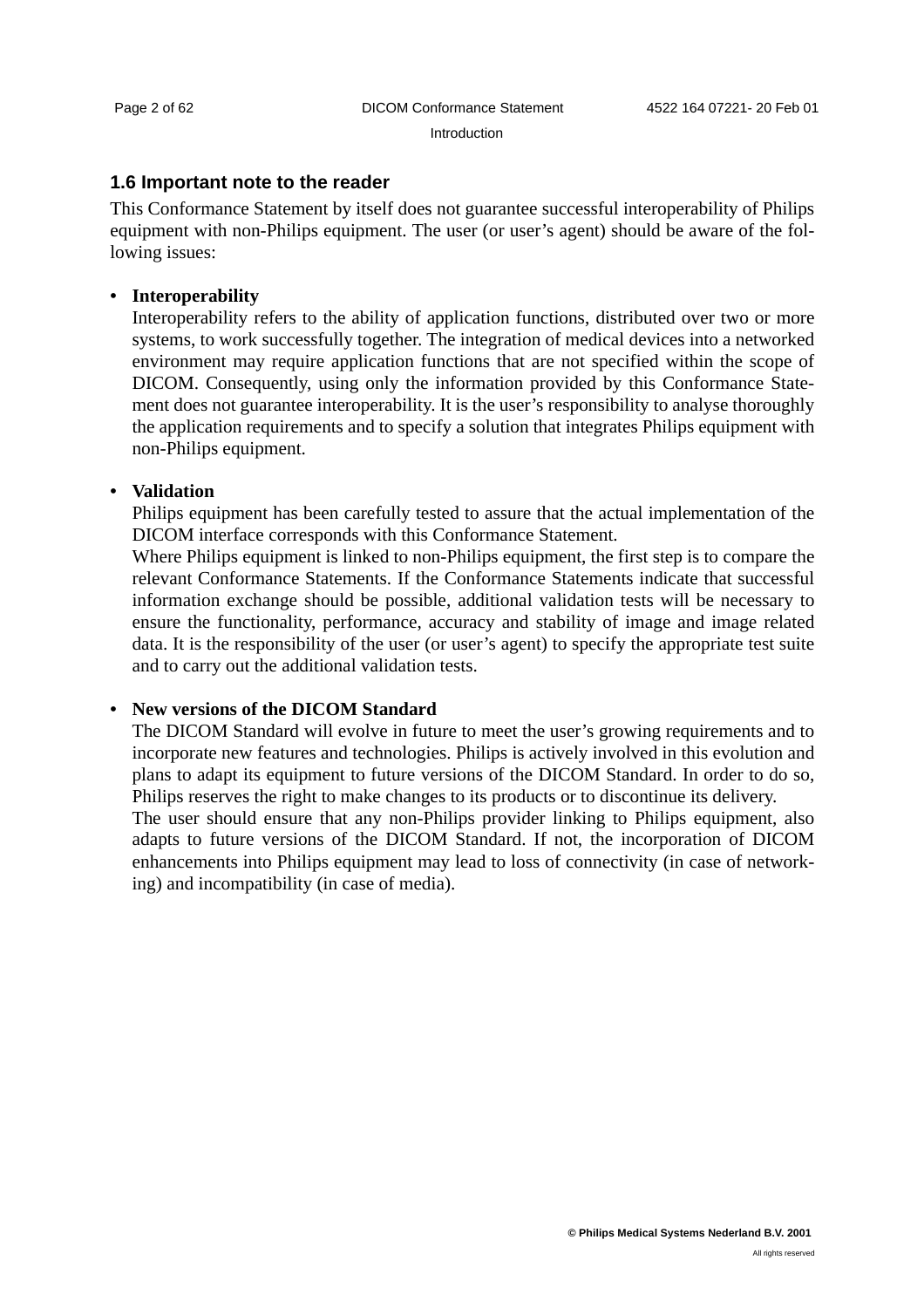Introduction

#### <span id="page-6-0"></span>**1.7 General Acronyms and Abbreviations.**

The following acronyms and abbreviations are used in the document.

- AE Application Entity
- ACR American College of Radiology
- ANSI American National Standard Institute
- CD-R CD Recordable
- DICOM Digital Imaging and Communication in Medicine
- DIMSE DICOM Message Service Element
- DIMSE-C DICOM Message Service Element-Composite
- DIMSE-N DICOM Message Service Element-Normalized
- DSI Digital Spot Imaging
- ELE Explicit VR Little Endian
- EBE Explicit VR Big Endian
- FSC File Set Creator
- FSR File Set Reader
- FSU File Set Updater
- GUI Graphic User Interface
- 
- HIS Hospital Information System
- HL7 Health Level Seven
- ILE Implicit VR Little Endian
- IOD Information Object Definition
- ISIS Information System Imaging System
- NEMA National Electrical Manufacturers Association
- PDU Protocol Data Unit
- RIS Radiology Information System
- RWA Real World Activity
- SC Secondary Capture
- SCP Service Class Provider
- SCU Service Class User
- SOP Service Object Pair
- TCP/IP Transmission Control Protocol/Internet protocol
- UID Unique Identifier
- WLM Worklist Management
- PACS Picture Archiving Communication System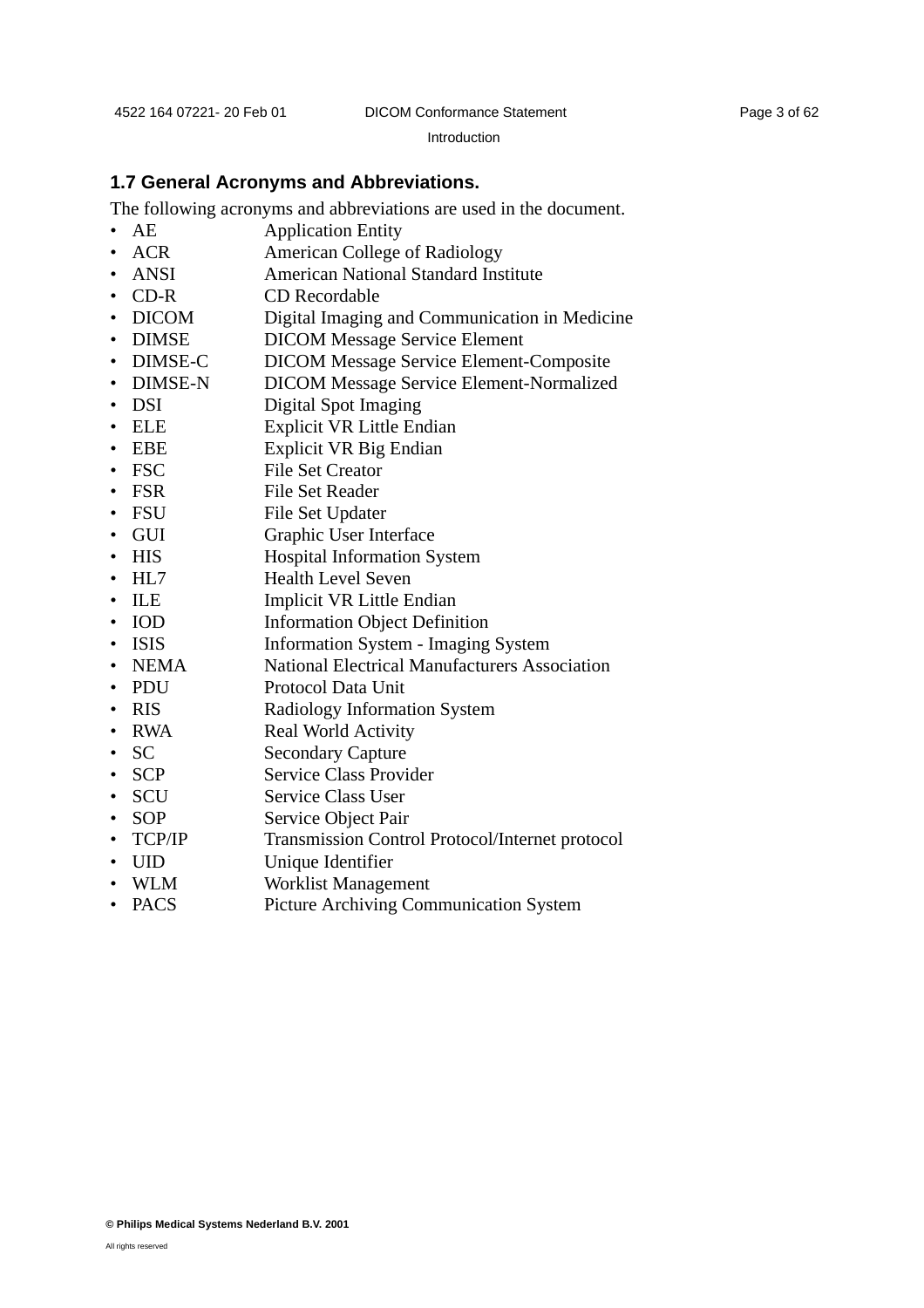# <span id="page-7-0"></span>**2 Implementation model**

The DSI Pro contains a DSI 5.2.1 with autopush and a EasyVision 4.4. The DSI Pro is a digital fluorography modality. It is part of an X-ray system. Depending on the chosen configuration the functions are:

- Image acquisition and display
- Image review and processing
- Image handling, storage and networking,
- Administration of patient, physician and examination data.
- Read and write DICOM CD-R disks.
- Print Images on a DICOM printer
- Copy images from the local database to remote databases and vice versa.
- Import images for viewing.
- Storage Commitment function

The main application areas are:

- R/F examinations
- vascular and non-vascular examinations
- angiography and tomography examinations
- interventional procedures

DSI Pro Release 1.0 contains a DICOM Export function (e.g. to transfer DSI Pro image data to a remote system, Import Images) and a DICOM RIS interface (to retrieve an up-to-date Worklist from Radiology Information System).

# <span id="page-7-1"></span>**2.1 Application Data Flow Diagram**

The DSI Pro contains three Application Entity able to export DICOM images (to a Media and over a Network) and handle Modality Worklists. The related Implementation Model is shown in [Figure 2-1 on page 4](#page-7-2) and [Figure 2-3 on page 6](#page-9-1).



<span id="page-7-2"></span>**Figure 2-1: DSI Pro Information AE Implementation Model**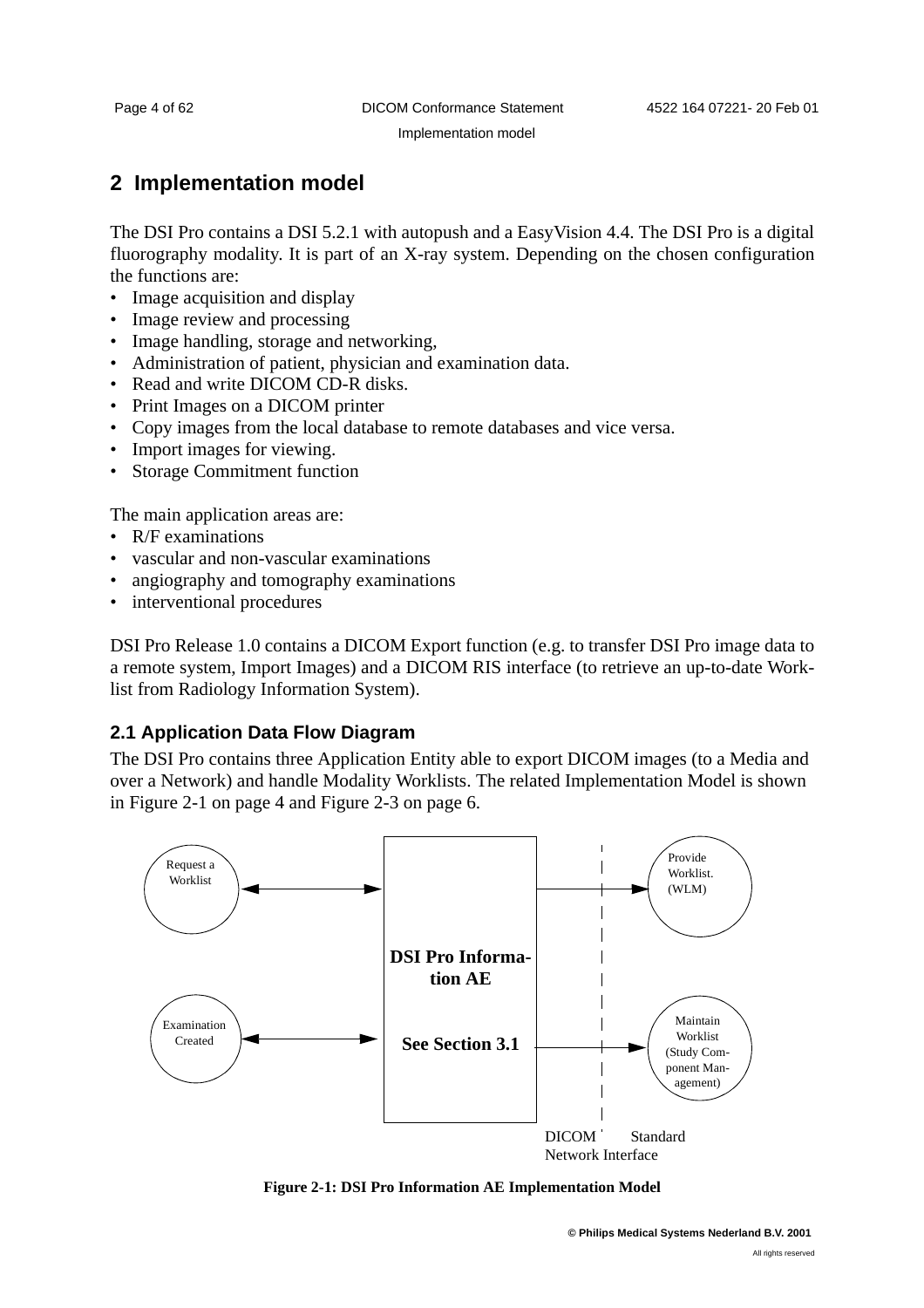# 4522 164 07221- 20 Feb 01 DICOM Conformance Statement Page 5 of 62

Implementation model



**Figure 2-2: DSI Pro Network AE Implementation Model**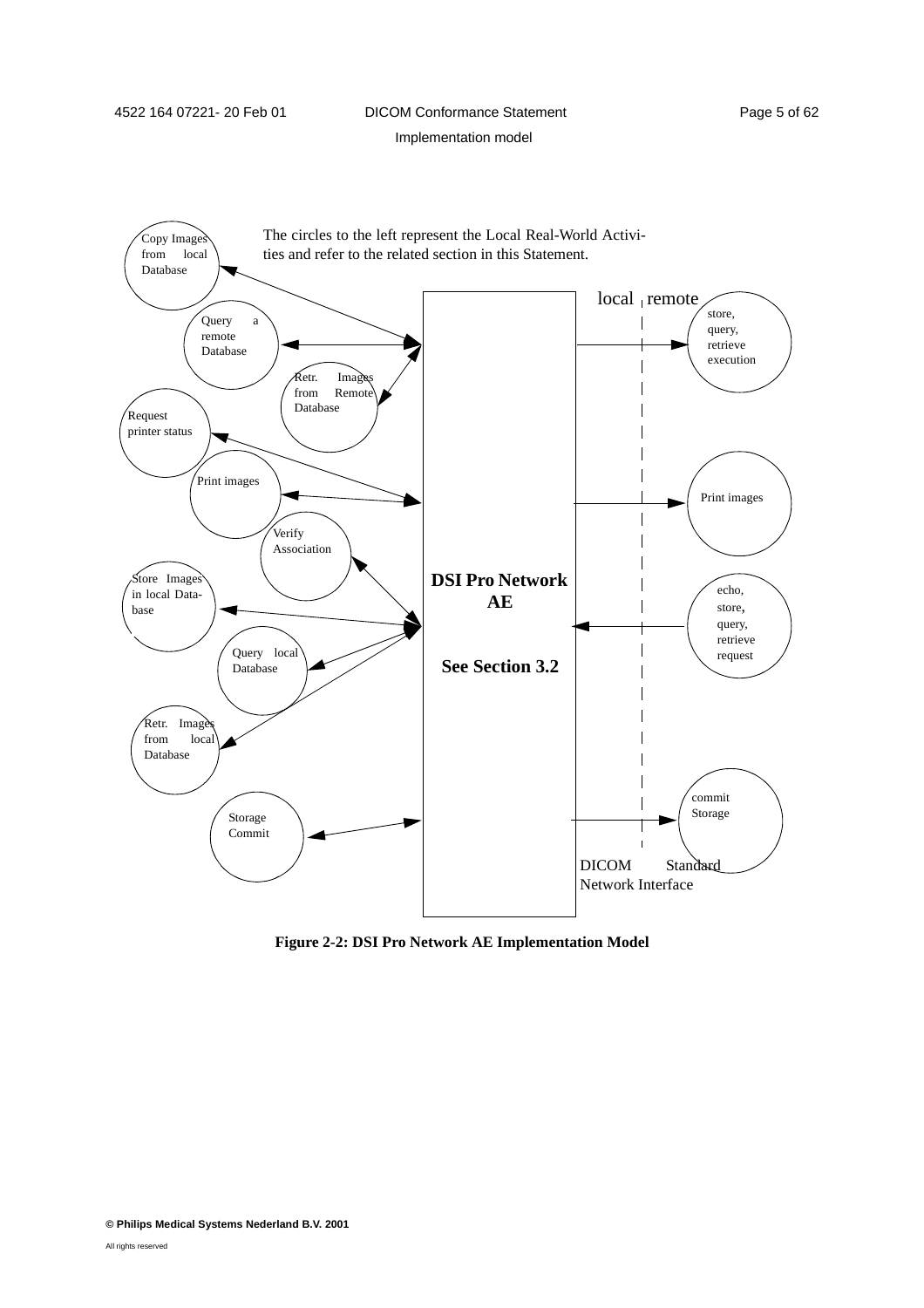

# <span id="page-9-1"></span><span id="page-9-0"></span>**2.1.1 Description of the DSI Pro Functionality**

[Figure 2-5 on page 7](#page-10-1) gives an overview of all the DICOM functionality of the DSI Pro.



**Figure 2-4: DSI Pro in a DICOM network**

DSI Pro Information AE is able to retrieve the modality Worklist from a RIS. This is done at request of the operator. From the received list a selection of one Worklist item is made; the examination to be performed.

After selecting a Worklist item, the RIS is informed about this creation of the study component.

The DSI Pro can display a maximum of 42 patients in the worklist. When the system receives more then 42 patients in the worklist the system acts as a FIFO system (First In First Out), so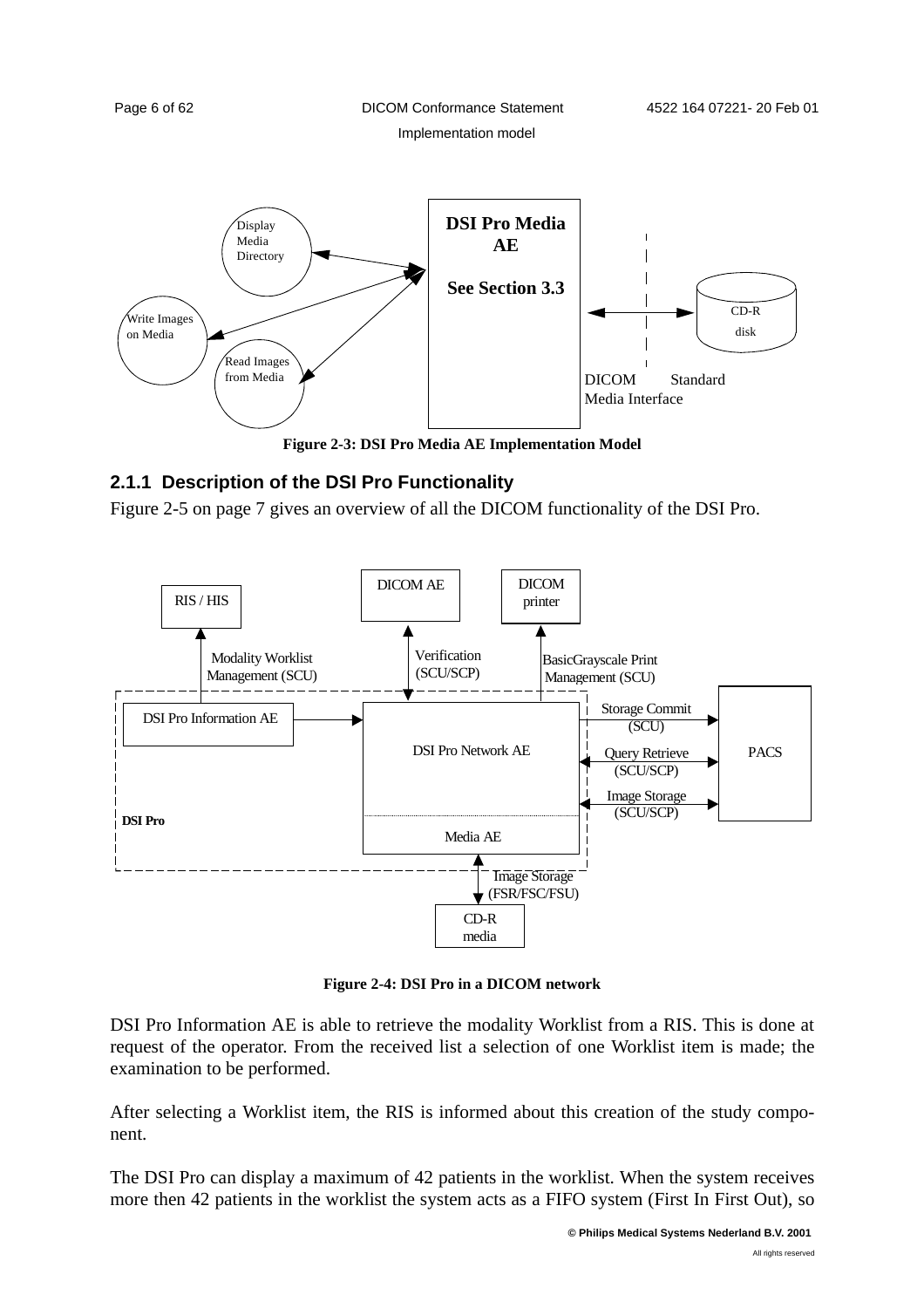information about the first patient in the worklist is lost.

The DSI Pro Network an Media AE function are activated by an operator request. A selection of parts of the examination are choosen, followed by the selection of the remote destination.

With DSI Pro systems an examination corresponds to the DICOM Patient and Study level. Each examination contains one or more runs, corresponding to the DICOM Series level. Each run contains one or more images, corresponding to the DICOM Image level.



**Figure 2-5: Relationship between the DSI and DICOM levels** 

<span id="page-10-1"></span>The DSI Pro transfers a complete or parts of an examination to a remote DICOM node. The transfer of a subset of images in an examination is possible. During the DICOM store operation it is possible to perform a cancel operation on the store.

The DSI Pro operator can request to query a selected remote system, request to copy images from DSI Pro to a selected remote system, request to retrieve selected images from remote systems and can request to print images. This results in Associations initiated by DSI Pro. DSI Pro is able to reply on verification requests, to execute a requested query, to store received images into DSI Pro and retrieve requested images from DSI Pro. These requests from remote systems are done via Associations initiated by the remote systems.

DSI Pro is also able to display the contents (i.e. directory listing) of DICOM CD-Recordable disks and to write, read and update images on/from a DICOM CD-Recordable disk.

#### <span id="page-10-0"></span>**2.2 Functional definition of Application Entities**

The DSI Pro Network Application Entity acts as a Service Class User (SCU) of the Storage Service Class. After invoking it will open an Association to the remote system. For each image to be transported a retrieve action from the DSI Pro storage will take place followed by the conversion to a DICOM message to be transferred to the remote system.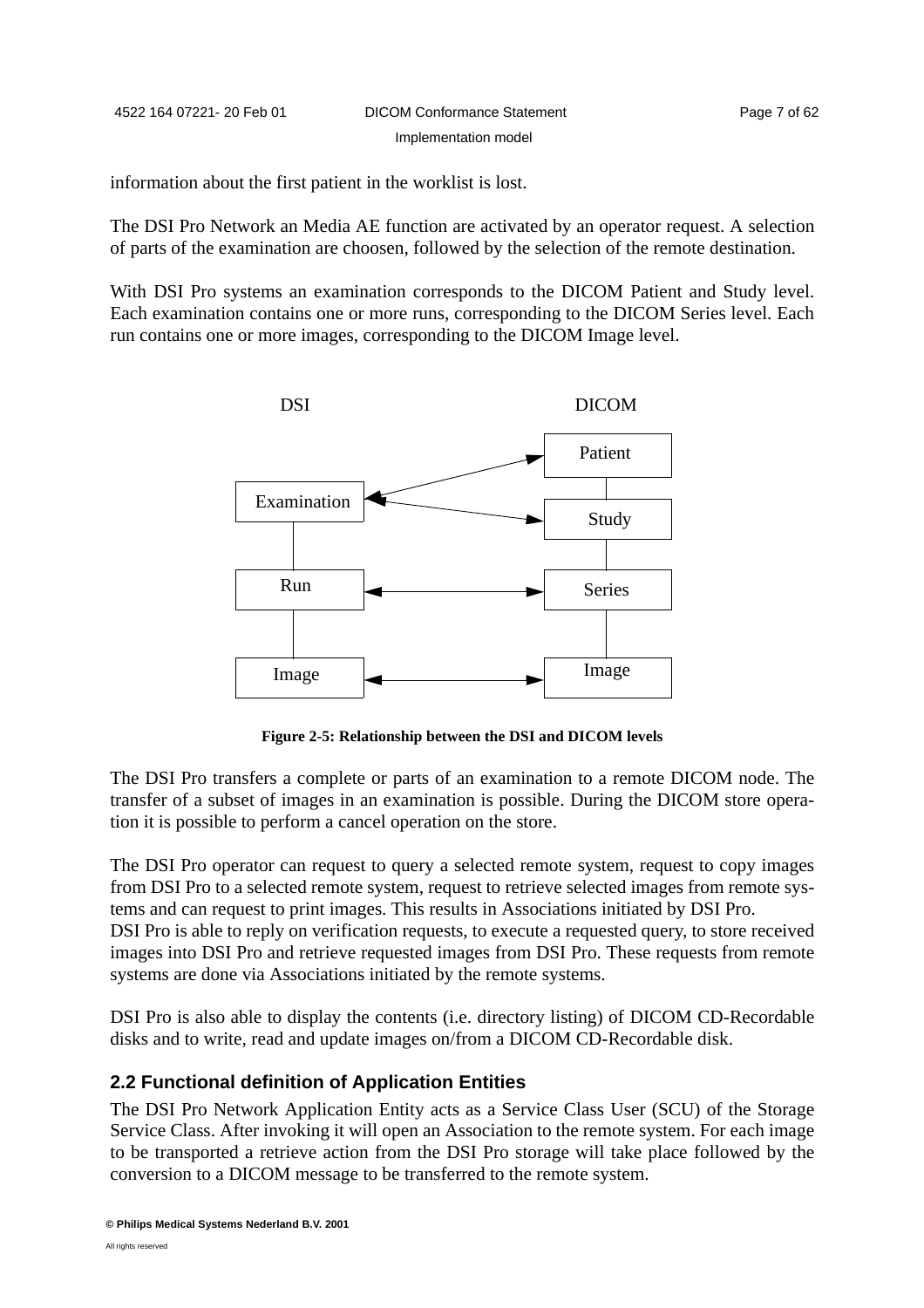The DSI Pro Network Application Entity acts as a Service Class User (SCU) of Query/ Retrieve and Store service classes. The application acts as a Service Class Provider (SCP) of Verification, Query/Retrieve and Store service classes.

The DSI Pro Network AE can also act as Service Class User (SCU) for the Print Service Class.

DSI Pro Media AE acts as a File Set Creator (FSC), File Set Reader (FSR) and File Set Updated (FSU) of the Media Service Class.

The DSI Pro Information Application Entity acts also as a Service Class User (SCU) of the Basic Worklist Management Service Class and the Study Component Management Service Class. After invoking it will open an Association to the remote system (usually a RIS) to request for the up-to-date modality Worklist.

After selecting a Worklist item, a new Association to the remote system is opened and that system is informed about the creation of a Study Component.

#### <span id="page-11-0"></span>**2.3 Sequencing of Real World Activities**

The Request for Worklist should be done first, before a Study Component can be created. Then the generated images may be exported. However, export of DICOM images is also possible without the Worklist and Study Component activities.

All Real-World Activities as specified in [Figure 2-1](#page-7-2) and [Figure 2-3](#page-9-1) may occur independently from each other, except that the two local Print Real-World Activities are mutual exclusive: A request for the printer status is not done when a request for image printing is busy, vice versa.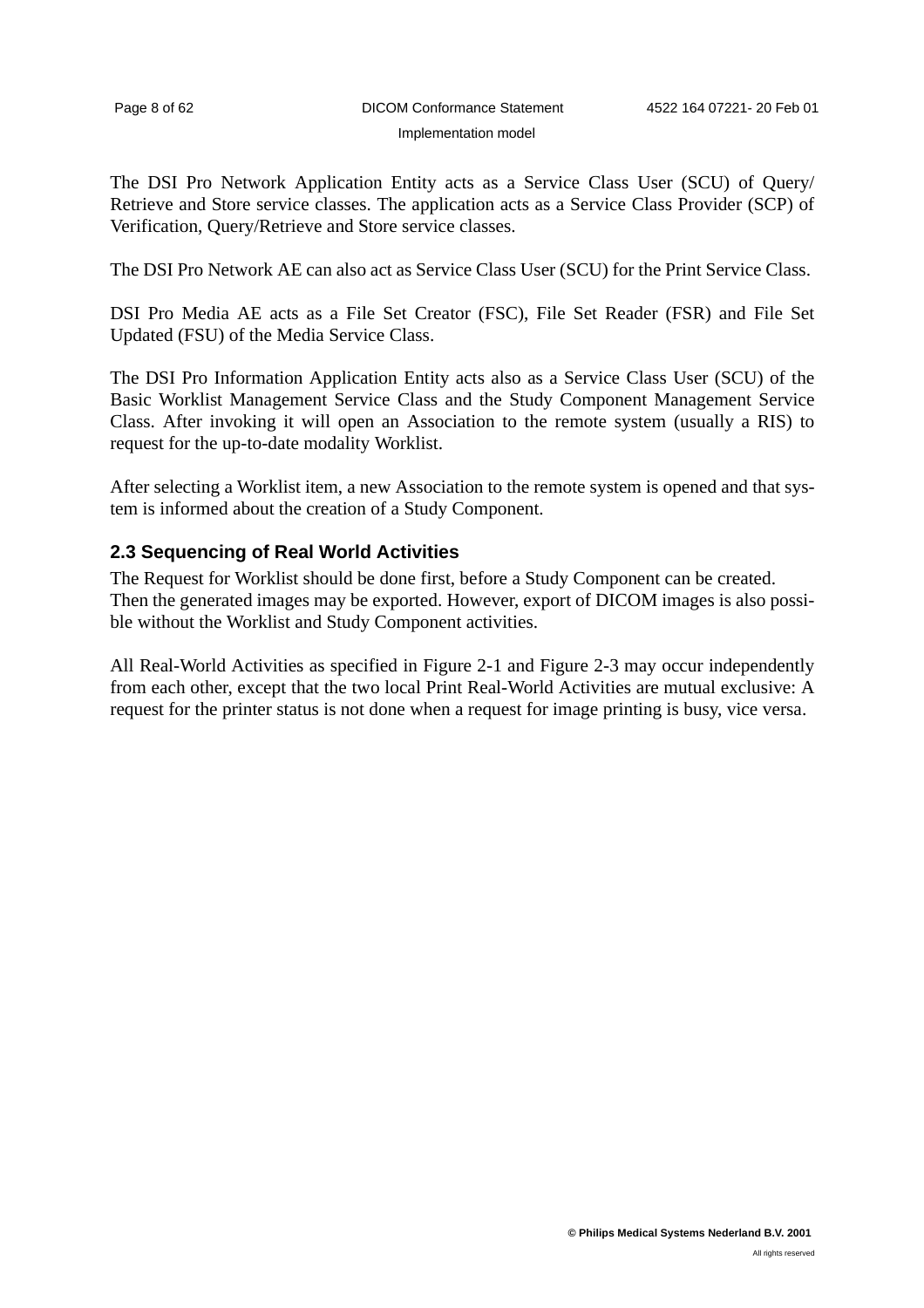# <span id="page-12-0"></span>**3 AE Specifications**

DSI Pro contains three Application Entities. An information handling AE, an Image handling network AE and an Image handling media AE.

# <span id="page-12-1"></span>**3.1 DSI Pro Information DICOM AE Specification**

The DSI Pro Information Application Entity provides Standard Conformance to the following DICOM 3.0 SOP classes as an SCU:

| Table 3-1: Supported SOP classes by the DSI Pro Information DICOM AE as SCU |  |  |  |
|-----------------------------------------------------------------------------|--|--|--|
|-----------------------------------------------------------------------------|--|--|--|

<span id="page-12-5"></span>

| SOP class Name                             | <b>UID</b>               |
|--------------------------------------------|--------------------------|
| Modality Worklist Information Model - FIND | 1.2.840.10008.5.2.1.4.31 |
| <b>Study Component Management</b>          | 1.2.840.10008.3.1.2.3.2  |

The DSI Pro Information Application Entity does not support DICOM 3.0 SOP classes as an SCP.

# <span id="page-12-2"></span>**3.1.1 Association Establishment Policies**

# **3.1.1.1 General**

The maximum PDU size of DSI Pro Information AE is fixed on 16K (is 16384 bytes). See also the important remark about the PDU size of the remote systems in chapter 6.

# **3.1.1.2 Number of Associations**

DSI Pro Information AE will attempt to establish one Association at a time. DSI Pro Information AE does not accept Associations.

# **3.1.1.3 Asynchronous Nature**

DSI Pro Information AE does not support asynchronous operations and will not perform asynchronous window negotiation.

# **3.1.1.4 Implementation Identifying Information**

The Implementation Class UID is: "1.3.46.670589.6.1.1.5.1.2". The Implementation Version Name is: "DSI R521, 000719".

# <span id="page-12-3"></span>**3.1.2 Association Initiation Policy**

DSI Pro Information AE initiates Associations as a result of the following events:

- The DSI Pro operator requests for the DSI Worklist, see [section 3.1.2.1 on page 9;](#page-12-4)
- When a Study Component is created, see [section 3.1.2.2 on page 13](#page-16-0).

# <span id="page-12-4"></span>**3.1.2.1 Request for a Modality Worklist**

# **3.1.2.1.1 Associated Real-World Activity**

**© Philips Medical Systems Nederland B.V. 2001**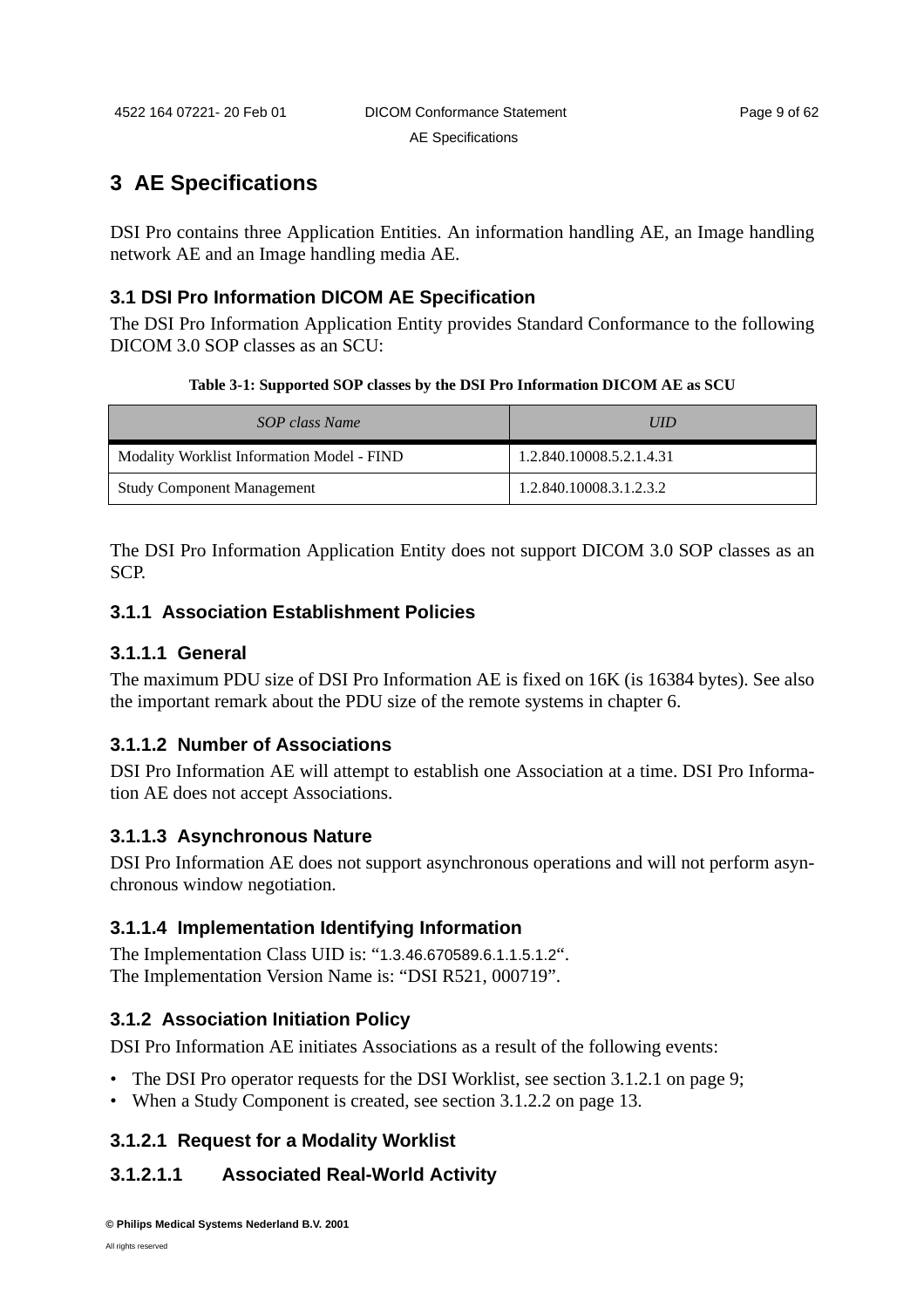This DSI Pro Information function will be triggered at request of the operator. An Association will be set-up to the pre-configured remote system (the RIS). After receiving the Worklist the Association is released.

# **3.1.2.1.2 Proposed Presentation Contexts**

DSI Pro Information AE will propose the following presentation contexts:

| Table 3-2: Proposed Presentation Contexts for Request for Modality Worklist |  |  |  |  |
|-----------------------------------------------------------------------------|--|--|--|--|
|-----------------------------------------------------------------------------|--|--|--|--|

| <b>Presentation Context table</b>               |                            |                                     |                     |            |             |  |
|-------------------------------------------------|----------------------------|-------------------------------------|---------------------|------------|-------------|--|
| <i><b>Abstract Syntax</b></i>                   |                            | <b>Transfer Syntax</b>              |                     | Role       | Extended    |  |
| <b>Name</b>                                     | <b>UID</b>                 | Name List                           | <b>UID</b> List     |            | Negotiation |  |
| Modality Worklist Infor-<br>mation Model - FIND | 1.2.840.10008.<br>5.1.4.31 | <b>Implicit VR</b><br>Little Endian | 1.2.840.10008.1.2   | <b>SCU</b> | None        |  |
|                                                 |                            | <b>Explicit VR</b><br>Little Endian | 1.2.840.10008.1.2.1 | <b>SCU</b> | None        |  |

# <span id="page-13-0"></span>**3.1.2.1.3 SOP Specific Conformance to Modality Worklist Management**

DSI Pro Information AE provides standard conformance.

If more than 42 worklist items are received (via C-FIND Responses) as result of a worklist request, DSI Pro will cancel the request by sending a C-CANCEL-FIND Request.

The status of the C-FIND Responses (Success, Refused, Error, Warning) is logged. Only general status messages are displayed on the user interface, like "RIS not responding" and "No patient available from RIS".

The following non-printable characters (hexa-decimal coded) are not supported in the received Worklist data:

00H through 1FH, 7FH 80H through 9FH, A0H, A6H, A8H, A9H, AAH, AEH B1H, B4H, B8H, B9H, BEH C0H, C1H, C2H, C3H, C8H, CAH, CBH, CCH, CDH, CEH, CFH D0H. D2H, D3H, D4H, D5H, D9H, DAH, DBH, DDH, DEH E3H F0H, F5H, FDH, FEH

If one or more of these non-printable characters are present in the strings of received Worklist data, the string is not accepted. If non-printable characters are present in the Patient Name or if this attribute is empty, the worklist entry is not accepted. In case the Patient Name only contains spaces, this Worklist entry and all succeeding Worklist entries will be skipped.

This chapter specifies in detail the applied attributes in the C-FIND Service Element of this supported SOP Class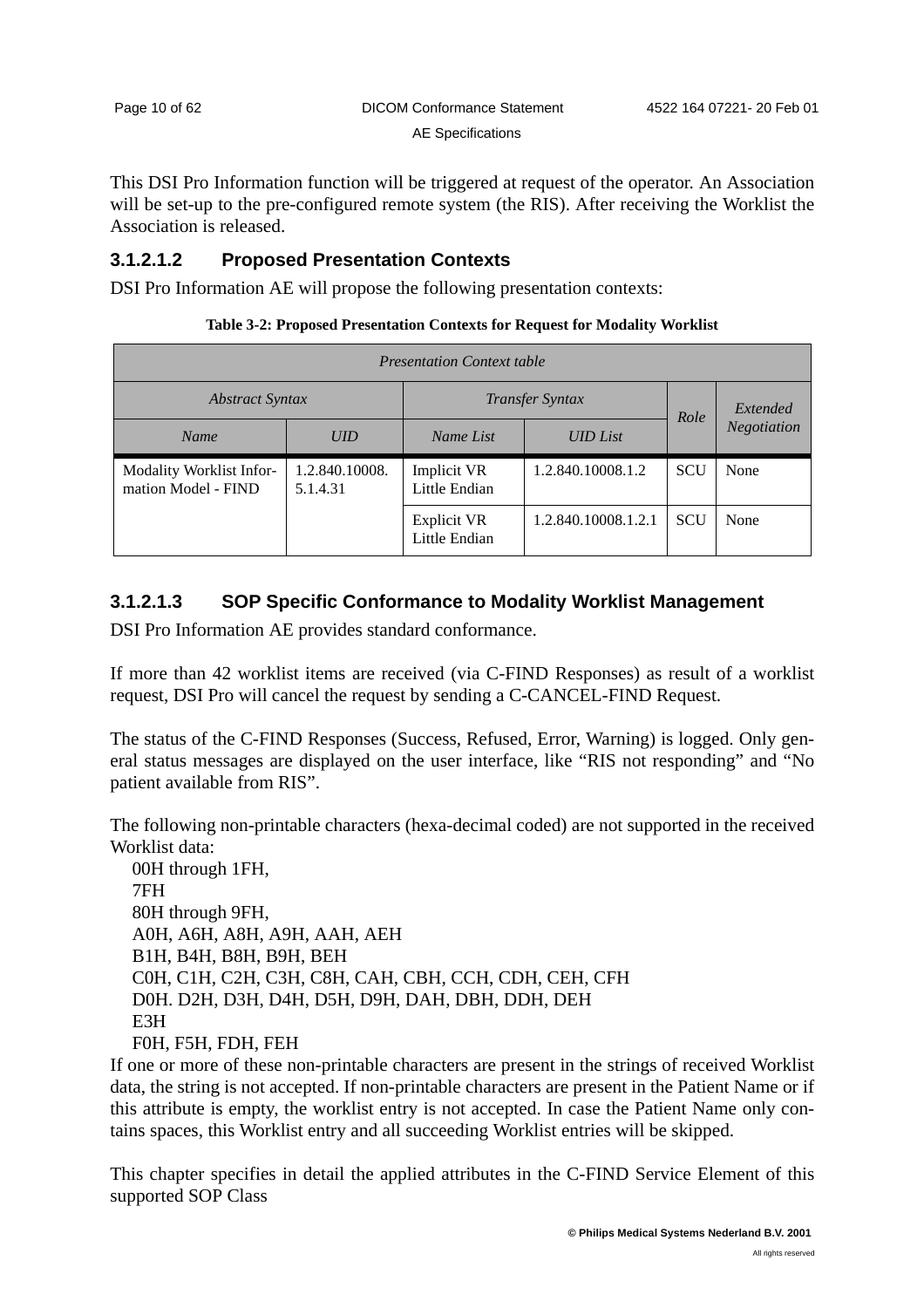.

#### **Table 3-3: Modality Worklist Information Model - FIND SOP Class - Patient Identification Module**

| <b>Attribute Name</b> | Tag       | <b>Note</b> |
|-----------------------|-----------|-------------|
| Patient's Name        | 0010,0010 |             |
| Patient ID            | 0010,0020 |             |

#### **Table 3-4: Modality Worklist Information Model - FIND SOP Class - Patient Demographic Module**

| <b>Attribute Name</b> | Tag       | <b>Note</b> |
|-----------------------|-----------|-------------|
| Patient's Birth Date  | 0010,0030 |             |
| Patient's Sex         | 0010,0040 |             |

#### <span id="page-14-0"></span>**Table 3-5: Modality Worklist Information Model - FIND SOP Class - Scheduled Procedure Step Module**

| Attribute Name                              | Tag       | <b>Note</b>                                          |
|---------------------------------------------|-----------|------------------------------------------------------|
| Scheduled Procedure Step Sequence           | 0040,0100 |                                                      |
| $>$ Modality                                | 0008,0060 | Can be used as matching key.<br>Applied value(s): RF |
| $>$ Scheduled Station AE Title              | 0040,0001 | Is used as fixed Single Value key.                   |
| > Scheduled Procedure Step Start<br>Time    | 0040,0003 |                                                      |
| > Scheduled Performing Physician's<br>Name  | 0040,0006 |                                                      |
| $>$ Scheduled Procedure Step<br>Description | 0040,0007 |                                                      |

#### **Table 3-6: Modality Worklist Information Model - FIND SOP Class - Requested Procedure Module**

| <b>Attribute Name</b>     | <b>Tag</b> | <b>Note</b> |
|---------------------------|------------|-------------|
| <b>Study Instance UID</b> | 0020,000D  |             |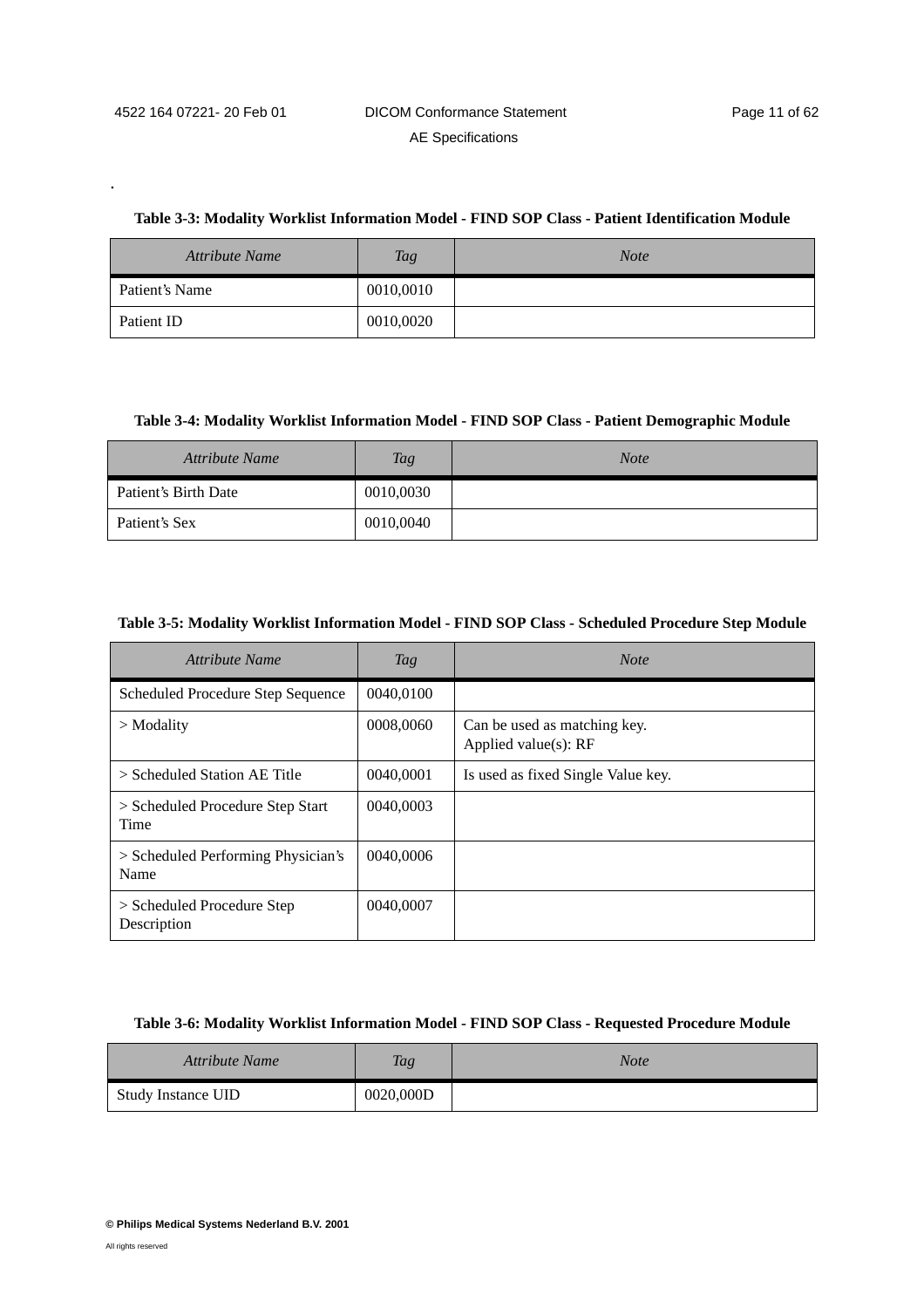# <span id="page-15-0"></span>**Table 3-7: Modality Worklist Information Model - FIND SOP Class - Imaging Service Request Module**

| Attribute Name             | Tag       | <b>Note</b> |
|----------------------------|-----------|-------------|
| <b>Accession Number</b>    | 0008,0050 |             |
| Referring Physician's Name | 0008,0090 |             |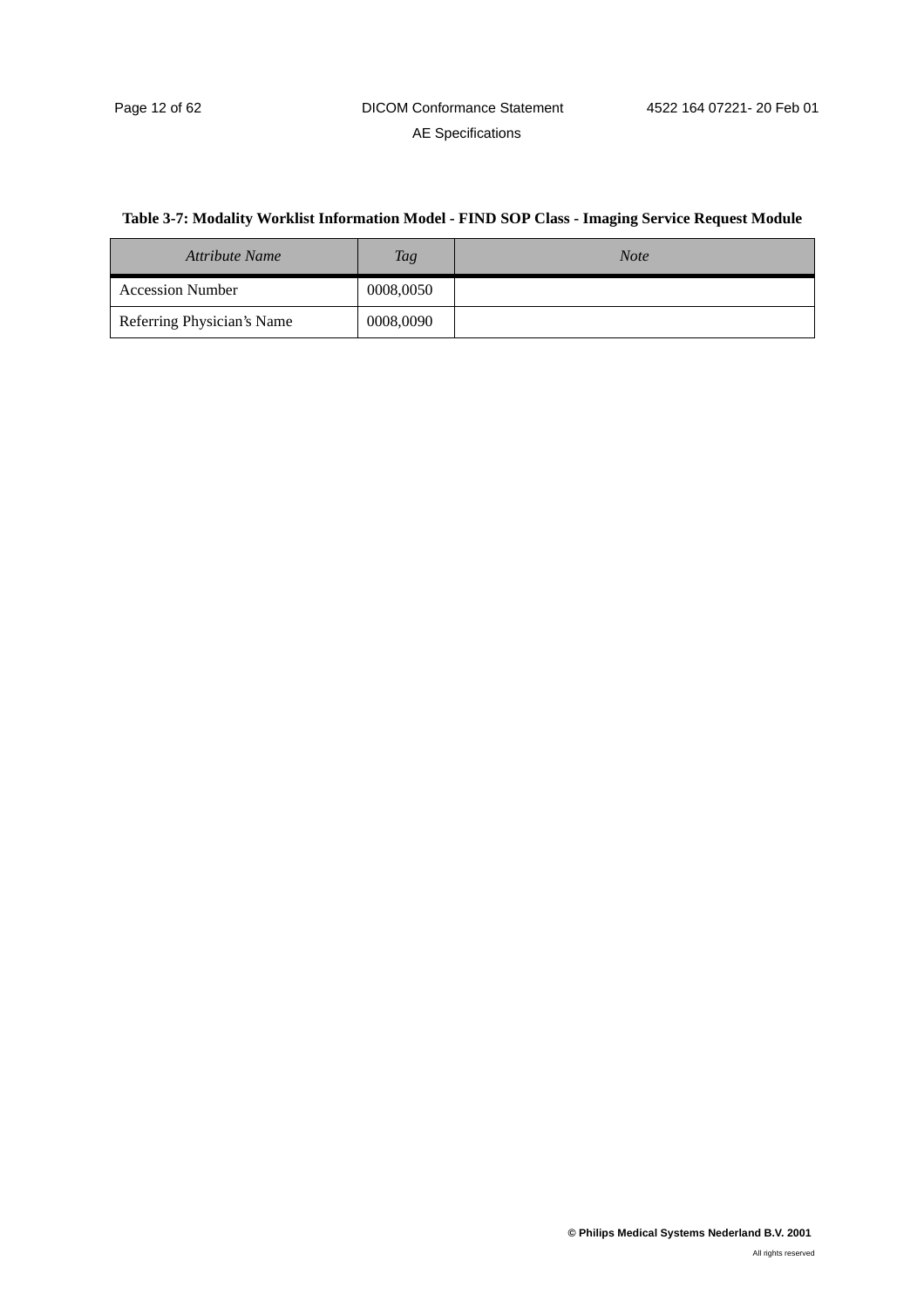# <span id="page-16-0"></span>**3.1.2.2 Create a Study Component**

# **3.1.2.2.1 Associated Real-World Activity**

This DSI Pro Information function will be triggered when a Worklist item is selected, i.e. a Study Component will be created. An Association will be set-up to the pre-configured remote system (usually a RIS). After informing the remote system about the created Study Component, the Association is released.

# **3.1.2.2.2 Proposed Presentation Contexts**

DSI Pro will propose the following presentation contexts:

| <b>Presentation Context table</b>                |                             |                              |                   |            |             |  |  |
|--------------------------------------------------|-----------------------------|------------------------------|-------------------|------------|-------------|--|--|
| <i><b>Abstract Syntax</b></i>                    |                             | <b>Transfer Syntax</b>       |                   | Role       | Extended    |  |  |
| Name                                             | <b>UID</b>                  | Name List                    | <b>UID</b> List   |            | Negotiation |  |  |
| <b>Study Component Man-</b><br>agement SOP Class | 1.2.840.10008.<br>3.1.2.3.2 | Implicit VR<br>Little Endian | 1.2.840.10008.1.2 | <b>SCU</b> | None        |  |  |
|                                                  |                             |                              |                   |            |             |  |  |

Explicit VR Little Endian

Explicit VR Big Endian

1.2.840.10008.1.2.1 SCU None

1.2.840.10008.1.2.2 SCU None

#### **Table 3-8: Proposed Presentation Contexts for Create a Study Component**

# **3.1.2.2.3 SOP Specific Conformance to Study Component Management**

DSI Pro Information AE provides standard conformance.

Only the N-CREATE Service Element is used (as SCU), so no use of the N-GET and N-SET Service Elements.

No optional attributes are applied in the N-CREATE Service Element. The Specific Character Set (conditional in DICOM) will always be present.

The status of the DIMSE Responses (Success, Refused, Error, Warning) is logged. No status messages are displayed on the user interface.

This chapter specifies in detail the applied attributes in the N-CREATE Service Element of this supported SOP Class.

| <b>Attribute Name</b>      | Tag       | <b>Note</b>     |
|----------------------------|-----------|-----------------|
| Referenced Series Sequence | 0008,1115 | Is always empty |
| Study ID                   | 0020,0010 | Is always empty |

#### **Table 3-9: Study Component Management SOP Class - Study Component Module**

**© Philips Medical Systems Nederland B.V. 2001**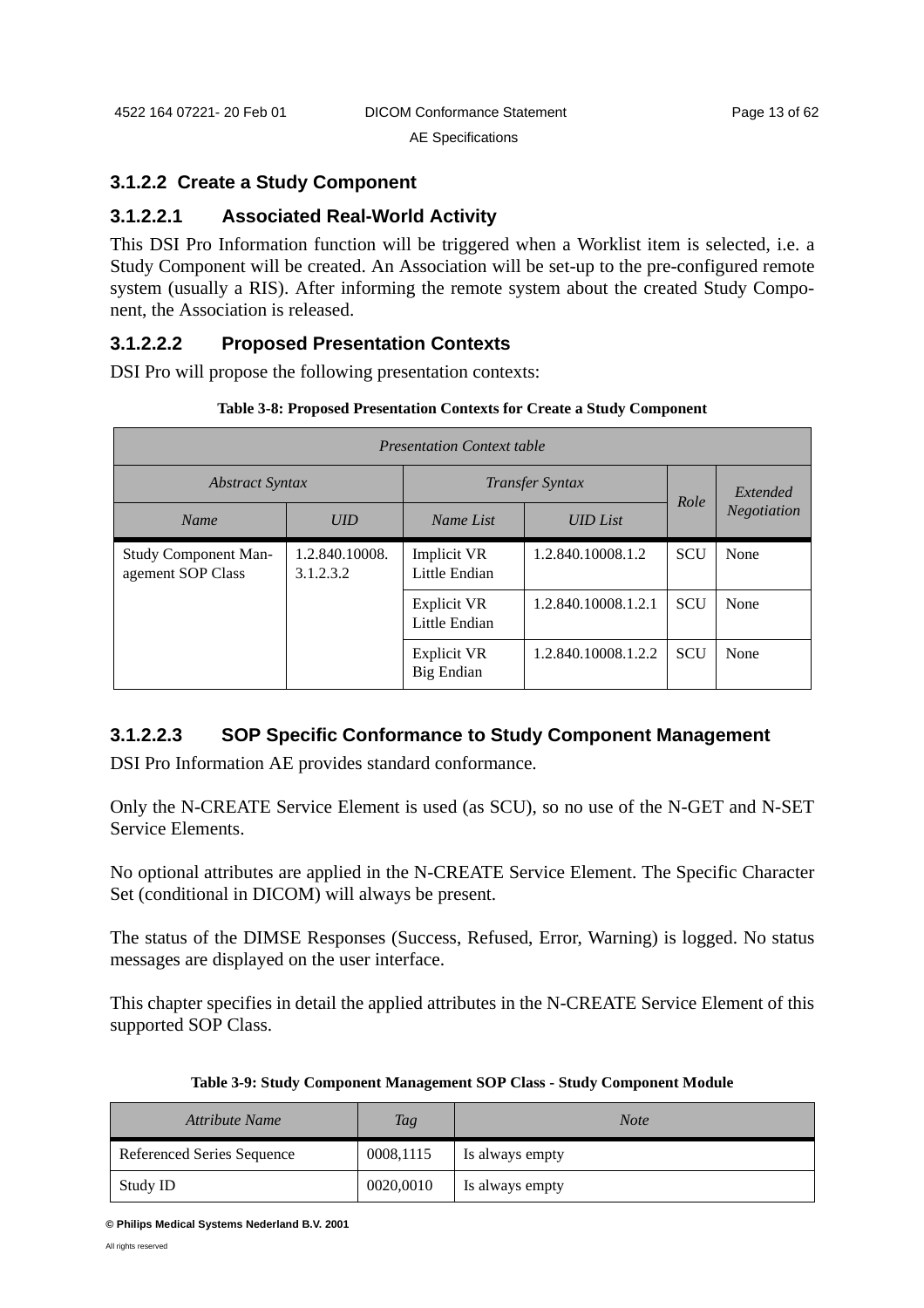#### **Table 3-10: Study Component Management SOP Class - SOP Common Module**

| Attribute Name         | <b>Tag</b> | Note                            |
|------------------------|------------|---------------------------------|
| Specific Character Set | 0008,0005  | Applied value $(s)$ :ISO_IR 100 |

#### **Table 3-11: Study Component Management SOP Class - Study Component Relationship Module**

| Attribute Name                   | Tag       | <b>Note</b>                                                               |
|----------------------------------|-----------|---------------------------------------------------------------------------|
| <b>Referenced Study Sequence</b> | 0008,1110 |                                                                           |
| > Referenced SOP Class UID       | 0008,1150 | Applied value(s): 1.2.840.10008.3.1.2.3.1                                 |
| > Referenced SOP Instance UID    | 0008,1155 | Value from Study Instance UID in C-FIND Response<br>of Modality Worklist. |

#### **Table 3-12: Study Component Management SOP Class - Study Component Acquisition Module**

| Attribute Name                   | Tag       | <b>Note</b>                                                                                        |
|----------------------------------|-----------|----------------------------------------------------------------------------------------------------|
| Modality                         | 0008,0060 | Applied value $(s)$ : RF, RG                                                                       |
| <b>Study Description</b>         | 0008,1030 | Description of the classification of the Study (Compo-<br>nent) performed, entered by institution. |
| <b>Study Component Status ID</b> | 0032,1055 |                                                                                                    |

# <span id="page-17-0"></span>**3.1.3 Association Acceptance Policy**

DSI Pro Information AE does not accept Associations.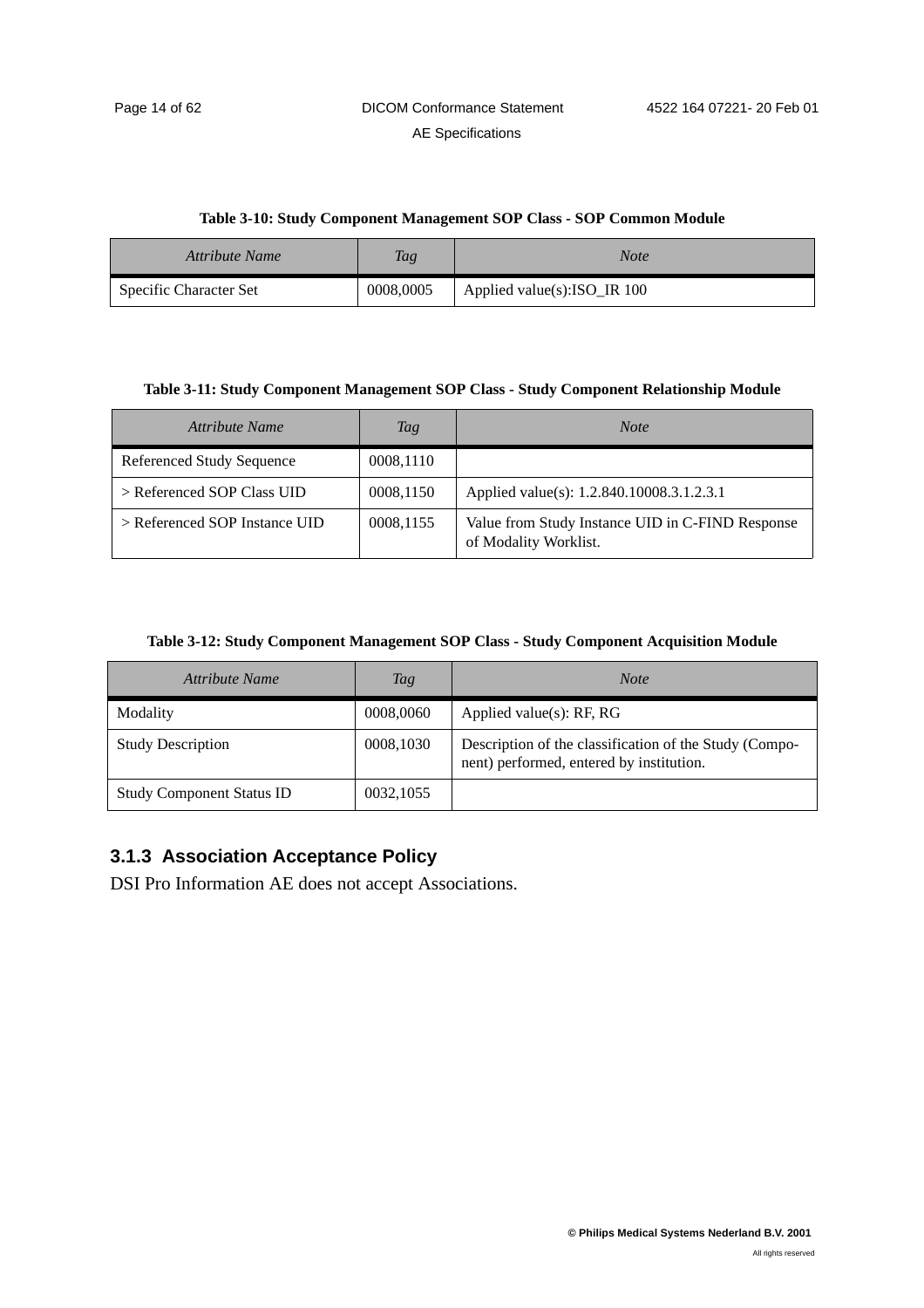# <span id="page-18-0"></span>**3.2 DSI Pro AE Network Specification**

The DSI Pro Network and Media Application Entity provides Standard Extended Conformance to the DICOM V3.0 SOP classes as an SCU specified in [Table 3-13](#page-18-1). The following remarks are important:

- The SOP Classes to be used as SCU can be configured per remote station.
- In case the remote system does not support the import of a specific Image Storage SOP Class, DSI Pro will convert (if configured to do so) these images and sends them via the SC Image SOP Class.
- The Private SOP Classes are be stored in image archives but are to be used in DSI Pro systems only.
- The DSI Pro requests for a Storage Commitment.

<span id="page-18-1"></span>

| <b>SOP</b> class Name                               | <b>UID</b>                   |
|-----------------------------------------------------|------------------------------|
| Storage Commitment Push Model                       | 1.2.840.10008.1.20.1         |
| <b>SC Image Storage</b>                             | 1.2.840.10008.5.1.4.1.1.7    |
| <b>RF</b> Image Storage                             | 1.2.840.10008.5.1.4.1.1.12.2 |
| Patient Root Query/Retrieve Info Model - FIND       | 1.2.840.10008.5.1.4.1.2.1.1  |
| Study Root Query/Retrieve Info Model - FIND         | 1.2.840.10008.5.1.4.1.2.2.1  |
| Patient/Study Only Query/Retrieve Info Model - FIND | 1.2.840.10008.5.1.4.1.2.3.1  |
| Patient Root Query/Retrieve Info Model - MOVE       | 1.2.840.10008.5.1.4.1.2.1.2  |
| Study Root Query/Retrieve Info Model - MOVE         | 1.2.840.10008.5.1.4.1.2.2.2  |
| Patient/Study Only Query/Retrieve Info Model - MOVE | 1.2.840.10008.5.1.4.1.2.3.2  |
| Basic Grayscale Print Management Meta SOP Class     | 1.2.840.10008.5.1.1.9        |
| $>^{\text{a}}$ Basic Film Session SOP Class         | 1.2.840.10008.5.1.1.1        |
| > Basic Film Box SOP Class                          | 1.2.840.10008.5.1.1.2        |
| > Basic Grayscale Image Box SOP Class               | 1.2.840.10008.5.1.1.4        |
| $>$ Printer SOP Class                               | 1.2.840.10008.5.1.1.16       |

#### **Table 3-13: Supported SOP classes by the DSI Pro AE as SCU**

a. The '>' sign indicates that the SOP Class is part of the above mentioned Meta SOP Class.

The DSI Pro Network and Media Application Entity provides Standard Conformance to the following DICOM V3.0 SOP classes as an SCP specified in [Table 3-14](#page-18-2).

<span id="page-18-2"></span>

| SOP class Name | JID               |
|----------------|-------------------|
| Verification   | 1.2.840.10008.1.1 |

#### **Table 3-14: Supported SOP classes by the DSI Pro AE as SCP**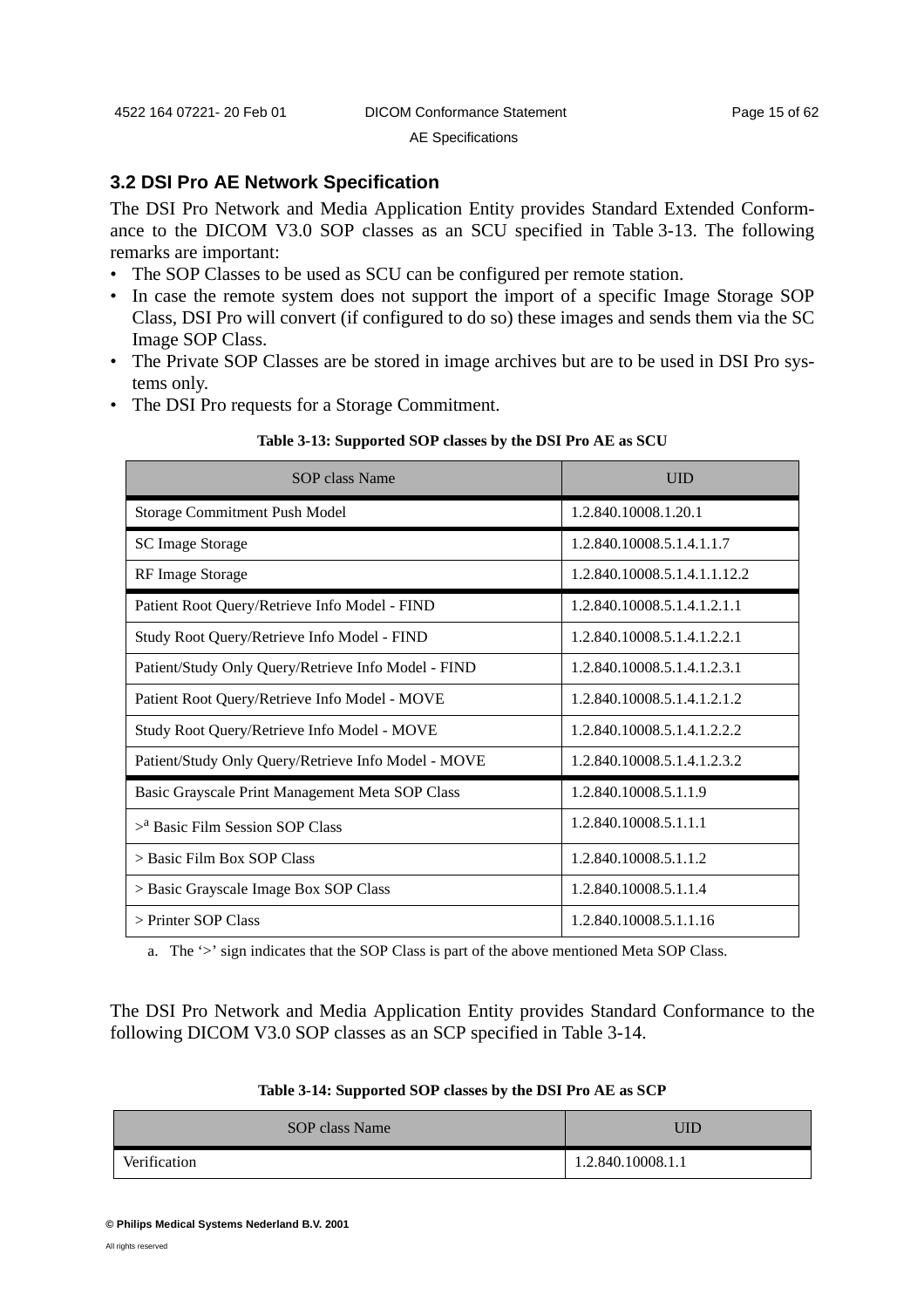| <b>SOP</b> class Name                                 | <b>UID</b>                   |
|-------------------------------------------------------|------------------------------|
| CR Image Storage                                      | 1.2.840.10008.5.1.4.1.1.1    |
| CT Image Storage                                      | 1.2.840.10008.5.1.4.1.1.2    |
| US Multi Frame Image Storage (retired standard class) | 1.2.840.10008.5.1.4.1.1.3    |
| US Multi Frame Image Storage                          | 1.2.840.10008.5.1.4.1.1.3.1  |
| MR Image Storage                                      | 1.2.840.10008.5.1.4.1.1.4    |
| NM Image Storage (retired standard class)             | 1.2.840.10008.5.1.4.1.1.5    |
| NM Image Storage                                      | 1.2.840.10008.5.1.4.1.1.20   |
| US Image Storage (retired standard class)             | 1.2.840.10008.5.1.4.1.1.6    |
| <b>US Image Storage</b>                               | 1.2.840.10008.5.1.4.1.1.6.1  |
| <b>SC Image Storage</b>                               | 1.2.840.10008.5.1.4.1.1.7    |
| XA Image Storage                                      | 1.2.840.10008.5.1.4.1.1.12.1 |
| RF Image Storage                                      | 1.2.840.10008.5.1.4.1.1.12.2 |
| XA Bi-Plane Image Storage (retired standard class)    | 1.2.840.10008.5.1.4.1.1.12.3 |
| Patient Root Query/Retrieve Info Model - FIND         | 1.2.840.10008.5.1.4.1.2.1.1  |
| Study Root Query/Retrieve Info Model - FIND           | 1.2.840.10008.5.1.4.1.2.2.1  |
| Patient/Study Only Query/Retrieve Info Model - FIND   | 1.2.840.10008.5.1.4.1.2.3.1  |
| Patient Root Query/Retrieve Info Model - MOVE         | 1.2.840.10008.5.1.4.1.2.1.2  |
| Study Root Query/Retrieve Info Model - MOVE           | 1.2.840.10008.5.1.4.1.2.2.2  |
| Patient/Study Only Query/Retrieve Info Model - MOVE   | 1.2.840.10008.5.1.4.1.2.3.2  |

#### **Table 3-14: Supported SOP classes by the DSI Pro AE as SCP (Continued)**

#### <span id="page-19-0"></span>**3.2.1 Association Establishment Policies**

#### **3.2.1.1 General**

DSI Pro Network AE as SCU will offer unrestricted maximum PDU size on Associations initiated by DSI Pro itself. This is also configurable per remote station. DSI Pro as SCP will offer the same PDU size as offered on Associations initiated by remote applications (SCU), this is not configurable, and will then use that same value as its own maximum PDU size.

#### **3.2.1.2 Number of Associations**

The number of simultaneous Associations supported by DSI Pro as a Service Class Provider is in principle not limited. The practical maximum number of supported Associations is determined by the amount of resources (CPU, memory, hard disk size).

As a result of local activities, DSI Pro will initiate at most 3 simultaneous Associations. One Association is used to issue query requests. The other Association is used to issue store or retrieve and one for print requests.

DSI Pro will further initiate an Association for each remote retrieve request executed by DSI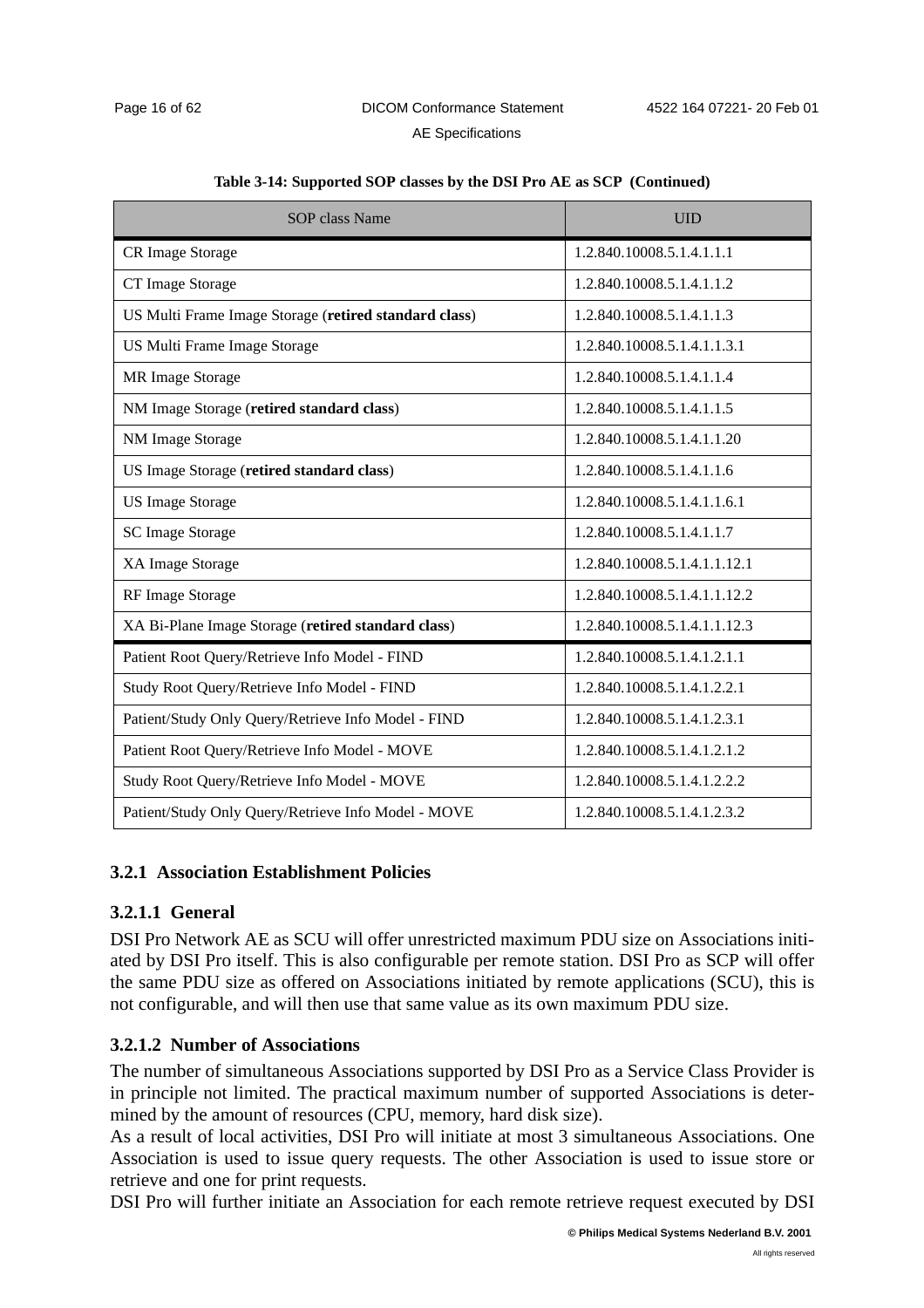Pro as a MOVE Service Class Provider. These Associations are used to issue the store suboperations implied by the retrieve requests. The number of simultaneous store Associations for this retrieve purpose is in principle not limited.

Storage Commitment can keep open a configurable number of associations.

#### **3.2.1.3 Asynchronous Nature**

DSI Pro Network AE does not support asynchronous operations and will not perform asynchronous window negotiation.

#### **3.2.1.4 Implementation Identifying Information**

The Implementation Class UID is: 1.3.46.670589.5.2.13 The implementation version name is: "EV44

#### <span id="page-20-0"></span>**3.2.2 Association Initiation Policy**

DSI Pro Network AE initiates Associations as a result of the following events:

- The DSI Pro operator or a remote application copies selected images from the DSI Pro database to another database (i.e. image export), see [section 3.2.2.1 on page 18](#page-21-0);
- The DSI Pro operator queries a remote database, see [section 3.2.2.2 on page 30](#page-33-0);
- The DSI Pro operator copies selected images from a remote database to another database, see [section 3.2.2.3 on page 31](#page-34-0).
- The DSI Pro operator requests to print selected images in the DSI Pro database, see [section](#page-35-0) [3.2.2.4 on page 32.](#page-35-0)
- The DSI Pro operator requests for the status of a selected printer, see [section 3.2.2.5 on page](#page-40-0) [37](#page-40-0).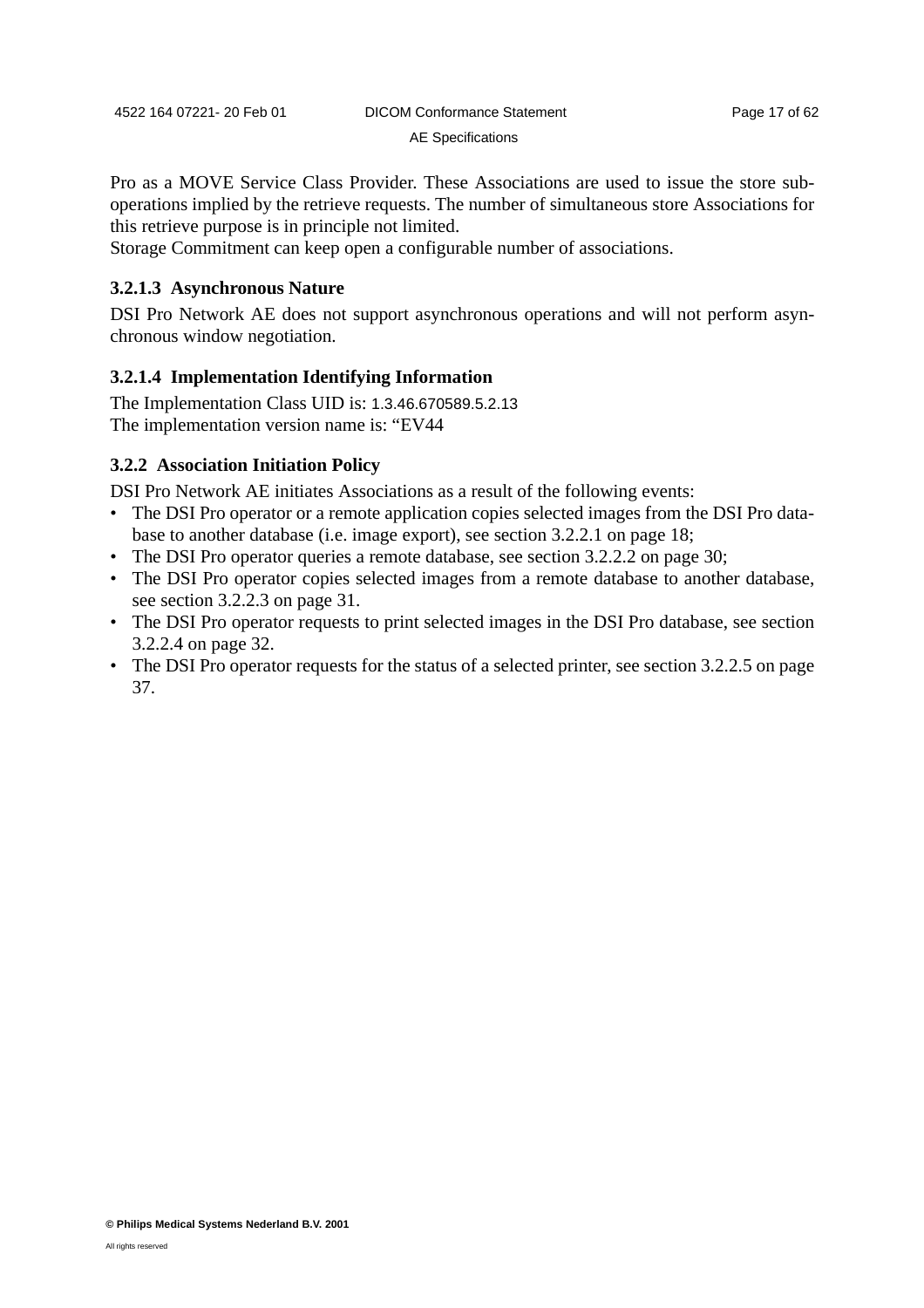# <span id="page-21-0"></span>**[3.2.2.1 Copy Images from DSI Pro \(i.e. Image E](#page-12-5)xport)**

# **3.2.2.1.1 Associated Real-World Activity**

The operator is able to copy all/selected images in a patient folder from the local DSI Pro database to a another database (i.e. image export) by means of the copy tool in the DSI Pro data handling facility. DSI Pro initiates for each selected patient an Association to the selected peer entity and uses it to send C-STORE requests (and receive the associated store replies). The Association is released when all selected images in the selected folder have been transmitted. DSI Pro handles operator copy requests one after another.

A DICOM copy action can also be initiated indirectly on some other Philips equipment by means of private protocols (like PMSnet, the Philips proprietary communication protocol). This is the auto-forward function. DSI Pro is able to simultaneously handle these auto-forward requests.

A remote application copies images from the local DSI Pro database to a another database by sending a C-MOVE request to DSI Pro. DSI Pro initiates for each received retrieve request an Association to the requested move destination and uses it to send C-STORE requests (and receive the associated store replies). The Association is released when all images selected by the retrieve request identifier have been transmitted. DSI Pro is able to simultaneously handle C-MOVE requests.

# **3.2.2.1.2 Proposed Presentation Contexts**

DSI Pro will propose the following presentation contexts:

<span id="page-21-1"></span>

| <b>Presentation Context table</b> |            |                                                           |                        |            |             |
|-----------------------------------|------------|-----------------------------------------------------------|------------------------|------------|-------------|
| <b>Abstract Syntax</b>            |            | <b>Transfer Syntax</b>                                    |                        | Role       | Extended    |
| Name                              | <b>UID</b> | Name List                                                 | <b>UID</b> List        |            | Negotiation |
| See Note                          | See Note   | <b>ILE</b>                                                | 1.2.840.10008.1.2      | <b>SCU</b> | None        |
| See Note                          | See Note   | <b>ELE</b>                                                | 1.2.840.10008.1.2.1    | <b>SCU</b> | None        |
| See Note                          | See Note   | <b>EBE</b>                                                | 1.2.840.10008.1.2.2    | <b>SCU</b> | None        |
| See Note                          | See Note   | <b>JPEG Baseline</b> (Process 1)                          | 1.2.840.10008.1.2.4.50 | <b>SCU</b> | None        |
| See Note                          | See Note   | JPEG Extended (Process $2 &$<br>4)                        | 1.2.840.10008.1.2.4.51 | <b>SCU</b> | None        |
| See Note                          | See Note   | JPEG Lossless,<br>Non-Hierarchical (Process<br>14)        | 1.2.840.10008.1.2.4.57 | <b>SCU</b> | None        |
| See Note                          | See Note   | JPEG Lossless,<br>Hierarchical, First-Order<br>Prediction | 1.2.840.10008.1.2.4.70 | <b>SCU</b> | None        |

**Table 3-15: Proposed Presentation Contexts for DSI Pro Network AE**

Note: Any of the Standard Image Storage SOP classes listed in [Table 3-1, "Supported SOP classes by the](#page-12-5)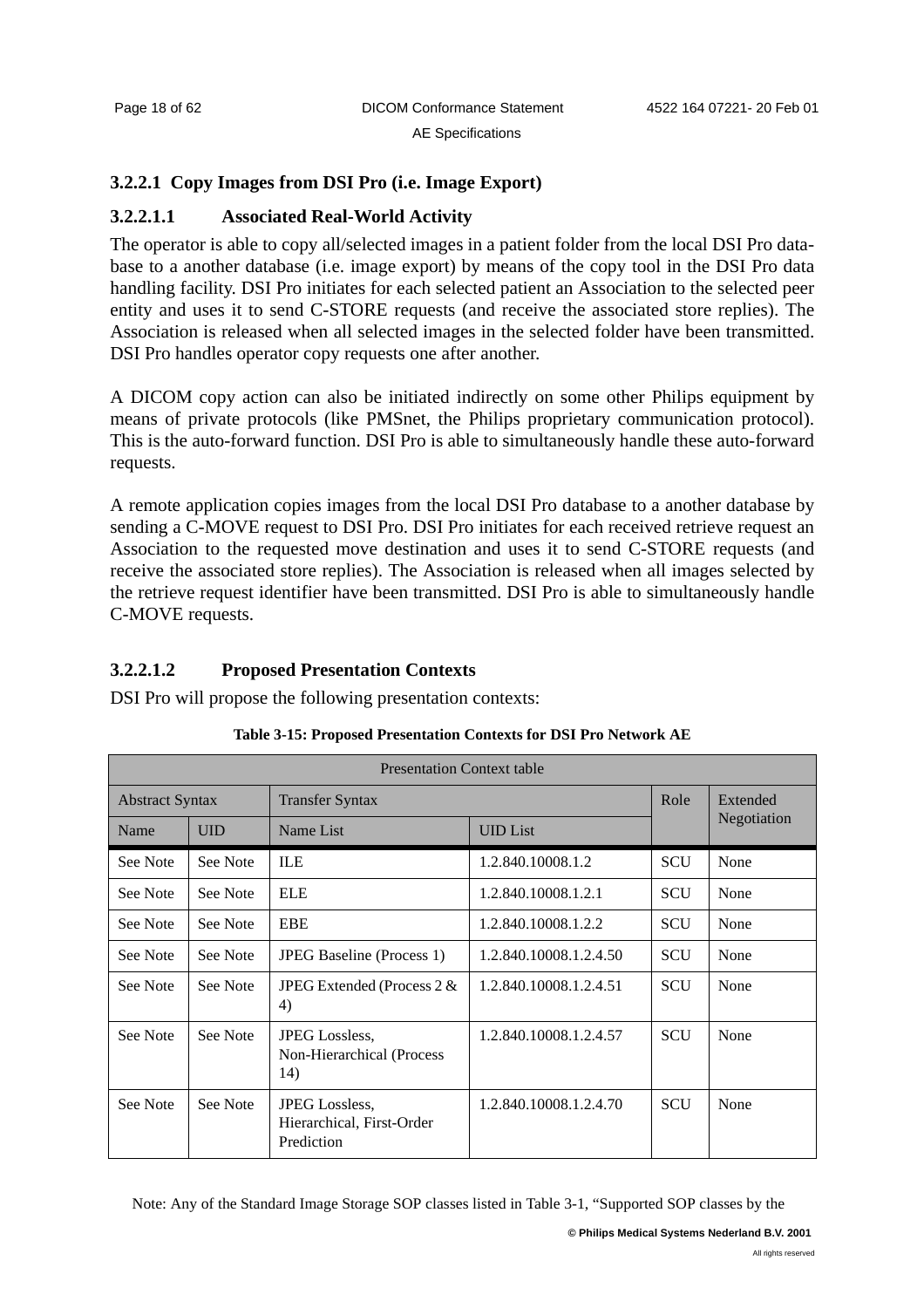[DSI Pro Information DICOM AE as SCU," on page 9.](#page-12-5) For performance reasons the EBE is preferred.

### <span id="page-22-0"></span>**3.2.2.1.3 C-STORE SCU Conformance**

#### **Options**:

Extended negotiation is not supported.

### **Status display and error handling:**

The store response status is saved in the log file, a user error will be displayed in the GUI. DSI Pro will stop the transfer of the images and release the Association as soon as it receives an unsuccessful or warning store response status. In case a remote application requested the transfer (by means of a C-MOVE request), a move response with status unsuccessful is sent to the retrieve requester.

#### **Important remarks about the exported images:**

- Export of imported images can result in differences between imported and exported data.
- Before the DSI Pro exports the images, the image processing (except for the shutters) is burnt into the exported images.
- Images viewed on the DSI Pro use circular shutters, these shutters are not exported in the processed image.
- DSI Pro allows the operator to modify attributes of the stored images. DSI Pro does not modify the pixel values of the stored images. The DSI Pro system can be configured to either:
	- Always change the SOP Instance UID when exporting an Image.
	- Never change the SOP Instance UID when exporting an Image.
- In case the remote system does not support a modality specific Image Storage SOP Class, DSI Pro will convert (if configured to do so) the images and sends them via the SC Image SOP Class. These Secondary Capture images and additional information (like graphics, text and important attribute information) are burnt-in (if configured). The original bit depth of the Secondary Capture image is kept.
- Attributes e.g. Study Date and Study Time will be added to images to be exported (if not yet present).

This is done because there are imaging systems relying on the existence of these attributes.

- The exported DSI Pro images do not contain Image Number if the original images received from modalities (possibly via a non-DICOM interface) do not contain this attribute or provide information in other attributes to DSI Pro to generate it.
- For SC images only one Window Width and Window Centre value is exported.
- DSI Pro always exports images with the Image Type as DERIVED.
- The mandatory DICOM attribute Laterality is not supported.

#### **Use of optional, private and retired attributes:**

The transmitted Storage SOP instances may include all optional elements specified in the DICOM standard, depending on the source of the images.

During the selection and export of an examination, the user can inspect the status of the DSI Pro by clicking on the workstation status button. The following processes can be monitored:

- Incoming images
- Image processing g during reception of images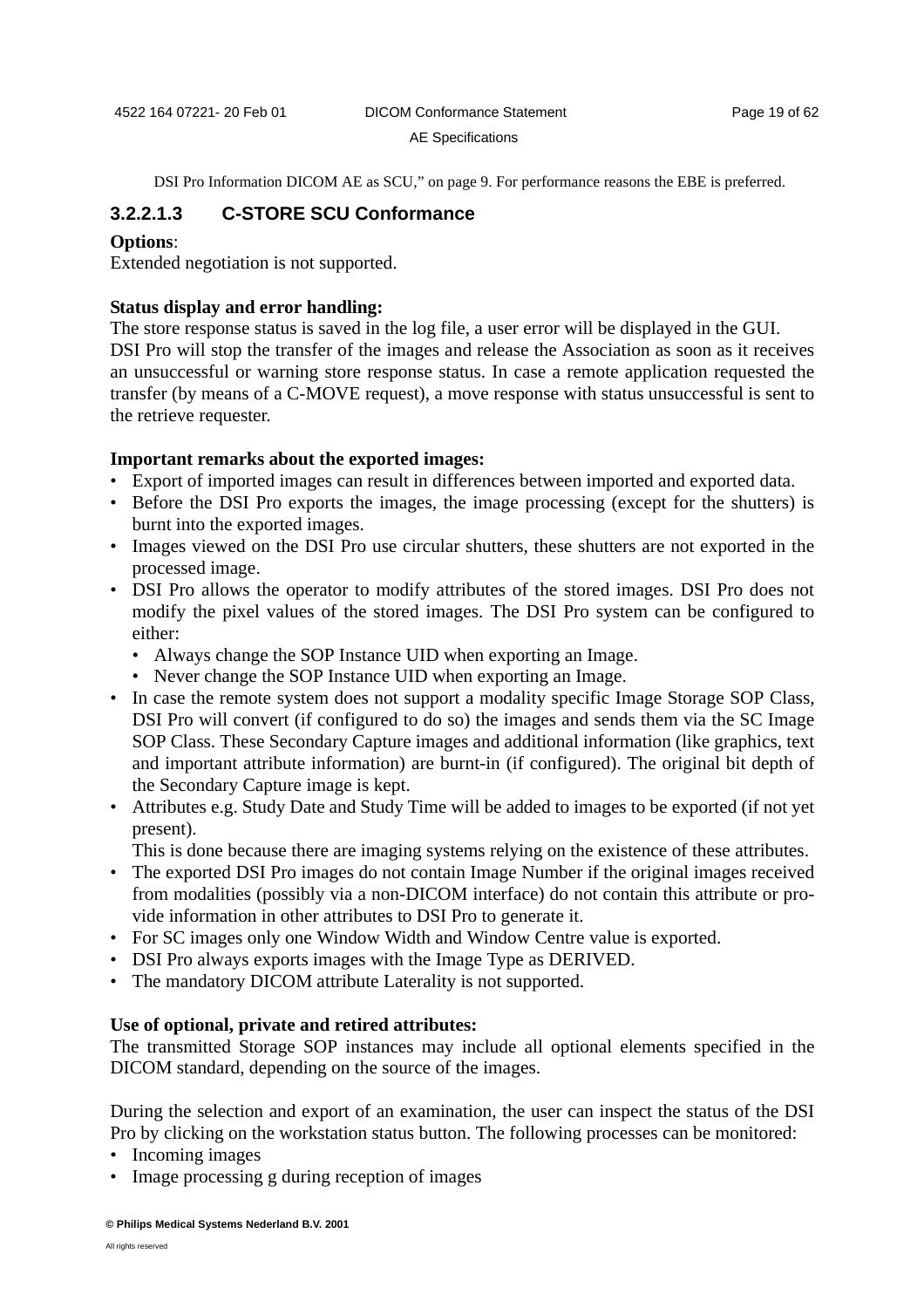- Storage
- Printing
- Transferring images

If a RIS connection is present, Patient and Study related information will be retrieved by DSI Pro Information AE from the RIS and will be put in the image headers of the exported images.

# <span id="page-23-1"></span>**3.2.2.1.3.1 Overview of the applied X-Ray Fluoroscopy (RF) Image IOD**

**Note:** This section only applies for export of images created by the DSI Pro and for exported images send to the DSI Pro system by the PMSNET protocol.

[Table 3-16](#page-23-0) lists the applied optional modules and attributes in the RF images.

<span id="page-23-0"></span>

| IE            | Module                                          | <b>Conditional Attributes</b>                                                                                                                                                                 | <b>Optional Attributes</b>                                                                                    |
|---------------|-------------------------------------------------|-----------------------------------------------------------------------------------------------------------------------------------------------------------------------------------------------|---------------------------------------------------------------------------------------------------------------|
| Patient       | Patient                                         |                                                                                                                                                                                               |                                                                                                               |
| Study         | General Study                                   |                                                                                                                                                                                               | Study Description, Name of Physi-<br>cian(s) Reading Study                                                    |
| <b>Series</b> | <b>General Series</b>                           |                                                                                                                                                                                               | Series Date, Series Time, Protocol<br>Name                                                                    |
| Equipment     | General Equipment                               |                                                                                                                                                                                               | Institution Name, Station Name,<br>Manufacturer's Model name,<br>Device Serial Number, Software<br>Version(s) |
| Image         | General Image                                   | Image Date, Image Time,<br><b>Patient Orientation</b>                                                                                                                                         | Acquisition Date, Acquisition<br>Time, Acquisition Number, Image<br>Comments                                  |
|               | <b>Image Pixel</b>                              |                                                                                                                                                                                               |                                                                                                               |
|               | Display Shutter<br>(applied optional<br>Module) | Shutter Left Vertical Edge,<br>Shutter Right Vertical Edge,<br>Shutter Upper Horizontal Edge,<br>Shutter Lower Horizontal Edge,<br>Center of Circular Shutter,<br>Radius of Circular Shutter. | $\overline{\phantom{a}}$                                                                                      |
|               | X-Ray Image                                     |                                                                                                                                                                                               |                                                                                                               |
|               | X-Ray Acquisition                               | Exposure                                                                                                                                                                                      | $\overline{\phantom{a}}$                                                                                      |
|               | <b>VOI LUT</b><br>(applied optional<br>Module)  | Window Width                                                                                                                                                                                  | <b>Window Center</b>                                                                                          |
|               | <b>SOP Common</b>                               |                                                                                                                                                                                               | Specific Character Set                                                                                        |

**Table 3-16: Applied optional Modules and Attributes of the RF Image IOD**

The modules selected from the IOD module table of DICOM 3.0 are given in the table below.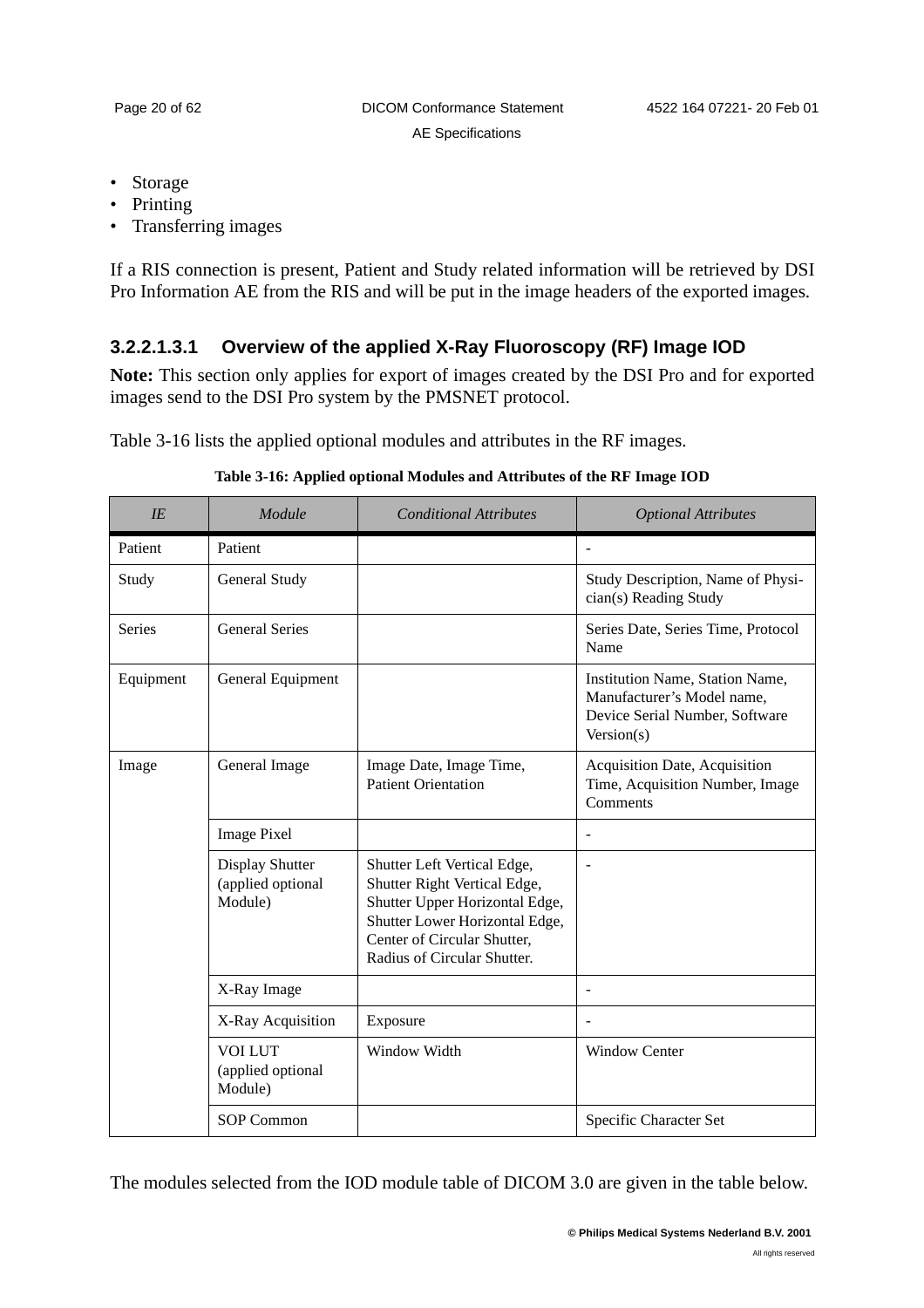| <b>Information Entity</b> | Module                |
|---------------------------|-----------------------|
| Patient                   | Patient               |
| Study                     | General Study         |
| Series                    | <b>General Series</b> |
| Equipment                 | General Equipment     |
| Image                     | General Image         |
|                           | <b>Image Pixel</b>    |
|                           | Display Shutter       |
|                           | X-Ray Image           |
|                           | X-Ray Acquisition     |
|                           | VOI LUT               |
|                           | <b>SOP Common</b>     |

#### **Table 3-17: Applied Modules in the RF IOD**

The details of these applied modules are given in the tables below. The list of possible values are given. The situation that an attribute is present conditionally/optionally or that an attribute may contain a zero length value, is indicated too. Conditions and Defined/Enumerated Values of DICOM 3.0 are applicable but are not shown in the tables.

Note: The shaded attributes are received from the RIS with the Worklist Management Query.

| Table 3-18: X-Ray Radiofluoroscopic Image Storage SOP Class - Patient Module |
|------------------------------------------------------------------------------|
|------------------------------------------------------------------------------|

<span id="page-24-0"></span>

| Attribute Name       | Tag       | <b>Note</b>                           |
|----------------------|-----------|---------------------------------------|
| Patient's Name       | 0010,0010 | Received from RIS or entered by user. |
| Patient ID           | 0010,0020 | Received from RIS or entered by user. |
| Patient's Birth Date | 0010,0030 | Received from RIS or entered by user. |
| Patient's Sex        | 0010,0040 | Received from RIS or entered by user. |

#### **Table 3-19: X-Ray Radiofluoroscopic Image Storage SOP Class - General Study Module**

<span id="page-24-1"></span>

| <b>Attribute Name</b> | <b>Tag</b> | Note |
|-----------------------|------------|------|
| <b>Study Date</b>     | 0008,0020  |      |

**<sup>©</sup> Philips Medical Systems Nederland B.V. 2001**

All rights reserved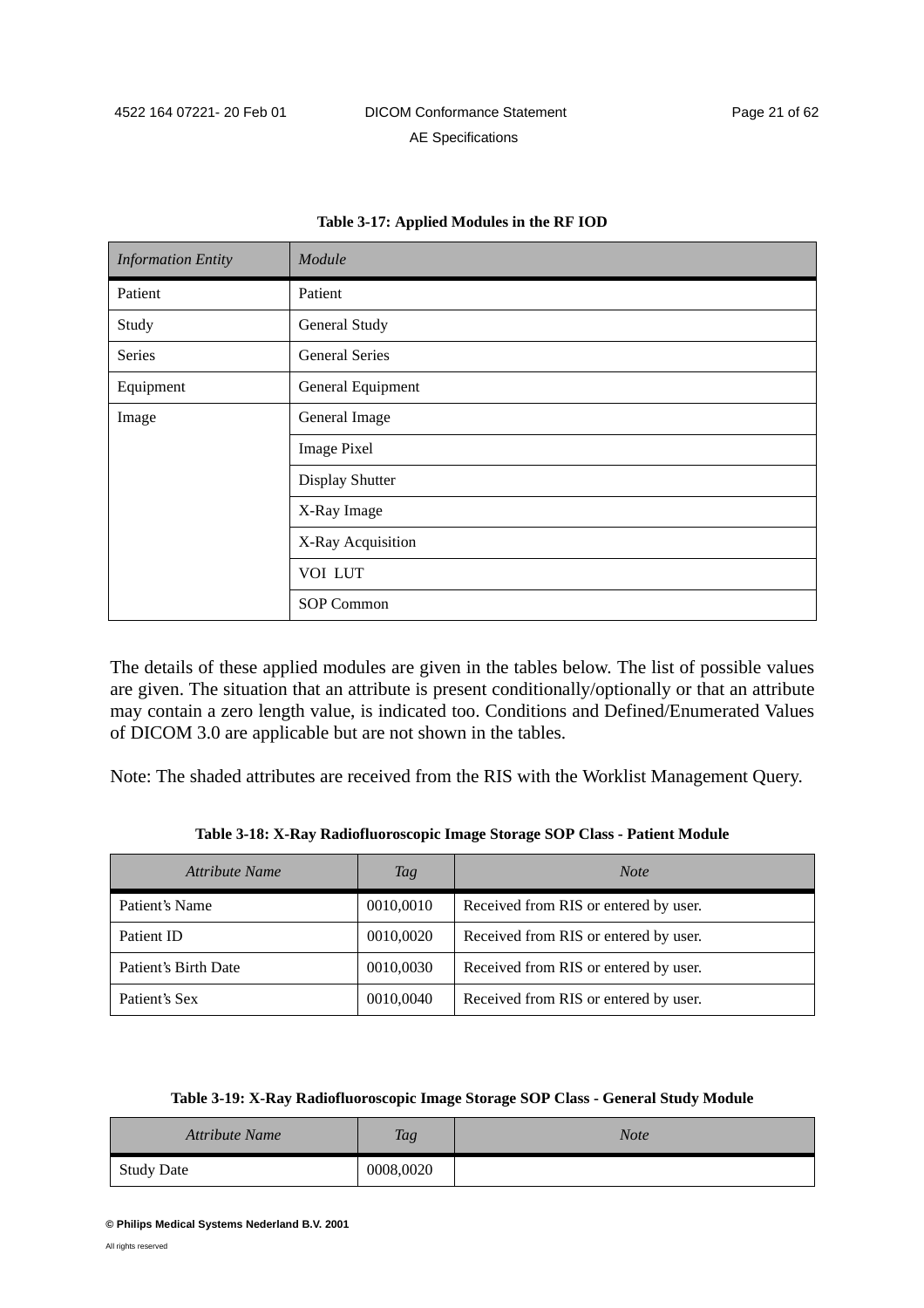| Attribute Name                     | Tag       | <b>Note</b>                                                                |
|------------------------------------|-----------|----------------------------------------------------------------------------|
| <b>Study Time</b>                  | 0008,0030 | Format: HHMMSS0000                                                         |
| <b>Accession Number</b>            | 0008,0050 | Zero length value if not received from RIS.                                |
| Referring Physician's Name         | 0008,0090 | Zero length value if not received from RIS.                                |
| Name of Physician(s) Reading Study | 0008,1060 | Received from RIS as "Performing Physician's<br>Name", or entered by user. |
| <b>Study Description</b>           | 0008,1030 | Received from RIS as "study description", or entered<br>by user.           |
| <b>Study Instance UID</b>          | 0020,000D | Generated at creation of the Study (Component) or<br>received from RIS.    |
| Study ID                           | 0020,0010 | Applied value is the DateTime from the DSI Pro Net-<br>work AE.            |

#### **Table 3-19: X-Ray Radiofluoroscopic Image Storage SOP Class - General Study Module (Continued)**

#### **Table 3-20: X-Ray Radiofluoroscopic Image Storage SOP Class - General Series Module**

<span id="page-25-1"></span>

| Attribute Name      | Tag       | <b>Note</b>                                                                                                          |
|---------------------|-----------|----------------------------------------------------------------------------------------------------------------------|
| Series Date         | 0008,0021 |                                                                                                                      |
| Series Time         | 0008,0031 | Format: HHMMSS0000                                                                                                   |
| Modality            | 0008,0060 | Applied value $(s)$ : RF                                                                                             |
| Protocol Name       | 0018,1030 | Received from RIS as "study description", the<br>attribute is truncated to 6 characters or filled in by<br>operator. |
| Series Instance UID | 0020,000E | Generated at creation of the Series.                                                                                 |
| Series Number       | 0020.0011 |                                                                                                                      |

#### **Table 3-21: X-Ray Radiofluoroscopic Image Storage SOP Class - General Equipment Module**

<span id="page-25-0"></span>

| Attribute Name            | Tag       | <b>Note</b>                                                  |
|---------------------------|-----------|--------------------------------------------------------------|
| Manufacturer              | 0008,0070 | Applied value(s): Philips Medical Systems (Nether-<br>lands) |
| <b>Institution Name</b>   | 0008,0080 | <b>DSI</b> Information AE Institution Name                   |
| Network ID                | 0008,1000 |                                                              |
| <b>Station Name</b>       | 0008,1010 | <b>DSI</b> Information AE Station Name                       |
| Manufacturer's Model Name | 0008,1090 | Applied value(s): Easy Vision                                |

**© Philips Medical Systems Nederland B.V. 2001**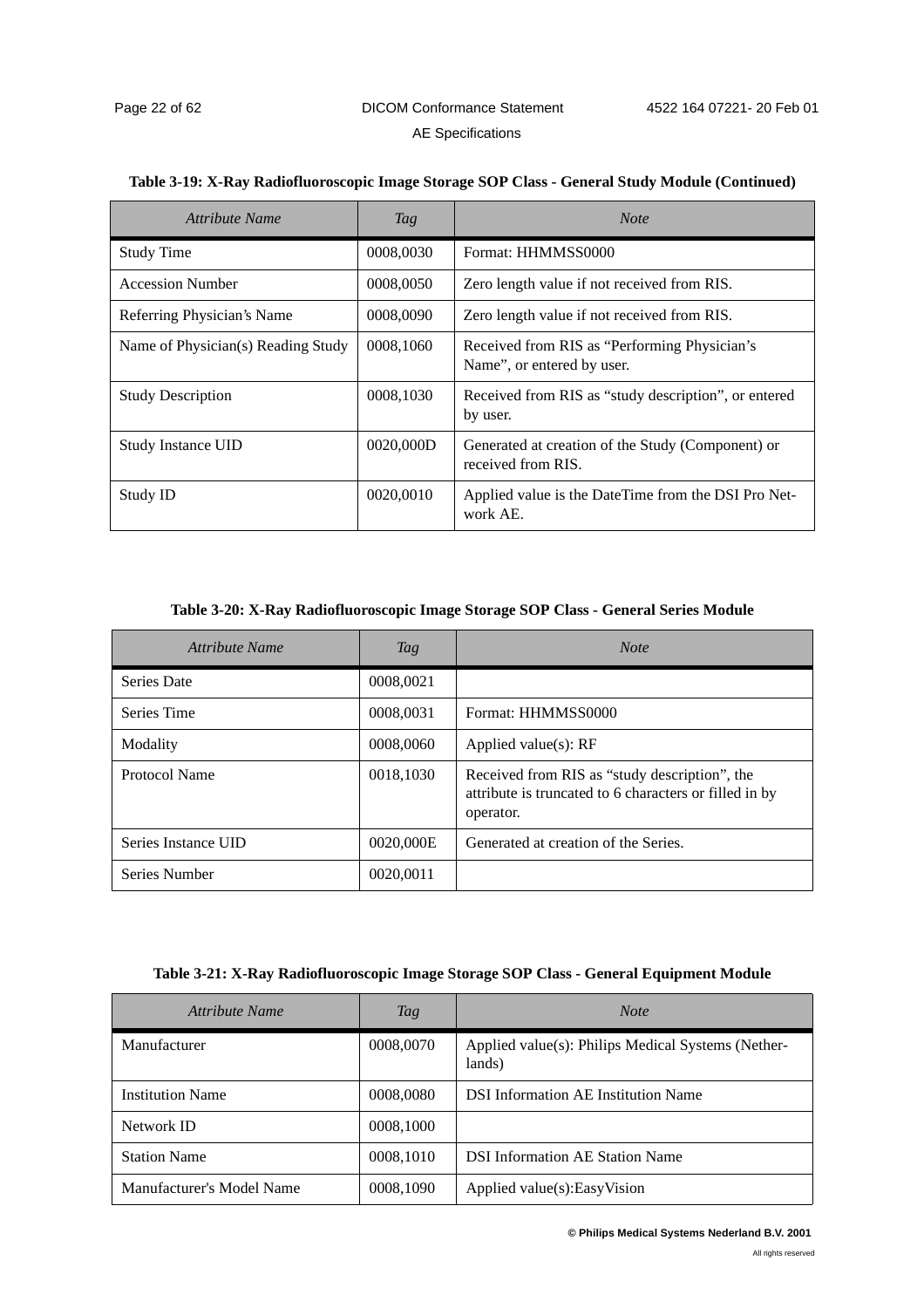#### **Table 3-21: X-Ray Radiofluoroscopic Image Storage SOP Class - General Equipment Module (Continued)**

| Attribute Name       | Tag       | <b>Note</b>                     |
|----------------------|-----------|---------------------------------|
| Device Serial Number | 0018,1000 |                                 |
| Software Version(s)  | 0018,1020 | Applied value $(s)$ :DSI R5.2.1 |

#### **Table 3-22: X-Ray Radiofluoroscopic Image Storage SOP Class - General Image Module**

| Attribute Name             | Tag       | <b>Note</b>               |
|----------------------------|-----------|---------------------------|
| <b>Acquisition Date</b>    | 0008,0022 |                           |
| <b>Image Date</b>          | 0008,0023 |                           |
| <b>Acquisition Time</b>    | 0008,0032 | Format: HHMMSS0000        |
| Image Time                 | 0008,0033 | Format: HHMMSS0000        |
| <b>Acquisition Number</b>  | 0020,0012 |                           |
| <b>Image Number</b>        | 0020,0013 | Applied Value(s):1 N      |
| <b>Patient Orientation</b> | 0020,0020 | Always zero length value. |

**Table 3-23: X-Ray Radiofluoroscopic Image Storage SOP Class - Image Pixel Module**

| Attribute Name             | Tag       | Note                                                                                                                                                     |
|----------------------------|-----------|----------------------------------------------------------------------------------------------------------------------------------------------------------|
| Samples per Pixel          | 0028,0002 | Applied value $(s)$ : 1                                                                                                                                  |
| Photometric Interpretation | 0028,0004 | Applied value(s): MONOCHROME1,<br>MONOCHROME2                                                                                                            |
| Rows                       | 0028,0010 | The actual size in 60 Hz DSI Pro systems is smaller:<br>480 or 960.<br>Applied value(s): $1024$ , 512                                                    |
| Columns                    | 0028,0011 | Equal to the value of Rows (512 or 1024). The actual<br>image size in 60 Hz DSI Pro systems is smaller: 480<br>or 960.<br>Applied value(s): $1024$ , 512 |
| <b>Bits Allocated</b>      | 0028,0100 | Applied value $(s)$ : 8                                                                                                                                  |
| <b>Bits Stored</b>         | 0028,0101 | Applied value(s): $8$                                                                                                                                    |
| High Bit                   | 0028,0102 | Applied value $(s)$ : 7                                                                                                                                  |
| Pixel Representation       | 0028,0103 | Applied value $(s)$ : 0000H                                                                                                                              |
| Pixel Data                 | 7FE0,0010 |                                                                                                                                                          |

**<sup>©</sup> Philips Medical Systems Nederland B.V. 2001**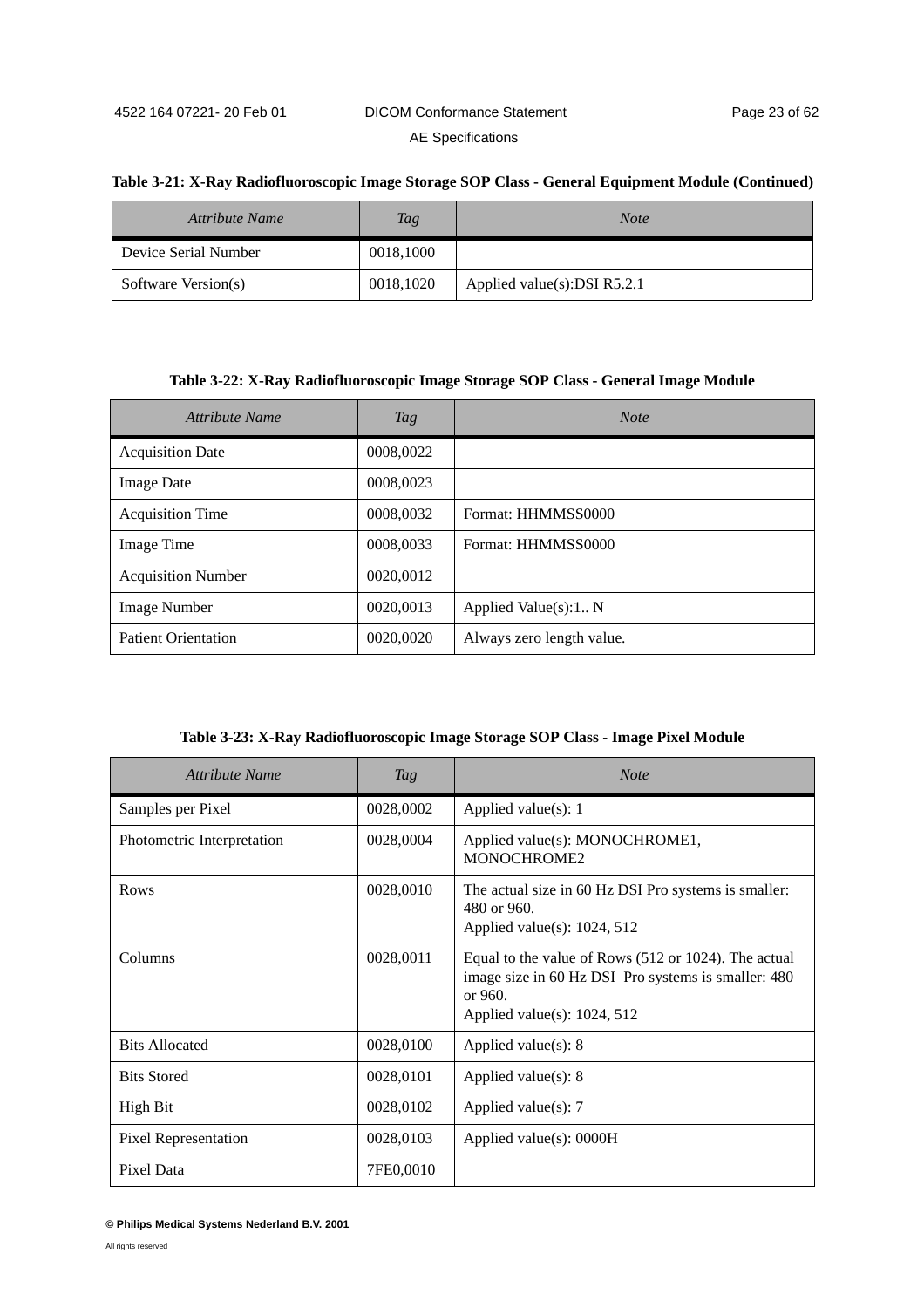| <b>Attribute Name</b>              | Tag       | <b>Note</b>                                                |
|------------------------------------|-----------|------------------------------------------------------------|
| <b>Shutter Shape</b>               | 0018,1600 | Applied value(s):<br><b>CIRCULAR</b><br><b>RECTANGULAR</b> |
| <b>Shutter Left Vertical Edge</b>  | 0018,1602 |                                                            |
| <b>Shutter Right Vertical Edge</b> | 0018,1604 |                                                            |
| Shutter Upper Horizontal Edge      | 0018,1606 |                                                            |
| Shutter Lower Horizontal Edge      | 0018,1608 |                                                            |
| Center of Circular Shutter         | 0018,1610 |                                                            |
| Radius of Circular Shutter         | 0018,1612 |                                                            |

#### **Table 3-24: X-Ray Radiofluoroscopic Image Storage SOP Class - Display Shutter Module**

#### **Table 3-25: X-Ray Radiofluoroscopic Image Storage SOP Class - X-Ray Image Module**

| Attribute Name               | <b>Tag</b> | Note                          |
|------------------------------|------------|-------------------------------|
| Image Type                   | 0008,0008  | Applied value $(s)$ : DERIVED |
| Pixel Intensity Relationship | 0028,1040  | Applied value $(s)$ : DISP    |

| Table 3-26: X-Ray Radiofluoroscopic Image Storage SOP Class - X-Ray Acquisition Module |  |  |  |  |  |  |
|----------------------------------------------------------------------------------------|--|--|--|--|--|--|
|----------------------------------------------------------------------------------------|--|--|--|--|--|--|

| Attribute Name           | <b>Tag</b> | <b>Note</b>                  |
|--------------------------|------------|------------------------------|
| <b>KVP</b>               | 0018,0060  | Always zero length value.    |
| Exposure                 | 0018,1152  | always zero length value.    |
| <b>Radiation Setting</b> | 0018,1155  | Applied value $(s)$ : GR, SC |

|  |  | Table 3-27: X-Ray Radiofluoroscopic Image Storage SOP Class - VOI LUT Module |  |  |
|--|--|------------------------------------------------------------------------------|--|--|
|--|--|------------------------------------------------------------------------------|--|--|

| Attribute Name       | Tag       | <b>Note</b>                                                        |
|----------------------|-----------|--------------------------------------------------------------------|
| <b>Window Center</b> | 0028,1050 | This attribute is related to the DSI Pro Contrast /<br>Brightness. |
| Window Width         | 0028,1051 | This Attribute is related to the DSI Pro Contrast /<br>Brightness. |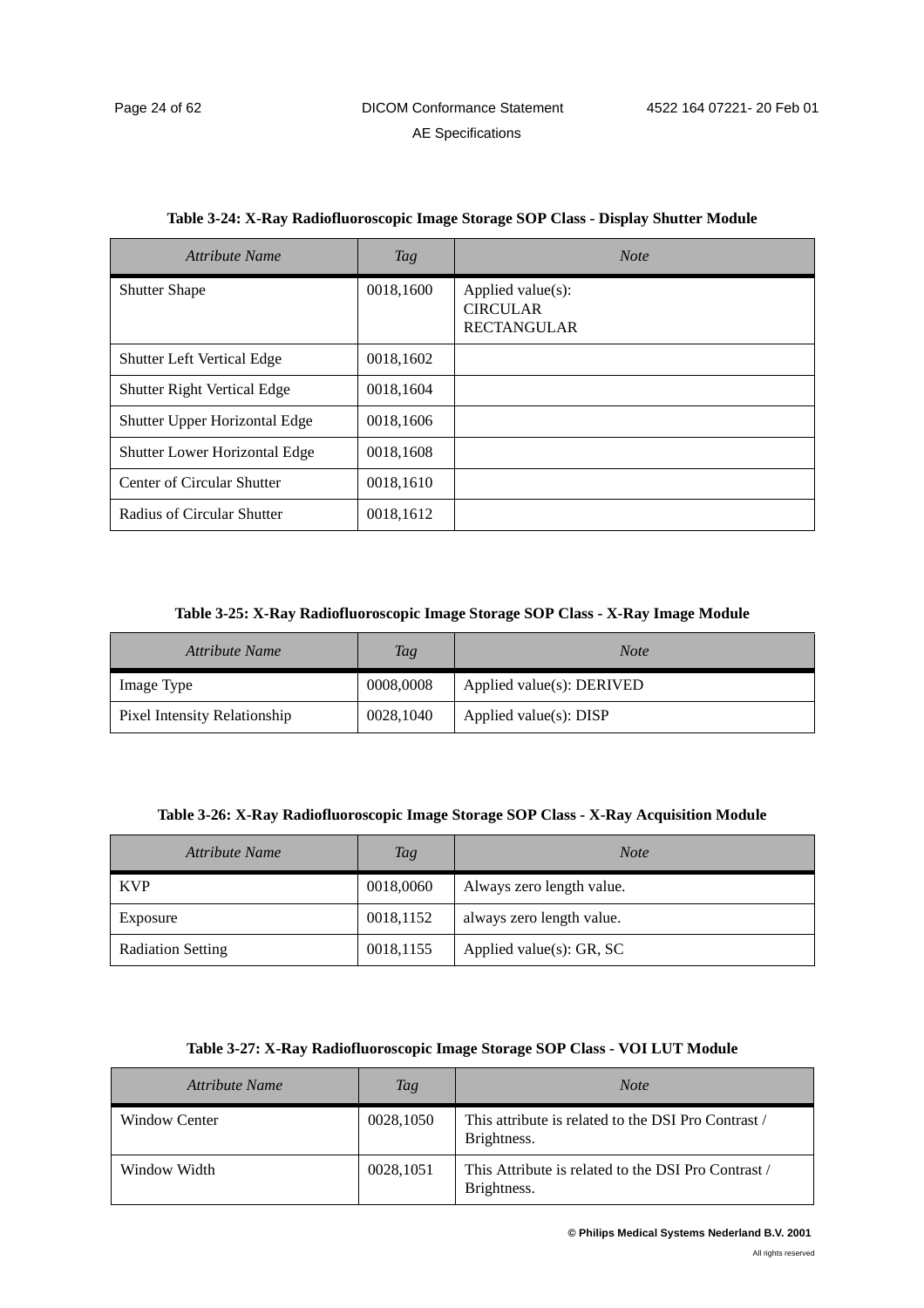| Attribute Name         | Tag       | <b>Note</b>                                                                                             |
|------------------------|-----------|---------------------------------------------------------------------------------------------------------|
| Specific Character Set | 0008,0005 | Applied value(s): $ISO_R 100$                                                                           |
| <b>SOP Class UID</b>   | 0008,0016 | Applied value(s): 1.2.840.10008.5.1.4.1.1.12.2                                                          |
| SOP Instance UID       | 0008,0018 | Depending on configuration:<br>- Unique for each image.<br>- Never changed (also after post processing) |

**Table 3-28: X-Ray Radiofluoroscopic Image Storage SOP Class - SOP Common Module**

# <span id="page-28-1"></span>**3.2.2.1.3.2 Overview of the applied Secondary Capture (SC) Image IOD**

**Note:** This section only applies for export of images created by the DSI Pro and for exported images send to the DSI Pro system by the PMSNET protocol.

[Table 3-29](#page-28-0) lists the applied optional modules and attributes in the SC images.

<span id="page-28-0"></span>

| IE            | Module                | <b>Conditional Attributes</b>                   | <b>Optional Attributes</b>                                                                                                                       |
|---------------|-----------------------|-------------------------------------------------|--------------------------------------------------------------------------------------------------------------------------------------------------|
| Patient       | Patient               |                                                 |                                                                                                                                                  |
| Study         | General Study         |                                                 | Study Description, Name of Phy-<br>sician(s) Reading Study                                                                                       |
| <b>Series</b> | <b>General Series</b> |                                                 | Series Date, Series Time, Proto-<br>col Name                                                                                                     |
| Equipment     | <b>SC</b> Equipment   |                                                 | Secondary Capture Device Man-<br>ufacturer, Secondary Capture<br>Device Manufacturer's Model<br>Name, Secondary Capture Soft-<br>ware Version(s) |
| Image         | General Image         | Image Date, Image Time, Patient<br>Orientation. | Acquisition Date, Acquisition<br>Time, Acquisition Number,<br><b>Image Comments</b>                                                              |
|               | <b>Image Pixel</b>    |                                                 |                                                                                                                                                  |
|               | <b>SC</b> Image       |                                                 | Date of Secondary Capture, Time<br>of Secondary Capture                                                                                          |
|               | <b>SOP Common</b>     |                                                 | Specific Character Set                                                                                                                           |

**Table 3-29: Applied optional Modules and Attributes of the SC Image IOD** 

The modules selected from the IOD module table of DICOM 3.0 are given in the table below.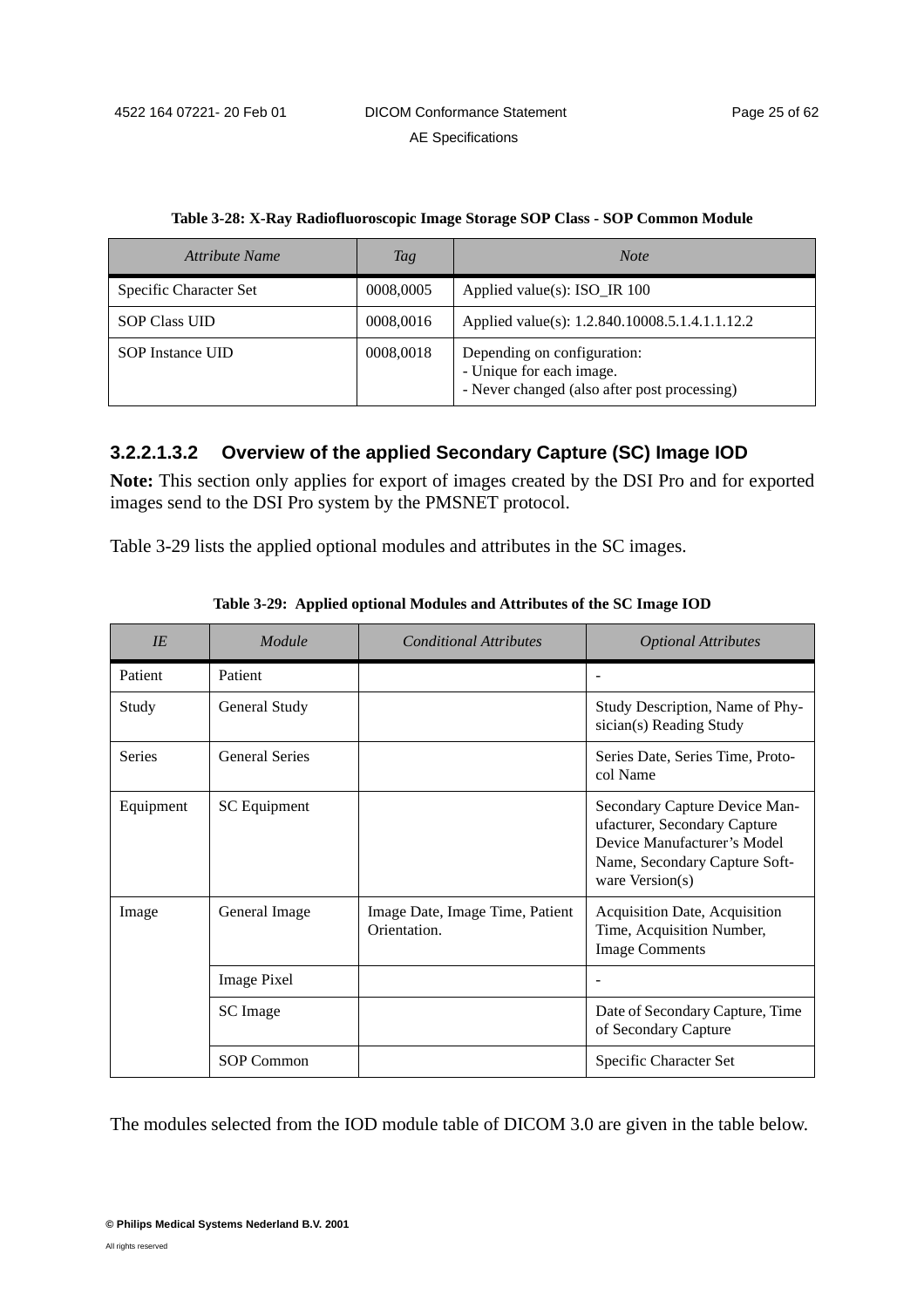#### **Table 3-30: Applied Modules in the SC IOD**

| <b>Information Entity</b> | Module                |  |  |  |
|---------------------------|-----------------------|--|--|--|
| Patient                   | Patient               |  |  |  |
| Study                     | General Study         |  |  |  |
| Series                    | <b>General Series</b> |  |  |  |
| Equipment                 | <b>SC</b> Equipment   |  |  |  |
| Image                     | General Image         |  |  |  |
|                           | <b>Image Pixel</b>    |  |  |  |
|                           | SC Image              |  |  |  |
|                           | <b>VOI LUT</b>        |  |  |  |
|                           | SOP Common            |  |  |  |

The details of these applied modules are given in the tables below. The list of possible values are given (if applicable). The situation that an attribute is present conditionally/optionally or that an attribute may contain a zero length value, is indicated too. Conditions and Defined/Enumerated Values of DICOM 3.0 are applicable but are not shown in the tables.

Note: The shaded attributes are received from the RIS with the Worklist Management Query.

<span id="page-29-0"></span>*Attribute Name Tag Note* Patient's Name  $\begin{array}{|c|c|c|c|c|c|c|c|c|} \hline 0010,0010 & \text{Received from RIS or entered by user.} \hline \end{array}$ Patient ID  $\vert$  0010,0020 Received from RIS or entered by user. Patient's Birth Date 0010,0030 Received from RIS or entered by user.

Patient's Sex 0010,0040 Received from RIS or entered by user.

**Table 3-31: Secondary Capture Image Storage SOP Class - Patient Module**

| Table 3-32: Secondary Capture Image Storage SOP Class - General Study Module |  |  |  |
|------------------------------------------------------------------------------|--|--|--|
|------------------------------------------------------------------------------|--|--|--|

<span id="page-29-1"></span>

| Attribute Name          | <b>Tag</b> | <b>Note</b>                                 |  |  |
|-------------------------|------------|---------------------------------------------|--|--|
| <b>Study Date</b>       | 0008,0020  |                                             |  |  |
| Study Time              | 0008,0030  | Format: HHMMSS0000                          |  |  |
| <b>Accession Number</b> | 0008,0050  | Zero length value if not received from RIS. |  |  |

**© Philips Medical Systems Nederland B.V. 2001**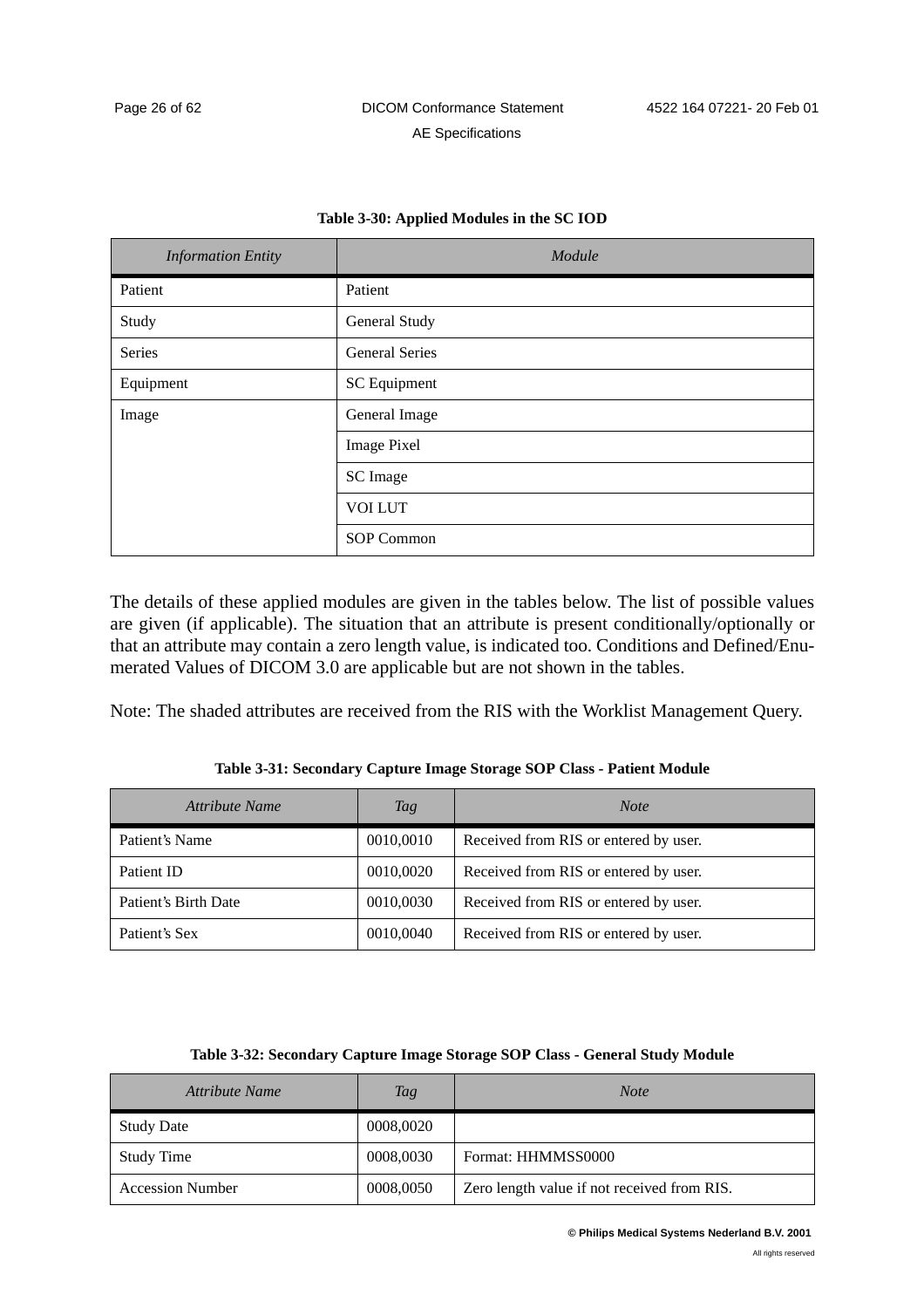| Attribute Name                     | Tag       | <b>Note</b>                                                                |
|------------------------------------|-----------|----------------------------------------------------------------------------|
| Referring Physician's Name         | 0008,0090 | Zero length value if not received from RIS.                                |
| Name of Physician(s) Reading Study | 0008,1060 | Received from RIS as "Performing Physician's<br>Name", or entered by user. |
| <b>Study Description</b>           | 0008,1030 | Received from RIS as "study description", or entered<br>by user.           |
| <b>Study Instance UID</b>          | 0020,000D | Generated at creation of the Study (Component) or<br>received from RIS.    |
| Study ID                           | 0020,0010 | Applied value is the DateTime of the DSI Pro Network<br>AE.                |

#### **Table 3-32: Secondary Capture Image Storage SOP Class - General Study Module (Continued)**

**Table 3-33: Secondary Capture Image Storage SOP Class - General Series Module**

<span id="page-30-0"></span>

| Attribute Name      | Tag       | <b>Note</b>                                                                                                       |
|---------------------|-----------|-------------------------------------------------------------------------------------------------------------------|
| <b>Series Date</b>  | 0008,0021 |                                                                                                                   |
| Series Time         | 0008,0031 | Format: HHMMSS0000                                                                                                |
| Modality            | 0008,0060 | Applied value $(s)$ : OT                                                                                          |
| Protocol Name       | 0018,1030 | Received from RIS as "study description", the attribute<br>is truncated to 6 characters or filled in by operator. |
| Series Instance UID | 0020,000E | Generated at creation of the series.                                                                              |
| Series Number       | 0020,0011 |                                                                                                                   |

| Table 3-34: Secondary Capture Image Storage SOP Class - SC Equipment Module |  |  |  |  |  |  |
|-----------------------------------------------------------------------------|--|--|--|--|--|--|
|-----------------------------------------------------------------------------|--|--|--|--|--|--|

| Attribute Name                                          | Tag       | <b>Note</b>                                                  |
|---------------------------------------------------------|-----------|--------------------------------------------------------------|
| Conversion Type                                         | 0008,0064 | Applied value $(s)$ : DV                                     |
| Secondary Capture Device Manu-<br>facturer              | 0018,1016 | Applied value(s): Philips Medical Systems (Nether-<br>lands) |
| Secondary Capture Device Manu-<br>facturer's Model Name | 0018,1018 |                                                              |
| Secondary Capture Device Software<br>Version(s)         | 0018,1019 | Applied value(s): DSI $R5.2.1$                               |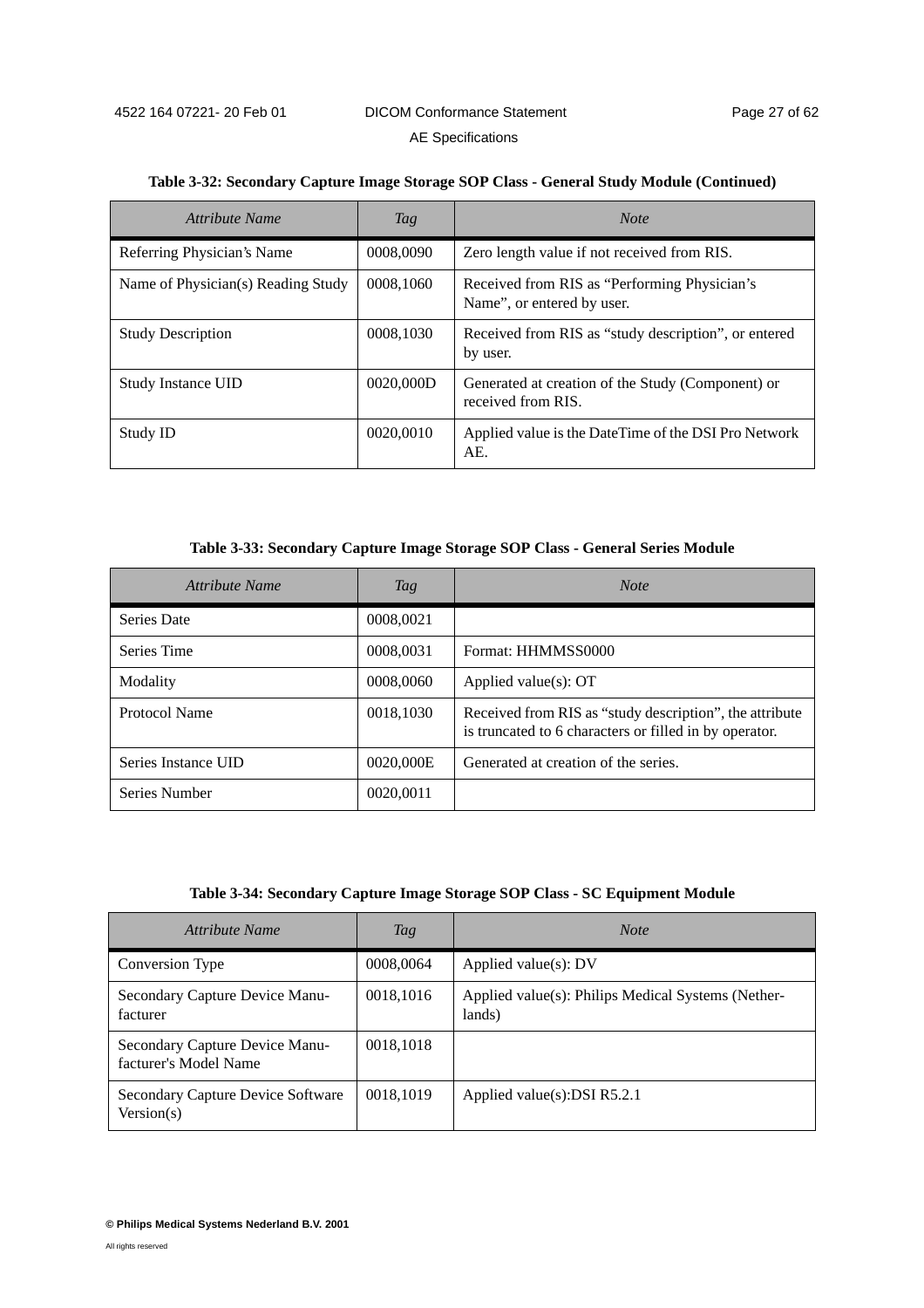| Attribute Name             | Tag       | <b>Note</b>              |
|----------------------------|-----------|--------------------------|
| <b>Acquisition Date</b>    | 0008,0022 |                          |
| <b>Image Date</b>          | 0008,0023 |                          |
| <b>Acquisition Time</b>    | 0008,0032 | Format: HHMMSS0000       |
| Image Time                 | 0008,0033 | Format: HHMMSS0000       |
| <b>Acquisition Number</b>  | 0020,0012 |                          |
| Image Number               | 0020.0013 | Applied value(s): $1 N$  |
| <b>Patient Orientation</b> | 0020,0020 | Always zero length value |

#### **Table 3-35: Secondary Capture Image Storage SOP Class - General Image Module**

#### **Table 3-36: Secondary Capture Image Storage SOP Class - Image Pixel Module**

| Attribute Name             | Tag       | <b>Note</b>                                                                                                                                               |
|----------------------------|-----------|-----------------------------------------------------------------------------------------------------------------------------------------------------------|
| Samples per Pixel          | 0028,0002 | Applied value $(s)$ : 1                                                                                                                                   |
| Photometric Interpretation | 0028,0004 | Applied value(s): MONOCHROME1,<br>MONOCHROME2                                                                                                             |
| Rows                       | 0028,0010 | 512 or 1024. The actual image size in 60 Hz DSI Pro<br>systems is smaller: 480 or 960.<br>Applied value(s): $1024$ , $512$                                |
| Columns                    | 0028,0011 | Equal to the value of Rows (512 or 1024). The actual<br>image size in 60 Hz DSI Pro system is smaller: 480 or<br>960.<br>Applied value(s): $1024$ , $512$ |
| <b>Bits Allocated</b>      | 0028,0100 | Applied value $(s)$ : 8                                                                                                                                   |
| <b>Bits Stored</b>         | 0028,0101 | Applied value(s): $8$                                                                                                                                     |
| <b>High Bit</b>            | 0028,0102 | Applied value $(s)$ : 7                                                                                                                                   |
| Pixel Representation       | 0028,0103 | Applied value(s): 0000H                                                                                                                                   |
| Pixel Data                 | 7FE0,0010 |                                                                                                                                                           |

| Table 3-37: Secondary Capture Image Storage SOP Class - SC Image Module |  |  |  |  |
|-------------------------------------------------------------------------|--|--|--|--|
|-------------------------------------------------------------------------|--|--|--|--|

| Attribute Name            | <b>Tag</b> | Note |
|---------------------------|------------|------|
| Date of Secondary Capture | 0018,1012  |      |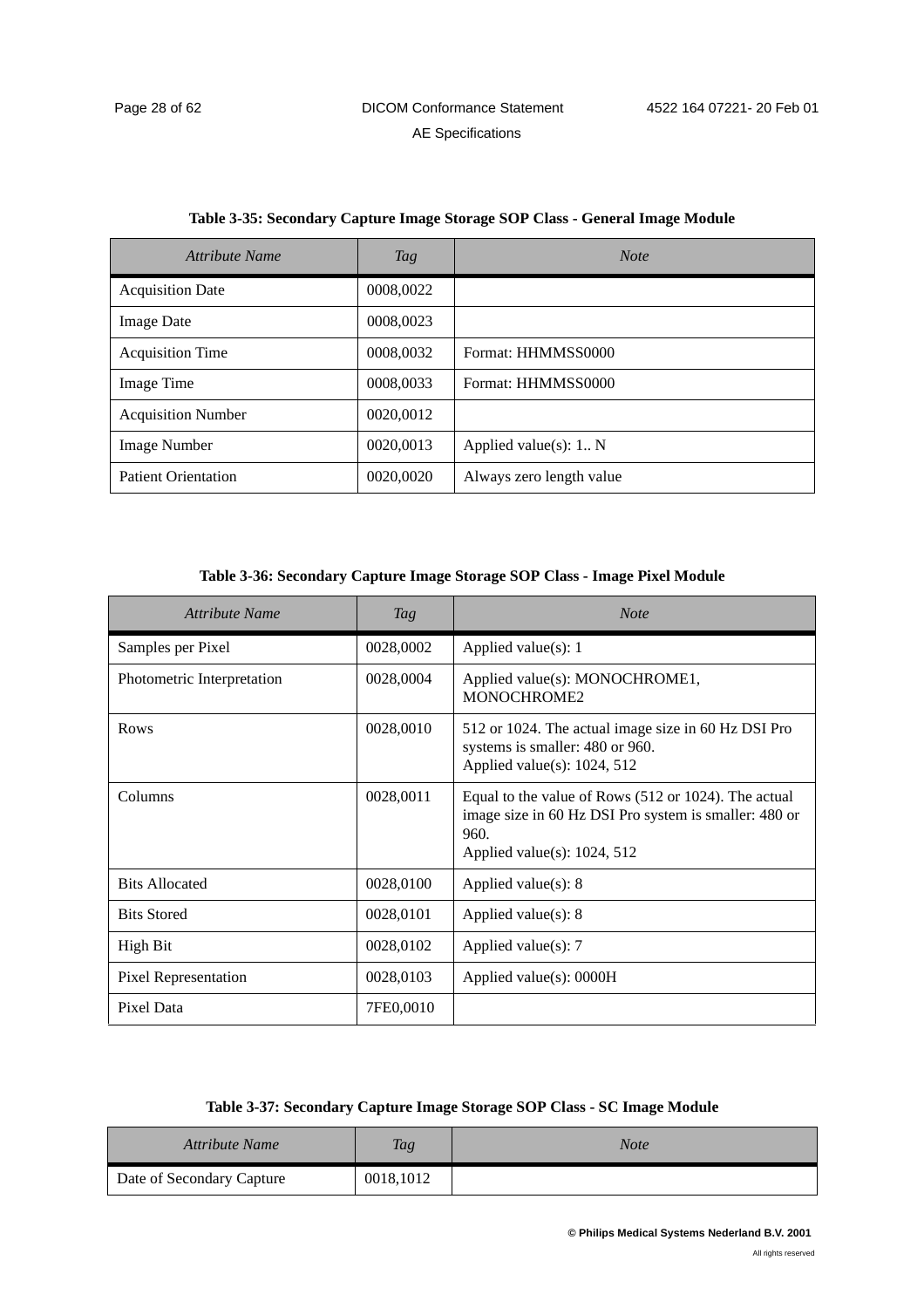#### **Table 3-37: Secondary Capture Image Storage SOP Class - SC Image Module (Continued)**

| <b>Attribute Name</b>     | <b>Tag</b> | <b>Note</b> |
|---------------------------|------------|-------------|
| Time of Secondary Capture | 0018,1014  |             |

#### **Table 3-38: X-Ray Radiofluoroscopic Image Storage SOP Class - VOI LUT Module**

| Attribute Name       | Tag       | <b>Note</b>                                                        |
|----------------------|-----------|--------------------------------------------------------------------|
| <b>Window Center</b> | 0028,1050 | This attribute is related to the DSI Pro Contrast /<br>Brightness. |
| Window Width         | 0028,1051 | This Attribute is related to the DSI Pro Contrast /<br>Brightness. |

#### **Table 3-39: Secondary Capture Image Storage SOP Class - SOP Common Module**

| Attribute Name         | Tag       | <b>Note</b>                                                                                             |
|------------------------|-----------|---------------------------------------------------------------------------------------------------------|
| Specific Character Set | 0008,0005 | Applied value(s): ISO_IR 100                                                                            |
| <b>SOP Class UID</b>   | 0008,0016 | Applied value(s): 1.2.840.10008.5.1.4.1.1.7                                                             |
| SOP Instance UID       | 0008,0018 | Depending on configuration:<br>- Unique for each image.<br>- Never changed (also after post processing) |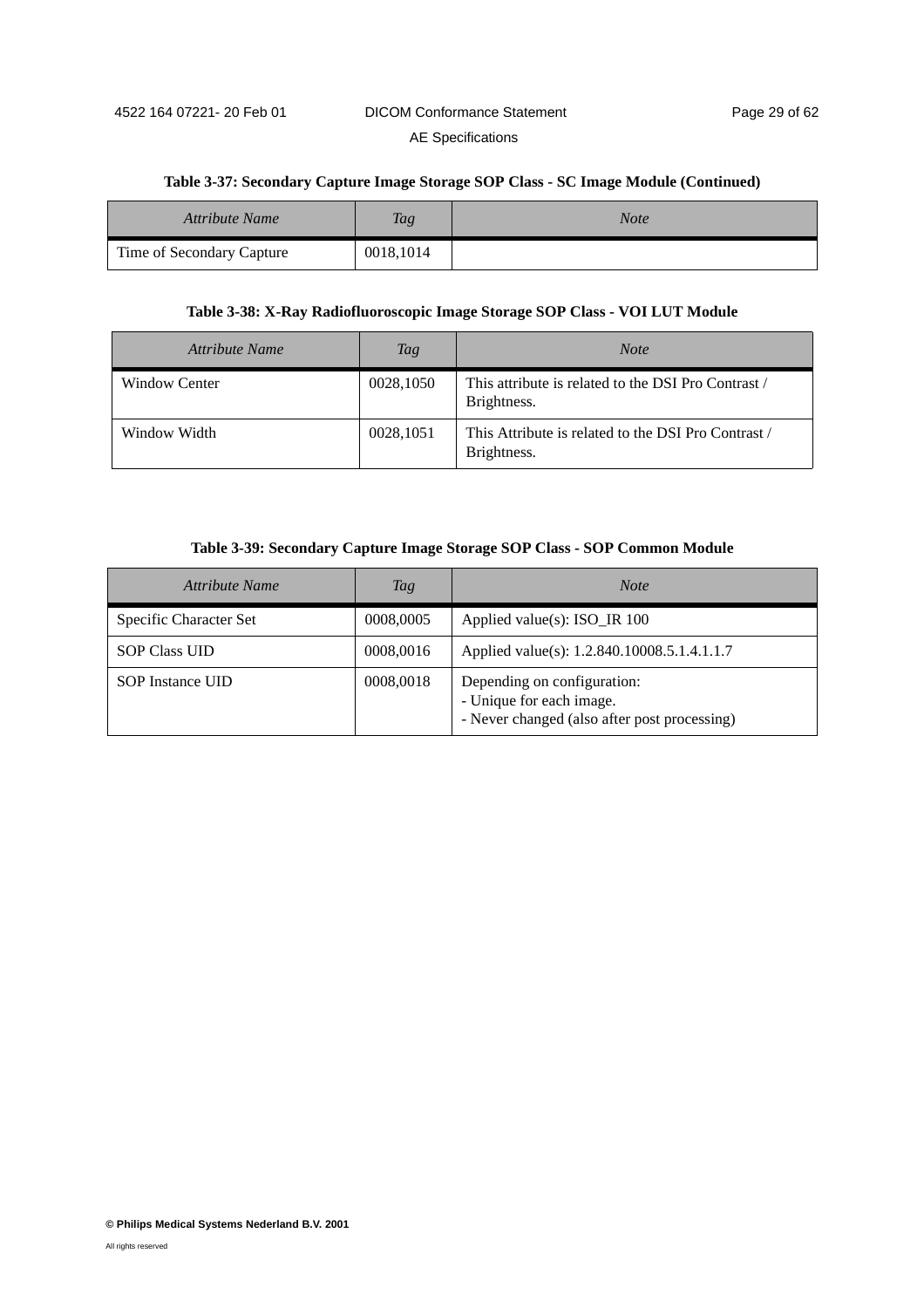#### <span id="page-33-0"></span>**3.2.2.2 Query a Remote Database**

#### **3.2.2.2.1 Associated Real-World Activity**

The operator queries a remote database by means of the query tool in the DSI Pro data handling facility. DSI Pro initiates an Association to the selected peer entity and uses it to send C-FIND requests (and receive the associated find replies). The Association is released when the find execution completes.

#### **3.2.2.2.2 Proposed Presentation Contexts**

DSI Pro will propose the presentation contexts as given in the next table.

| <b>Presentation Context table</b> |            |                                        |                                                                 |                                        |                      |
|-----------------------------------|------------|----------------------------------------|-----------------------------------------------------------------|----------------------------------------|----------------------|
| <b>Abstract Syntax</b>            |            | <b>Transfer Syntax</b>                 |                                                                 |                                        | Extended             |
| Name                              | <b>UID</b> | Name List                              | <b>UID</b> List                                                 |                                        | Negotiation          |
| See Note                          | See Note   | <b>ILE</b><br><b>ELE</b><br><b>EBE</b> | 1.2.840.10008.1.2<br>1.2.840.10008.1.2.1<br>1.2.840.10008.1.2.2 | <b>SCU</b><br><b>SCU</b><br><b>SCU</b> | None<br>None<br>None |

#### **Table 3-40: Proposed Presentation Contexts**

Note: Any of the Standard Query Retrieve SOP classes listed in [Table 3-1, "Supported SOP classes by the](#page-12-5)  [DSI Pro Information DICOM AE as SCU," on page 9.](#page-12-5)

For performance reasons the EBE is preferred.

# **3.2.2.2.3 C-FIND SCU Conformance**

DSI Pro will not generate queries containing optional keys. DSI Pro will not generate relational queries.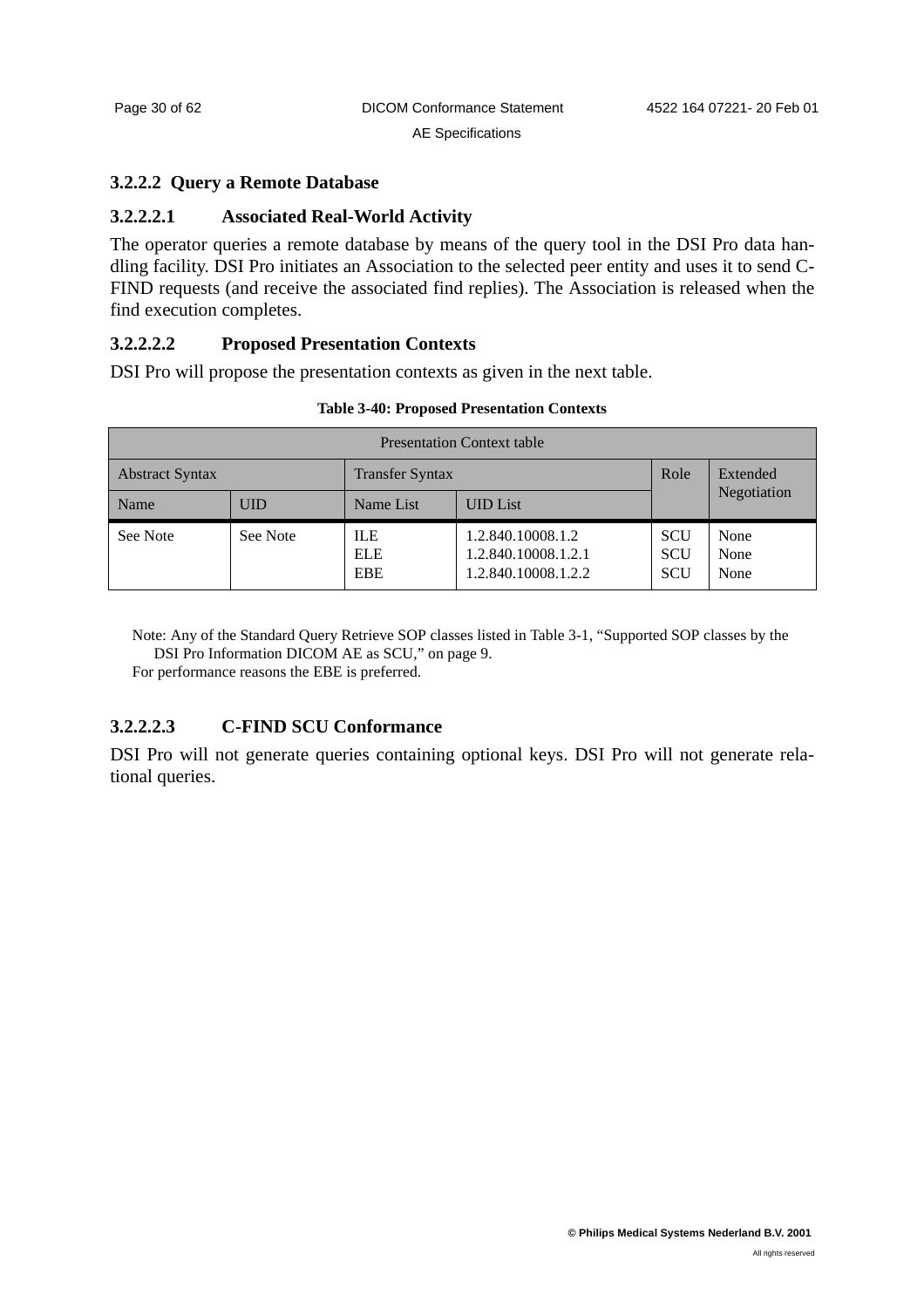#### <span id="page-34-0"></span>**3.2.2.3 Retrieve Images from a Remote Database**

### **3.2.2.3.1 Associated Real-World Activity**

The operator is able to copy all/selected images in a patient folder from a remote database to another, local or remote, database by means of the copy tool in the DSI Pro data handling facility. DSI Pro initiates for each selected study an Association to the selected peer entity and uses it to send C-MOVE requests (and receive the associated move replies). The Association is released when all selected images have been transmitted.

# **3.2.2.3.2 Proposed Presentation Contexts**

DSI Pro will propose the presentation contexts as given in the next table.

| <b>Presentation Context table</b> |            |                                        |                                                                 |                                        |                      |  |
|-----------------------------------|------------|----------------------------------------|-----------------------------------------------------------------|----------------------------------------|----------------------|--|
| <b>Abstract Syntax</b>            |            | <b>Transfer Syntax</b>                 |                                                                 | Role                                   | Extended             |  |
| Name                              | <b>UID</b> | Name List                              | <b>UID</b> List                                                 |                                        | Negotiation          |  |
| See Note                          | See Note   | <b>ILE</b><br><b>ELE</b><br><b>EBE</b> | 1.2.840.10008.1.2<br>1.2.840.10008.1.2.1<br>1.2.840.10008.1.2.2 | <b>SCU</b><br><b>SCU</b><br><b>SCU</b> | None<br>None<br>None |  |

#### **Table 3-41: Proposed Presentation Contexts**

Note: Any of the Standard Query Retrieve SOP classes listed in [Table 3-1, "Supported SOP classes by the](#page-12-5)  [DSI Pro Information DICOM AE as SCU," on page 9.](#page-12-5)

For performance reasons the EBE is preferred.

# **3.2.2.3.3 C-MOVE SCU Conformance**

The AE provides standard conformance.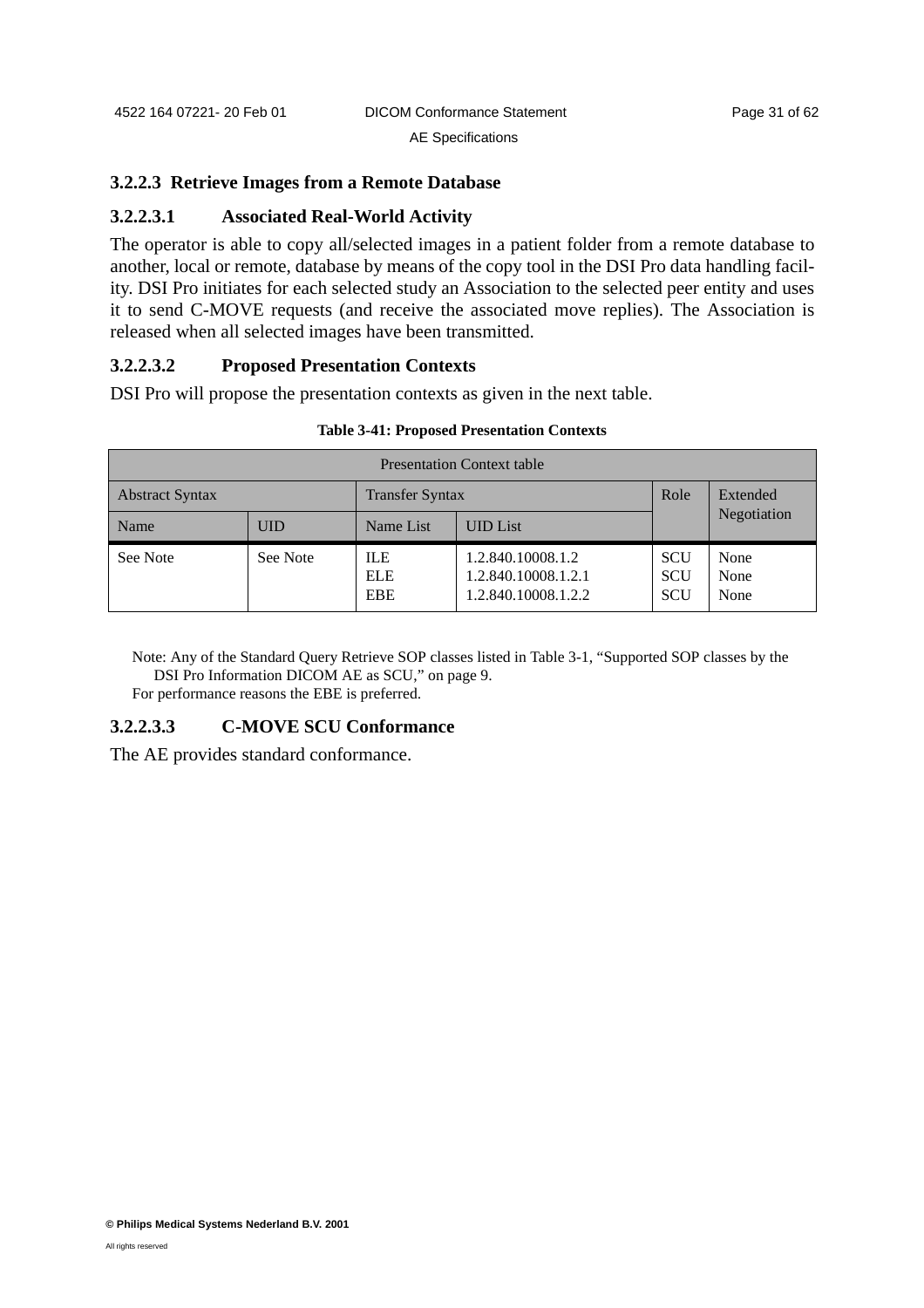# <span id="page-35-0"></span>**3.2.2.4 Print images**

# **3.2.2.4.1 Associated Real-World Activity**

There are three ways to request for image printing:

- Print Compose The operator is able to select one or more images from the internal database (via the Data Handling facility) and perform the Print operation on them.
- Print Protocol
- The operator is also able to print images via the various clinical applications of DSI Pro.
- Quick Print

Print images with a predefined protocol according to scheduled examination type.

The operator will select the print destination (out of choice list of configured printers) and some print parameters (depending on the configuration and the selected printer) these setting can also be configurated.

As a result, DSI Pro will initiate an association to the selected printer and uses it to send the Print Service Elements of the Print SOP Classes.

DSI Pro allows to have a print preview first except for quick print.

# **3.2.2.4.2 Proposed Presentation Contexts**

DSI Pro will propose the presentation contexts as given in the next table.

| <b>Presentation Context table</b>                          |                           |                                        |                                                                 |                                        |                      |  |
|------------------------------------------------------------|---------------------------|----------------------------------------|-----------------------------------------------------------------|----------------------------------------|----------------------|--|
| <b>Abstract Syntax</b>                                     |                           | <b>Transfer Syntax</b>                 |                                                                 | Role                                   | Extended             |  |
| Name                                                       | <b>UID</b>                | Name List                              | <b>UID</b> List                                                 |                                        | Negotiation          |  |
| Basic Gray-<br>scale Print<br>Management<br>Meta SOP Class | 1.2.840.10008.5.<br>1.1.9 | <b>ILE</b><br><b>ELE</b><br><b>EBE</b> | 1.2.840.10008.1.2<br>1.2.840.10008.1.2.1<br>1.2.840.10008.1.2.2 | <b>SCU</b><br><b>SCU</b><br><b>SCU</b> | None<br>None<br>None |  |

**Table 3-42: Proposed Presentation Contexts**

For performance reasons the EBE is preferred.

# **3.2.2.4.3 Conformance to the Print SOP Classes**

DSI Pro provides standard conformance to the Basic Grayscale Print Management Meta SOP Class.

The applied order of Print Service Elements (DIMSE) is specified in [Table 3-43.](#page-36-0) A description and the applied optional (i.e. non-mandatory attributes as Print SCU) attributes in these Service Elements are specified too. Note that the Service Elements order is not specified by the DICOM standard.

An explicit N-DELETE Request on the created instances is not done by DSI Pro; these are deleted implicitly when releasing the association.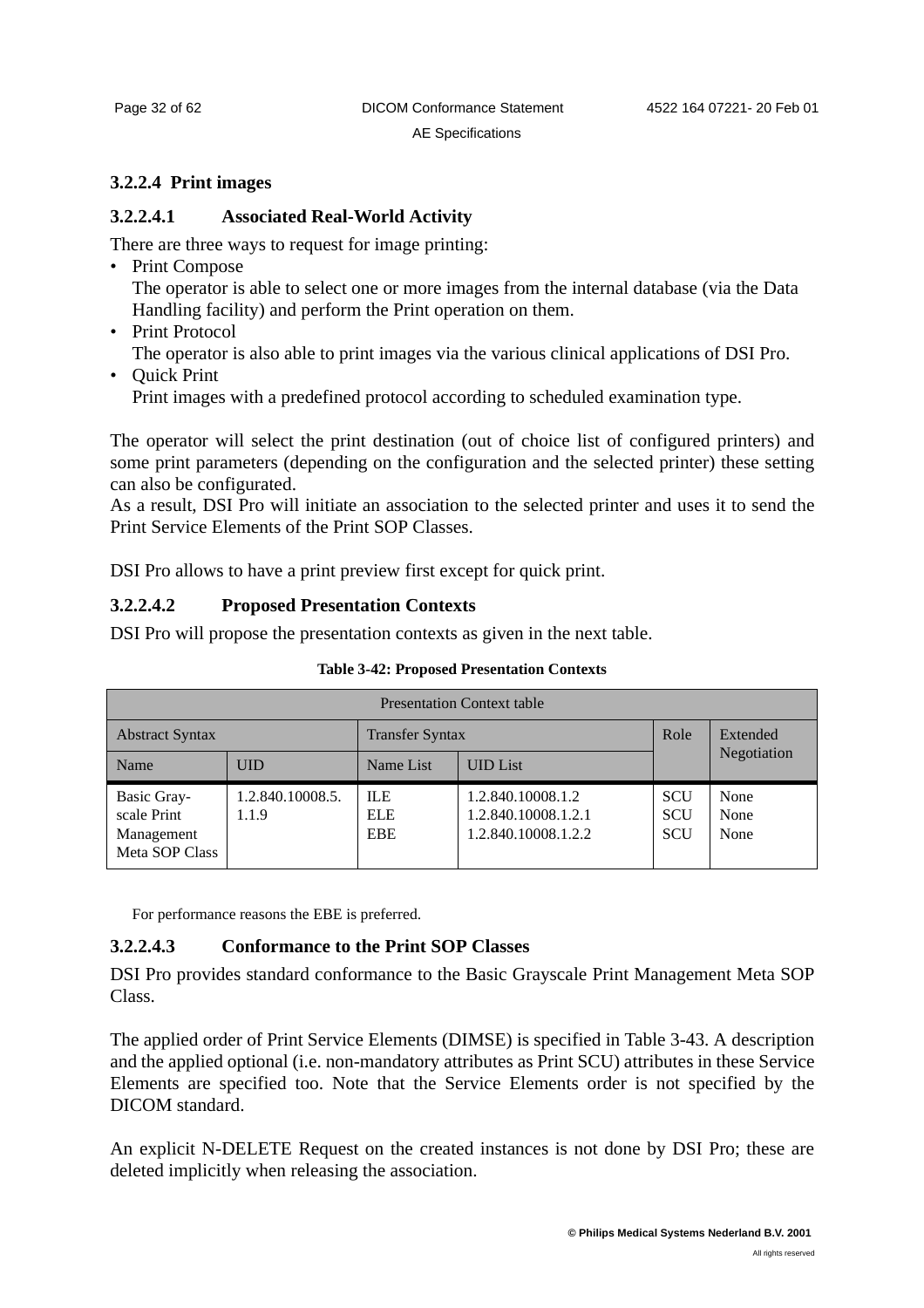Overlay, annotation (showing the values of some major identifying attributes) and shutter information is processed in the images sent to the printer (i.e. burnt-in in the image).

<span id="page-36-0"></span>

| <b>Service Element of SOP Class</b>                        | Description and applied optional attributes                                                                                                                                                                                                                           |
|------------------------------------------------------------|-----------------------------------------------------------------------------------------------------------------------------------------------------------------------------------------------------------------------------------------------------------------------|
| N-GET of the Printer SOP Class                             | Purpose is to retrieve printer information.                                                                                                                                                                                                                           |
| N-CREATE of the Basic Film Ses-<br>sion SOP Class          | DSI Pro sends some general presentation parameters, applicable for all<br>films in the Film Session to the DICOM Printer.<br>Applied optional attributes are:<br>Number of Copies, Print Priority, Medium Type, Film Destination                                      |
| N-CREATE of the Basic Film Box<br><b>SOP Class</b>         | DSI Pro sends some general presentation parameters, applicable for all<br>images in the Film Box to the DICOM Printer.<br>Applied optional attributes are:<br>Film Orientation, Film Size ID, Magnification Type, Max. Density, Con-<br>figuration Information, Trim. |
| N-SET of the Basic Grayscale/<br>Color Image Box SOP Class | DSI Pro will send the images to be printed.<br>Applied optional attributes are: Polarity                                                                                                                                                                              |
| N-ACTION of the Basic Film Box<br><b>SOP Class</b>         | DSI Pro triggers the DICOM Printer to print, this actual print action is<br>done at film box level.<br>No (optional) attributes are present.                                                                                                                          |

|  |  | Table 3-43: The applied order of Print Service Elements and its optional attributes |  |
|--|--|-------------------------------------------------------------------------------------|--|
|  |  |                                                                                     |  |

The table below specifies the supported Service Elements which may be generated by the Printer at any time during the association.

| Table 3-44: The applied sequence of Print Service Elements and its optional attributes |  |  |  |  |  |  |  |  |  |  |  |
|----------------------------------------------------------------------------------------|--|--|--|--|--|--|--|--|--|--|--|
|----------------------------------------------------------------------------------------|--|--|--|--|--|--|--|--|--|--|--|

| Service Element of SOP Class                      | <b>Note</b>                                                                                                                                                                                                             |
|---------------------------------------------------|-------------------------------------------------------------------------------------------------------------------------------------------------------------------------------------------------------------------------|
| N-EVENT-REPORT of the Printer<br><b>SOP Class</b> | May be sent at any moment by the Printer SCP (i.e. the DICOM Printer).<br>DSI Pro will ignore the contents of these events. However, the printer sta-<br>tus is polled via a separate association, see section 3.2.2.5. |

The Status Codes of DIMSE Responses (Success, Warning, Failure) as returned by the printer will also be logged (for service purposes) and they are mapped onto general print job status messages towards the operator. These User Interface messages indicate:

- "Job Completed" and has the meaning that the print job is accepted by the printer; the actual printing will be done afterwards.
- "General Print Error" indicating that a failure occurred during the DICOM Print.
- Most warning cases (like default printer values applied on optional print attributes) are interpreted as a print error because this will mostly result in a different print quality or print layout than expected.
- The only warning code on which the Print Job is continued is 0x0107 (Attribute list error) in the N-GET-RSP.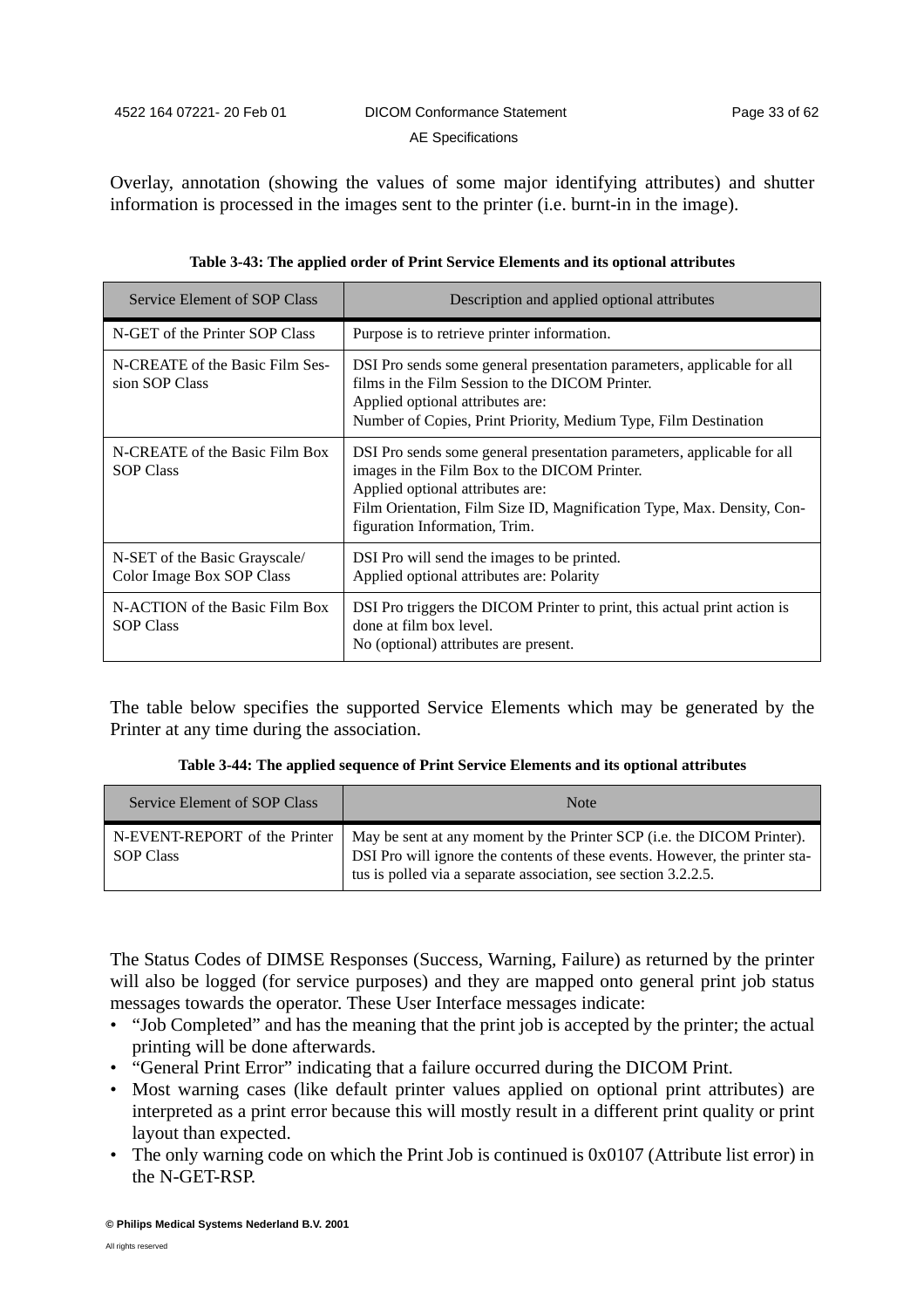.

#### **The following implementation remarks are important to achieve successful printing:**

- The number of Film Boxes per Film Session is **one**.
- The number of images per Film Box is **one**. The images to be printed on one film are rendered by DSI Pro into one logical image. This logical image is very large, depending on the pixel matrix size (pixels per line, lines per image). A rough indication is 20 MByte. One should take this into account when selecting the DICOM printer and the printer configuration (e.g. the amount of memory).
- DSI Pro will release the association when the print command is given (i.e. the N-ACTION Request); the association is not kept open for receiving N-EVENT-REPORTs of the Printer SOP Class.
- On status-errors/warnings in a DIMSE response, the data transfer will be stopped and film will not be printed.

This section gives an overview of the applied attributes in the applied Service Elements of the supported SOP Classes.

The list of possible attribute values are given. The situation that an attribute is present conditionally. The standard DICOM Conditions and Defined Terms and Enumerated Values are applicable

| Attribute Name          | Tag       | <b>Note</b>                                    |
|-------------------------|-----------|------------------------------------------------|
| Number of Copies        | 2000,0010 | Between 1 and 99.                              |
| <b>Print Priority</b>   | 2000,0020 | Applied value(s): HIGH                         |
| Medium Type             | 2000,0030 | Applied value(s): BLUE FILM, CLEAR FILM, PAPER |
| <b>Film Destination</b> | 2000,0040 | Applied value(s): MAGAZINE, PROCESSOR          |

**Table 3-45: Basic Film Session SOP Class - N-CREATE**

#### **Table 3-46: Basic Film Box SOP Class - N-CREATE**

| Attribute Name          | Tag       | <b>Note</b>                                                                                                                                                                                                                                                                                                                                                                                                                                                                               |
|-------------------------|-----------|-------------------------------------------------------------------------------------------------------------------------------------------------------------------------------------------------------------------------------------------------------------------------------------------------------------------------------------------------------------------------------------------------------------------------------------------------------------------------------------------|
| Image Display Format    | 2010,0010 | The applied value below is an DSI Pro specific value<br>indicating that one (large) image is contained in a Film<br>Box.<br>Applied value(s): CUSTOM\1,<br>$STANDARD\1,1$ (I is a vendor specific index, i.e.an<br>integer) is applied if the Standard Image Display Format<br>does not result in acceptable films. Purpose of this value<br>is to use the film surface as much as possible for image<br>printing (and avoid large margins). This should be<br>agreed per printer vendor. |
| <b>Film Orientation</b> | 2010,0040 | Applied value(s): LANDSCAPE, PORTRAIT                                                                                                                                                                                                                                                                                                                                                                                                                                                     |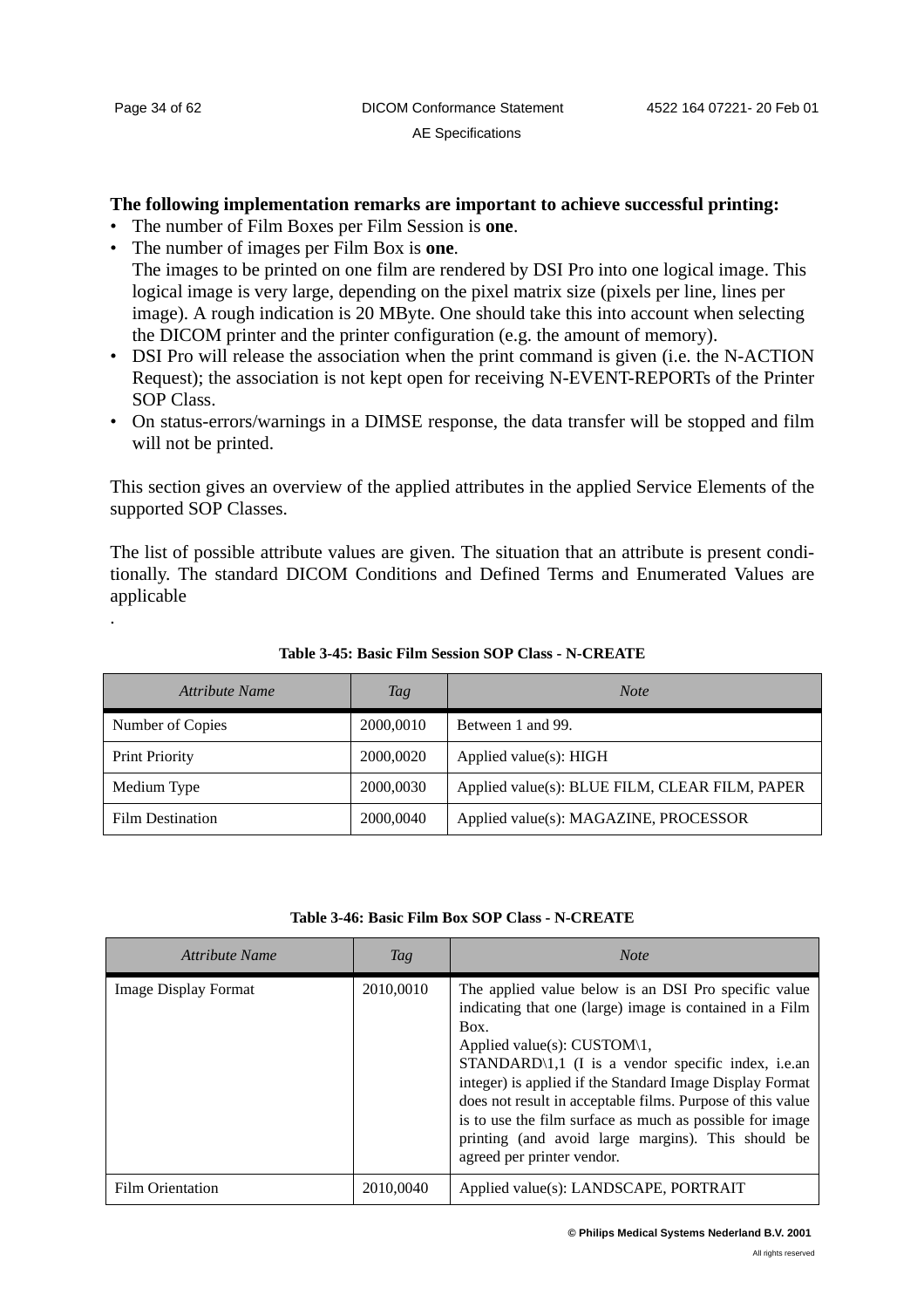| Attribute Name            | Tag       | <b>Note</b>                                                                                                                                                                                  |
|---------------------------|-----------|----------------------------------------------------------------------------------------------------------------------------------------------------------------------------------------------|
| Film Size ID              | 2010,0050 | DICOM specifies a number of Defined Terms; more val-<br>ues are possible and is print configuration dependent.                                                                               |
| <b>Magnification Type</b> | 2010,0060 | Normally sent out, however sometimes send out empty<br>because some DICOM printers are not able to handle<br>(value NONE for) this attribute.<br>Applied value(s): NONE                      |
| Trim                      | 2010,0140 |                                                                                                                                                                                              |
| Configuration Information | 2010,0150 | Contains a vendor specific Lookup-table (LUT); should<br>be applied by the DICOM printer if LUT data is present.                                                                             |
| Max Density               | 2010,0130 | Maximum density of the images on the film, expressed<br>in hundredths of OD. If Max Density is higher than<br>maximum printer density than Max Density is set to<br>maximum printer density. |

#### **Table 3-46: Basic Film Box SOP Class - N-CREATE (Continued)**

#### **Table 3-47: Basic Film Box SOP Class - Basic Film Box Relationship Module**

| Attribute Name                   | Tag       | <b>Note</b>          |
|----------------------------------|-----------|----------------------|
| Referenced Film Session Sequence | 2010,0500 | Parent Film Session. |
| > Referenced SOP Class UID       | 0008,1150 |                      |
| > Referenced SOP Instance UID    | 0008,1155 |                      |

#### **Table 3-48: Basic Film Box SOP Class - N-ACTION**

| <b>Attribute Name</b> | Tag | <b>Note</b> |
|-----------------------|-----|-------------|
| No attributes present |     |             |

#### **Table 3-49: Basic Grayscale Image Box SOP Class - N-SET**

| Attribute Name                           | Tag       | <b>Note</b>              |
|------------------------------------------|-----------|--------------------------|
| <b>Image Position</b>                    | 2020,0010 | Applied value $(s)$ : 1  |
| Polarity                                 | 2020,0020 | Applied value(s): NORMAL |
| Preformatted Grayscale Image<br>Sequence | 2020,0110 |                          |
| $>$ Samples per Pixel                    | 0028,0002 | Applied value(s): $1$    |

#### **© Philips Medical Systems Nederland B.V. 2001**

All rights reserved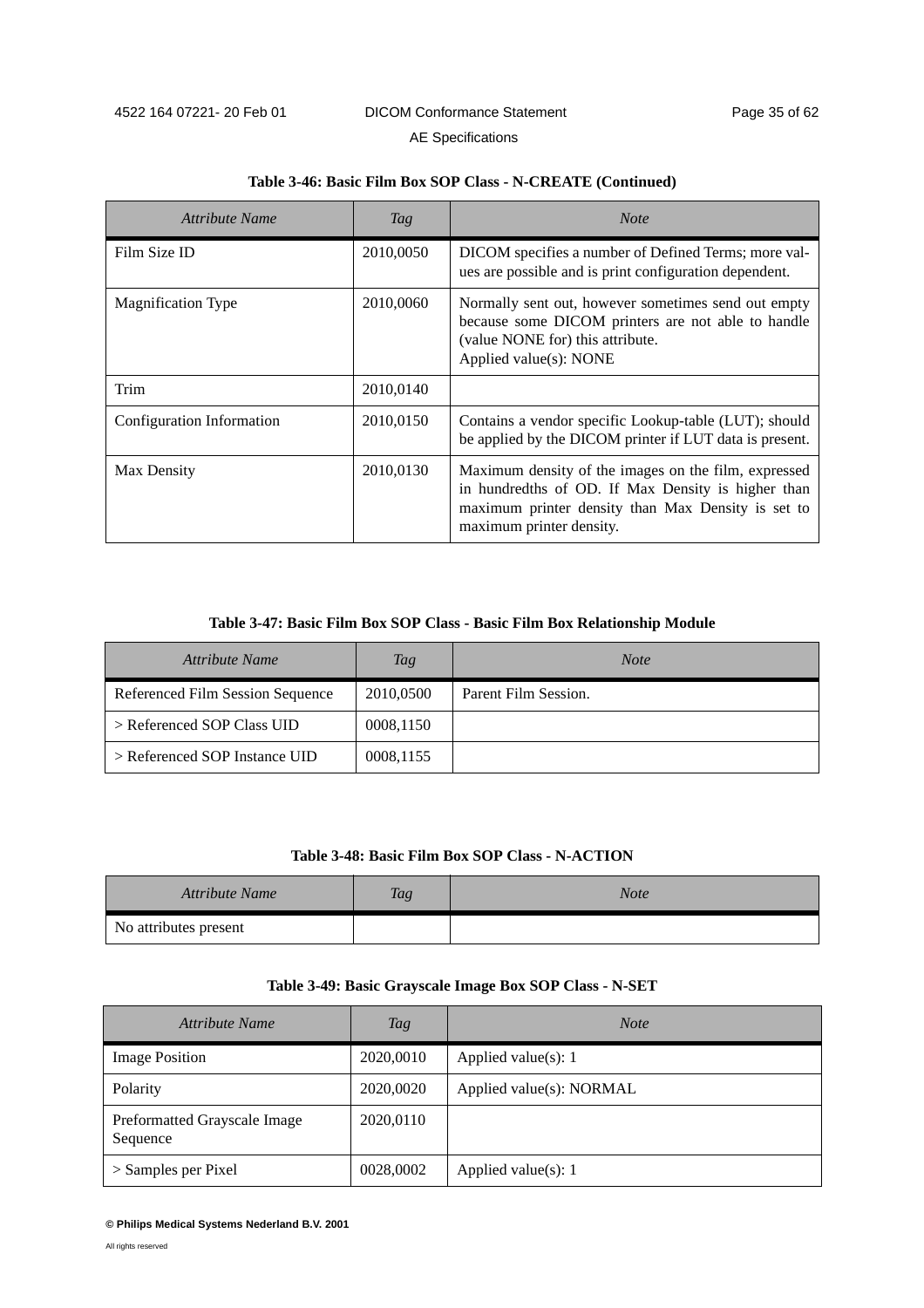|  | Table 3-49: Basic Grayscale Image Box SOP Class - N-SET (Continued) |
|--|---------------------------------------------------------------------|
|  |                                                                     |

| Attribute Name               | Tag       | <b>Note</b>                                           |
|------------------------------|-----------|-------------------------------------------------------|
| > Photometric Interpretation | 0028,0004 | Applied value(s): MONOCHROME2                         |
| $>$ Rows                     | 0028,0010 | Depending on the selected printer type and film size. |
| $\geq$ Columns               | 0028,0011 | Depending on the selected printer type and film size. |
| $>$ Bits Allocated           | 0028,0100 | Applied value(s): $16, 8$                             |
| $>$ Bits Stored              | 0028,0101 | Applied value(s): $12, 8$                             |
| $>$ High Bit                 | 0028.0102 | Applied value(s): $11, 7$                             |
| $>$ Pixel Representation     | 0028,0103 | Applied value(s): $0x0000$                            |
| > Pixel Data                 | 7FE0.0010 |                                                       |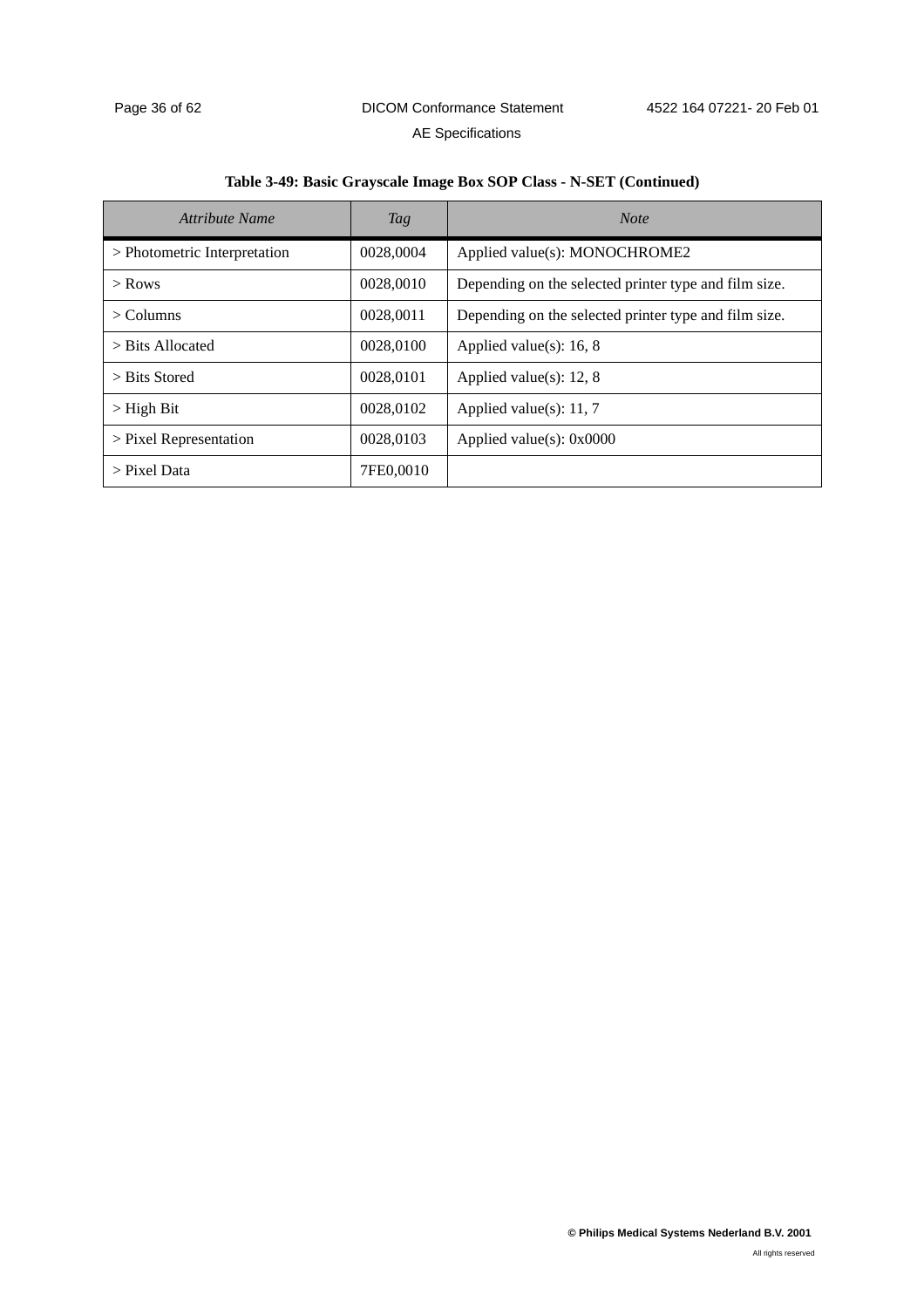#### <span id="page-40-0"></span>**3.2.2.5 Request for the Printer Status**

#### **3.2.2.5.1 Associated Real-World Activity**

DSI Pro will periodically request for the printer status. This is only done when no association is set-up for a print job. In case of a print job association the printer status is requested in that association.

The received printer status is displayed in the Printer Status Tool.

#### **3.2.2.5.2 Proposed Presentation Contexts**

DSI Pro will propose the presentation contexts as given in the next table.

| <b>Table 3-50: Proposed Presentation Contexts</b> |
|---------------------------------------------------|
|---------------------------------------------------|

| <b>Presentation Context table</b> |                        |                                        |                                                                 |                                        |                      |
|-----------------------------------|------------------------|----------------------------------------|-----------------------------------------------------------------|----------------------------------------|----------------------|
| <b>Abstract Syntax</b>            |                        | <b>Transfer Syntax</b>                 |                                                                 | Role                                   | Extended             |
| Name                              | <b>UID</b>             | Name List                              | <b>UID</b> List                                                 |                                        | Negotiation          |
| Printer SOP Class                 | 1.2.840.10008.5.1.1.16 | <b>ILE</b><br><b>ELE</b><br><b>EBE</b> | 1.2.840.10008.1.2<br>1.2.840.10008.1.2.1<br>1.2.840.10008.1.2.2 | <b>SCU</b><br><b>SCU</b><br><b>SCU</b> | None<br>None<br>None |

For performance reasons the EBE is preferred.

#### **3.2.2.5.3 Conformance to the Printer SOP Class**

DSI Pro provides standard conformance to this SOP Class. The applied optional attributes in the N-GET Service Element are specified in [Table 3-51](#page-40-1)..

|  | Table 3-51: The applied optional attributes in the N-GET Service Element |
|--|--------------------------------------------------------------------------|
|--|--------------------------------------------------------------------------|

<span id="page-40-1"></span>

| Service Element of SOP Class   | <b>Note</b>                                                                                                                                                                      |
|--------------------------------|----------------------------------------------------------------------------------------------------------------------------------------------------------------------------------|
| N-GET of the Printer SOP Class | Purpose is to retrieve printer information.<br>Applied optional attributes are:<br>Printer Status, Printer Status Info, Printer Name, Manufacturer, Manufac-<br>turer Model Name |

The Status Codes of Printer N-GET Responses (Success, Warning, Failure) as returned by the printer will also be logged (for service purposes) and they are not indicated towards the operator.

This section gives an overview of the applied attributes in the applied Service Elements of the supported SOP Classes.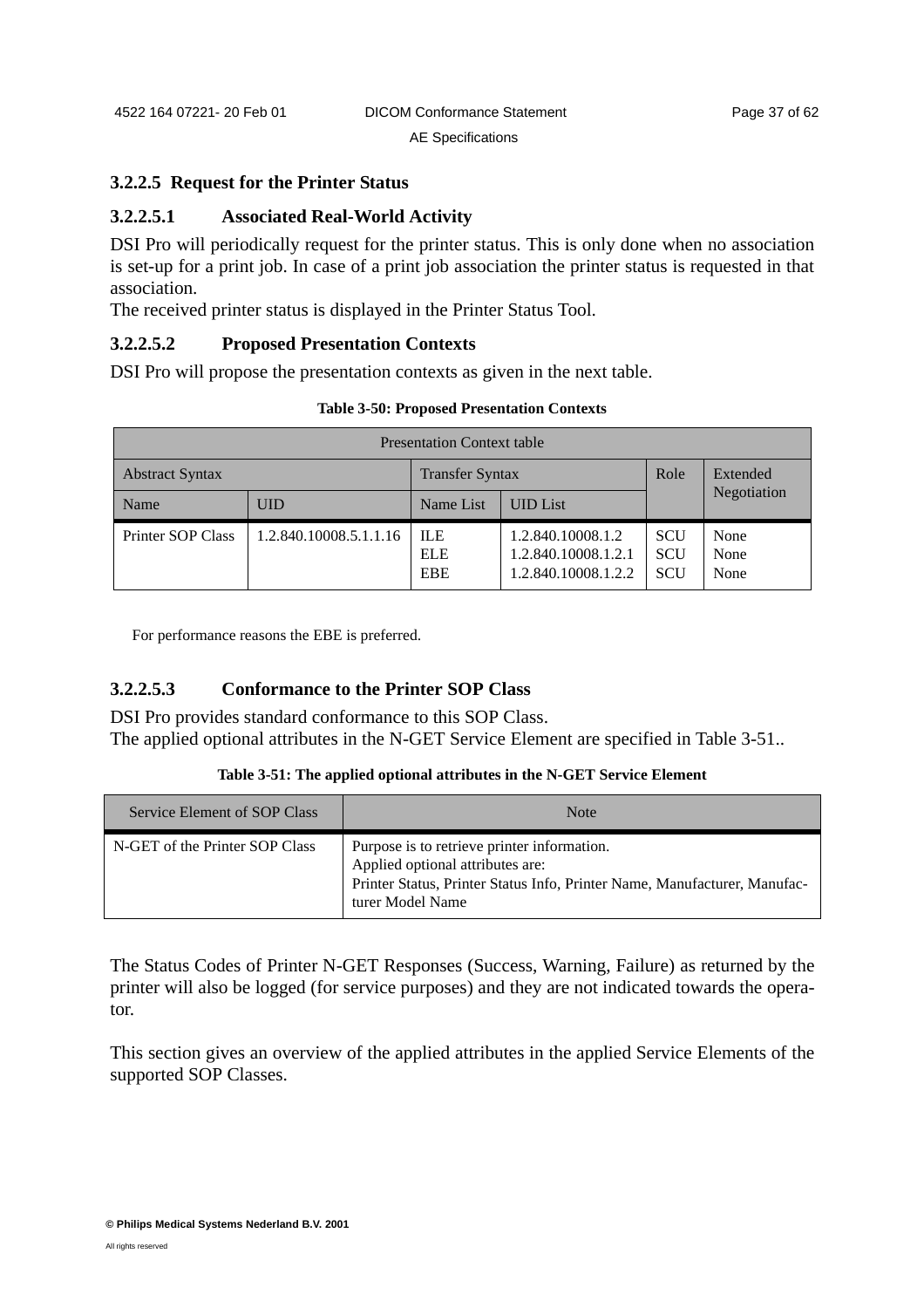#### **Table 3-52: Printer SOP Class - N-EVENT-REPORTa**

| Attribute Name      | Tag       | <b>Note</b>                                                                                                                                               |
|---------------------|-----------|-----------------------------------------------------------------------------------------------------------------------------------------------------------|
| Printer Status Info | 2110,0020 | Conditionally sent by the Printer. DSI Pro will ignore<br>this status information. However, polling this status via<br>the N-GET Service Element is done. |

a. This Service Element is sent by the printer and interpreted by DSI Pro.

#### **Table 3-53: Printer SOP Class - N-GET**

<span id="page-41-0"></span>

| Attribute Name        | <b>Tag</b> | <b>Note</b> |
|-----------------------|------------|-------------|
| <b>Printer Status</b> | 2110,0010  |             |
| Printer Status Info   | 2110,0020  |             |

The DSI Pro does not send an attribute list to the printer, therefore the only attributes which are needed to be supported by the printer, are the mandatory attributes listed in [Table 3-53,](#page-41-0) ["Printer SOP Class - N-GET," on page 38](#page-41-0)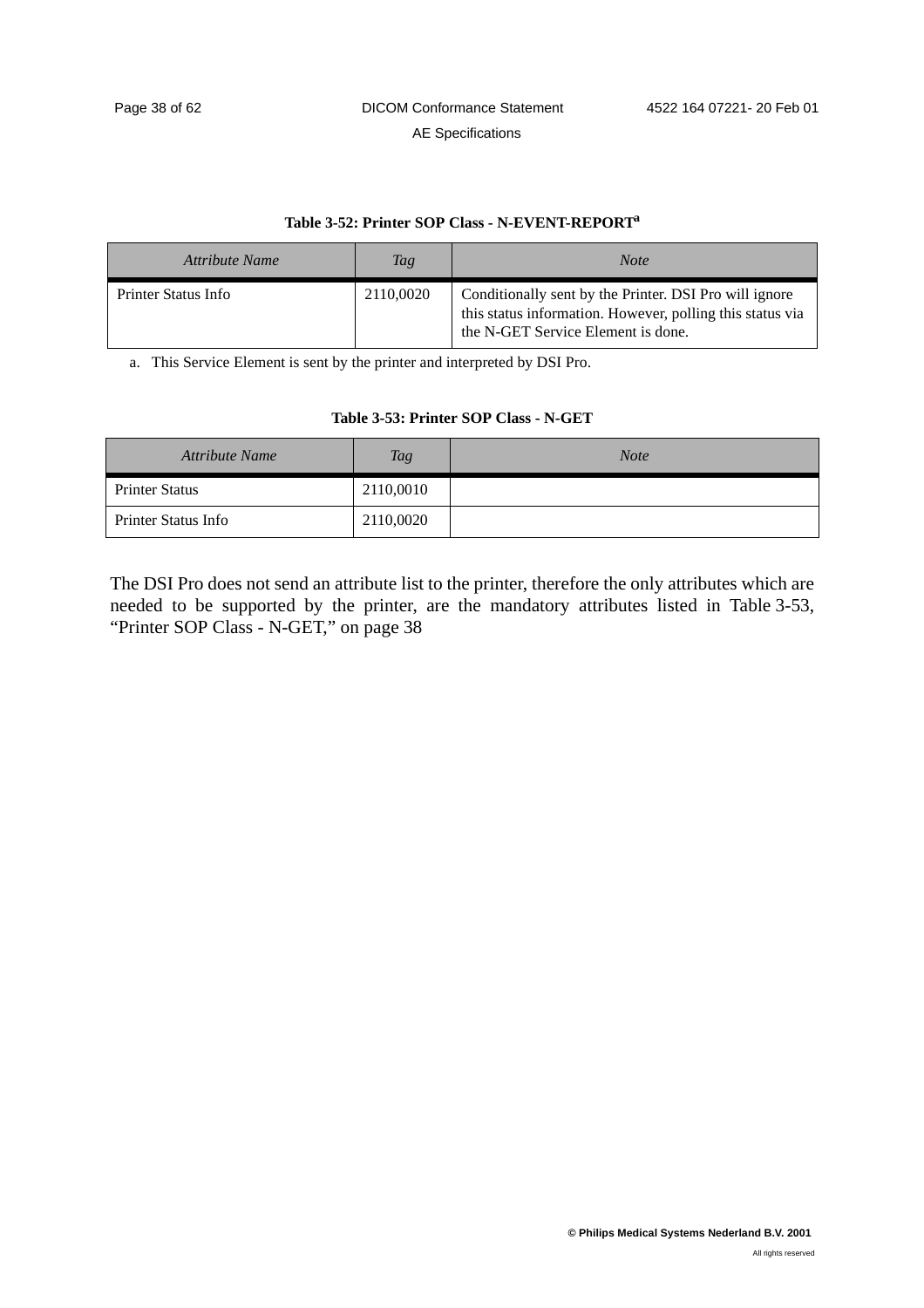#### **3.2.2.6 Storage Commitment**

### **3.2.2.6.1 Associated Real-World Activity**

After every C-STORE a new association concerning Storage Commitment will be started. This association will be open till the remote archive sends a commit response or when the configured maximum time is passed. When this maximum configured period is passed it is the responsibility of the archive to setup a connection with DSI Pro and send the commit response. It is also possible to configure the maximum number of parallel associations which will be kept open to receive commit responses.

#### **3.2.2.6.2 Presentation Context Table**

DSI Pro will propose the presentation contexts as given in the next table.

| <b>Presentation Context table</b>                |                      |                                        |                                                                 |                                        |                      |
|--------------------------------------------------|----------------------|----------------------------------------|-----------------------------------------------------------------|----------------------------------------|----------------------|
| <b>Abstract Syntax</b><br><b>Transfer Syntax</b> |                      | Role                                   | Extended                                                        |                                        |                      |
| Name                                             | UID                  | Name List                              | <b>UID</b> List                                                 |                                        | Negotiation          |
| Storage Commit-<br>ment Push Model               | 1.2.840.10008.1.20.1 | <b>ILE</b><br><b>ELE</b><br><b>EBE</b> | 1.2.840.10008.1.2<br>1.2.840.10008.1.2.1<br>1.2.840.10008.1.2.2 | <b>SCU</b><br><b>SCU</b><br><b>SCU</b> | None<br>None<br>None |

#### **Table 3-54: Proposed Presentation Contexts**

For performance reasons the EBE is preferred.

# **3.2.2.6.3 Storage Commitment Push Conformance**

The DSI Pro provides standard conformance.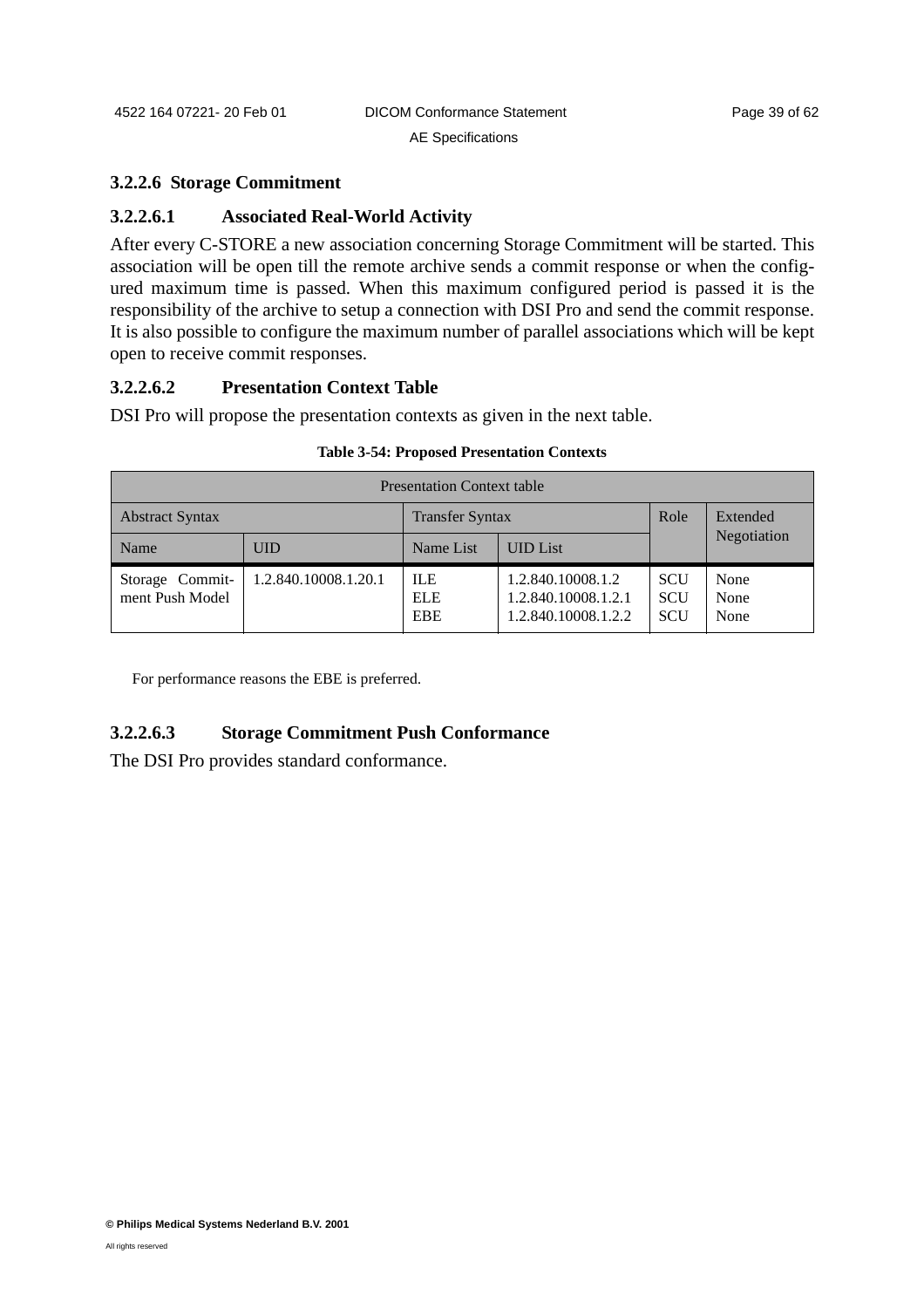#### <span id="page-43-0"></span>**3.2.3 Association Acceptance Policy**

DSI Pro accepts Associations for the following purposes:

- To allow remote applications to verify application level communication with DSI Pro, see [section 3.2.3.1 on page 41;](#page-44-0)
- To allow remote applications to store images in the DSI Pro database (i.e. image import), see [section 3.2.3.2 on page 42](#page-45-0);
- To allow remote applications to query the DSI Pro database, see [section 3.2.3.3 on page 44](#page-47-0);
- To allow remote applications to retrieve images from the DSI Pro database, see [section](#page-45-0) [3.2.3.2 on page 42.](#page-45-0)

The DSI Pro Application Entity rejects Association requests from unknown applications, i.e. applications that offer an unknown "calling AE title". An application is known if and only if it is defined during configuration of the DSI Pro system.

The DSI Pro Application Entity rejects Association requests from applications that do not address the DSI Pro AE, i.e. that offer a wrong "called AE title". The DSI Pro AE title is defined during configuration of the DSI Pro system.

Any of the presentation contexts shown in [Table 3-15](#page-21-1) are acceptable.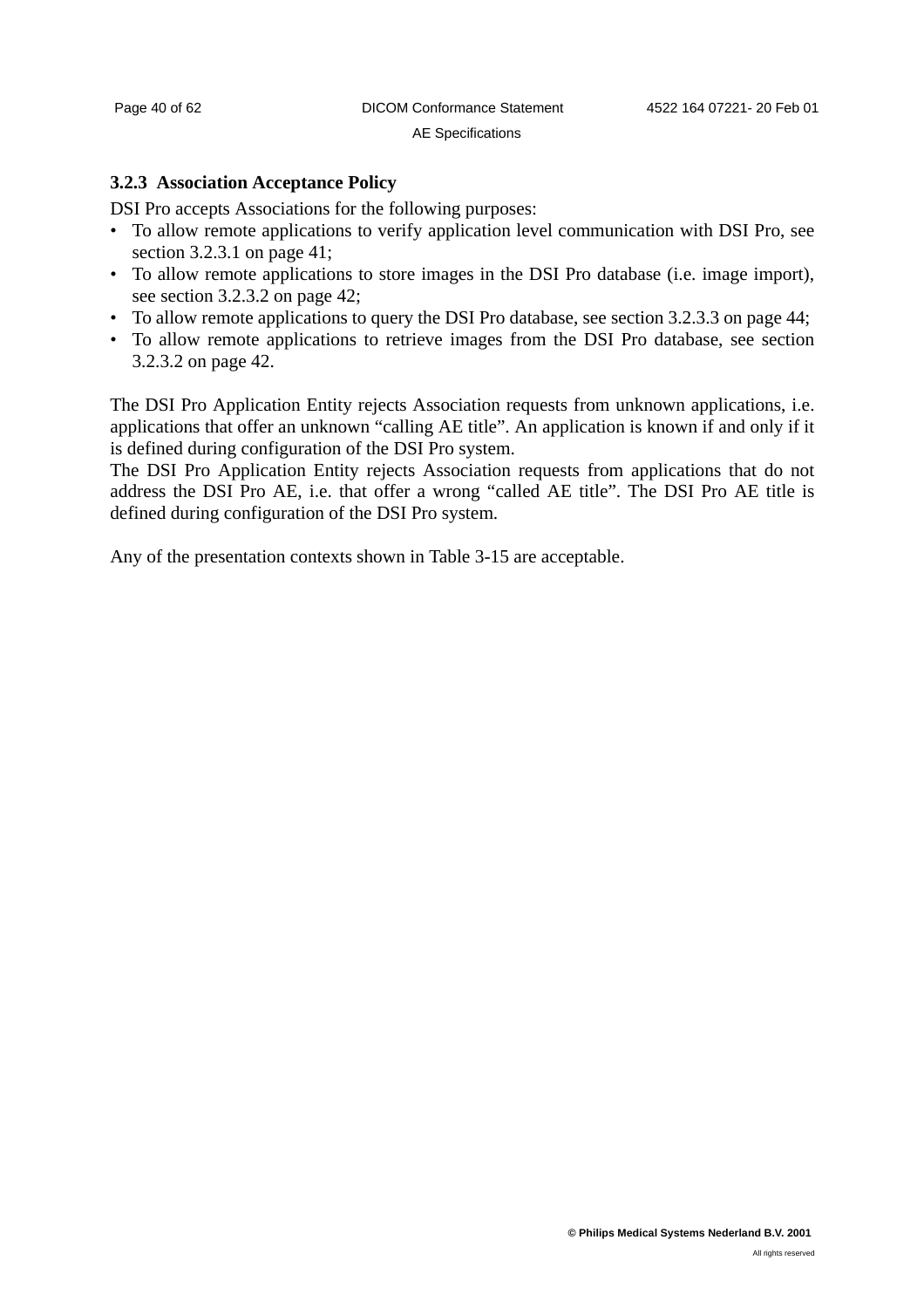#### <span id="page-44-0"></span>**3.2.3.1 Verify Application Level Communication**

#### **3.2.3.1.1 Associated Real-World Activity**

DSI Pro accepts Associations from systems that wish to verify application level communication using the C-ECHO command.

#### **3.2.3.1.2 Presentation Context Table**

DSI Pro will propose the presentation contexts as given in the next table.

| <b>Presentation Context table</b>                |                   |                                        |                                                                 |                                        |                      |
|--------------------------------------------------|-------------------|----------------------------------------|-----------------------------------------------------------------|----------------------------------------|----------------------|
| <b>Transfer Syntax</b><br><b>Abstract Syntax</b> |                   |                                        | Role                                                            | Extended                               |                      |
| Name                                             | <b>UID</b>        | Name List                              | <b>UID</b> List                                                 |                                        | Negotiation          |
| Verification                                     | 1.2.840.10008.1.1 | <b>ILE</b><br><b>ELE</b><br><b>EBE</b> | 1.2.840.10008.1.2<br>1.2.840.10008.1.2.1<br>1.2.840.10008.1.2.2 | <b>SCU</b><br><b>SCU</b><br><b>SCU</b> | None<br>None<br>None |

**Table 3-55: Proposed Presentation Contexts**

For performance reasons the EBE is preferred.

### **3.2.3.1.3 C-ECHO SCP Conformance**

DSI Pro provides standard conformance.

#### **3.2.3.1.4 Presentation Context Acceptance Criterion**

DSI Pro accepts all contexts in the intersection of the proposed and acceptable Presentation Contexts. This means that multiple proposed Presentation Contexts with the same SOP Class but different Transfer Syntaxes are accepted by DSI Pro.

There is no check for duplicate contexts and they are therefore accepted.

#### **3.2.3.1.5 Transfer Syntax Selection Policies**

Any of the presentation context show in [Table 3-15](#page-21-1), are acceptable.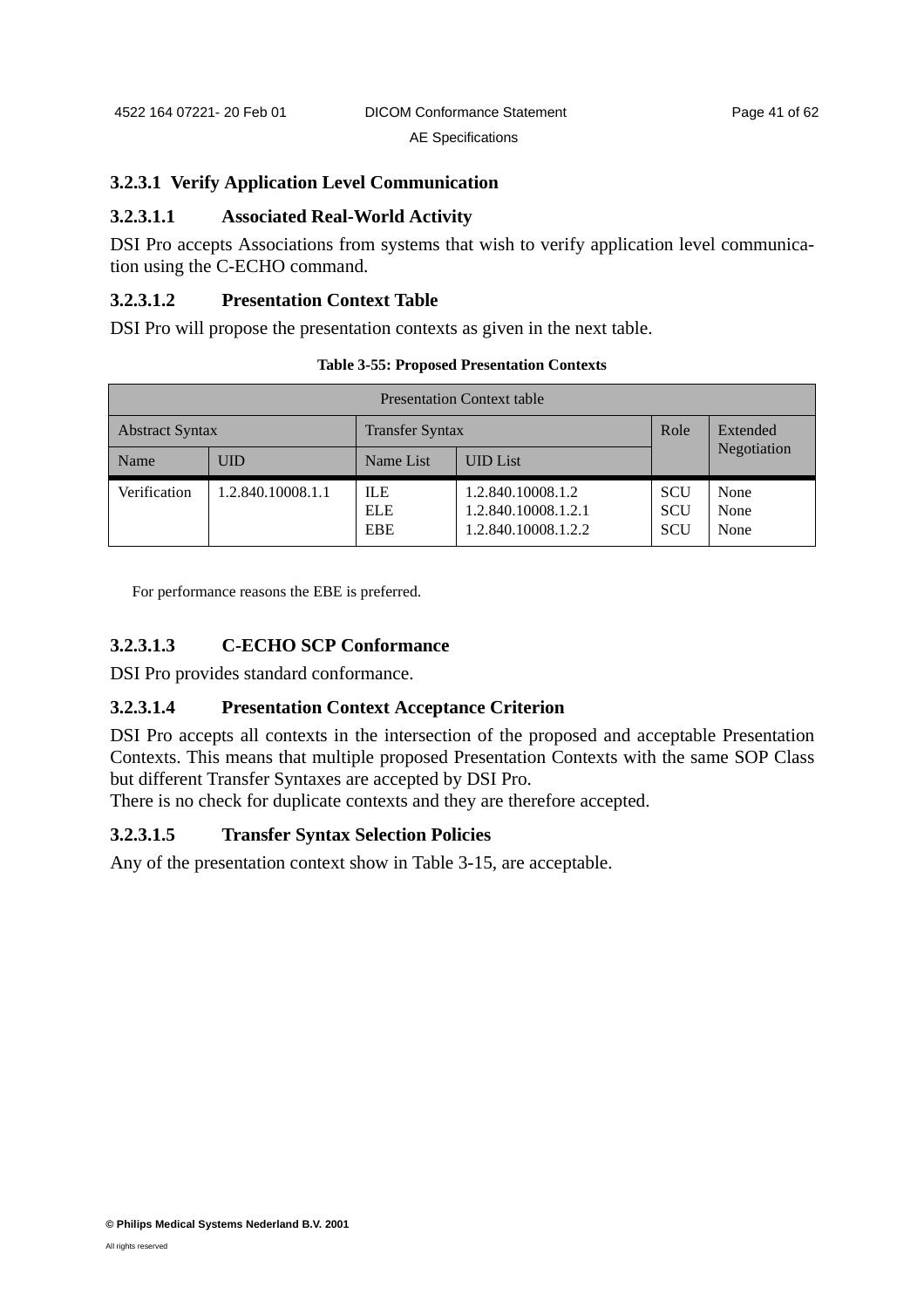#### <span id="page-45-0"></span>**3.2.3.2 Store Images in the DSI Pro Database (i.e. Image Import)**

# **3.2.3.2.1 Associated Real-World Activity**

DSI Pro accepts Associations from systems that wish to store images in the DSI Pro database using the C-STORE command.

#### **3.2.3.2.2 Presentation Context Table**

DSI Pro will propose the following presentation contexts:

| <b>Presentation Context table</b> |          |                                                               |                        |            |             |  |
|-----------------------------------|----------|---------------------------------------------------------------|------------------------|------------|-------------|--|
| <b>Abstract Syntax</b>            |          | <b>Transfer Syntax</b>                                        |                        | Role       | Extended    |  |
| Name                              | UID      | Name List                                                     | <b>UID</b> List        |            | Negotiation |  |
| See Note                          | See Note | <b>ILE</b>                                                    | 1.2.840.10008.1.2      | <b>SCU</b> | None        |  |
| See Note                          | See Note | <b>ELE</b>                                                    | 1.2.840.10008.1.2.1    | <b>SCU</b> | None        |  |
| See Note                          | See Note | EBE                                                           | 1.2.840.10008.1.2.2    | <b>SCU</b> | None        |  |
| See Note                          | See Note | <b>JPEG Baseline</b> (Process 1)                              | 1.2.840.10008.1.2.4.50 | <b>SCU</b> | None        |  |
| See Note                          | See Note | JPEG Extended (Process $2 \& 4$ )                             | 1.2.840.10008.1.2.4.51 | <b>SCU</b> | None        |  |
| See Note                          | See Note | <b>JPEG</b> Lossless,<br>Non-Hierarchical (Process 14)        | 1.2.840.10008.1.2.4.57 | <b>SCU</b> | None        |  |
| See Note                          | See Note | <b>JPEG</b> Lossless,<br>Hierarchical, First-Order Prediction | 1.2.840.10008.1.2.4.70 | <b>SCU</b> | None        |  |

**Table 3-56: Proposed Presentation Contexts for DSI Pro**

Note: Any of the Standard Image Storage and Private SOP classes listed in [Table 3-14, "Supported SOP](#page-18-2) 

[classes by the DSI Pro AE as SCP," on page 15](#page-18-2).

For performance reasons the EBE is preferred.

# <span id="page-45-1"></span>**3.2.3.2.3 C-STORE SCP Conformance**

#### **Options:**

DSI Pro provides conformance for the Storage Service Class. In the event of a successful C-STORE operation, the image has been stored in the DSI Pro database. The duration of the storage of the image is determined by the operator of the DSI Pro system.

If DSI Pro receives improper DICOM, DSI Pro tries as much as possible (if configured so), to make them proper DICOM. However, DSI Pro also tries to remain as transparent on images as possible. So, on export the images must be changed only as far as really necessary.

Therefore, it is not guaranteed that all DICOM violations of incoming images are repaired (e.g. attributes as one with enumerated values, are not changed). So, improper DICOM input to the DSI Pro can result in improper DICOM output.

#### **Important implementation remarks and restrictions:**

- Imported non-DSI images are only intend for viewing purposes.
- Export of imported images can result in differences between imported and exported data.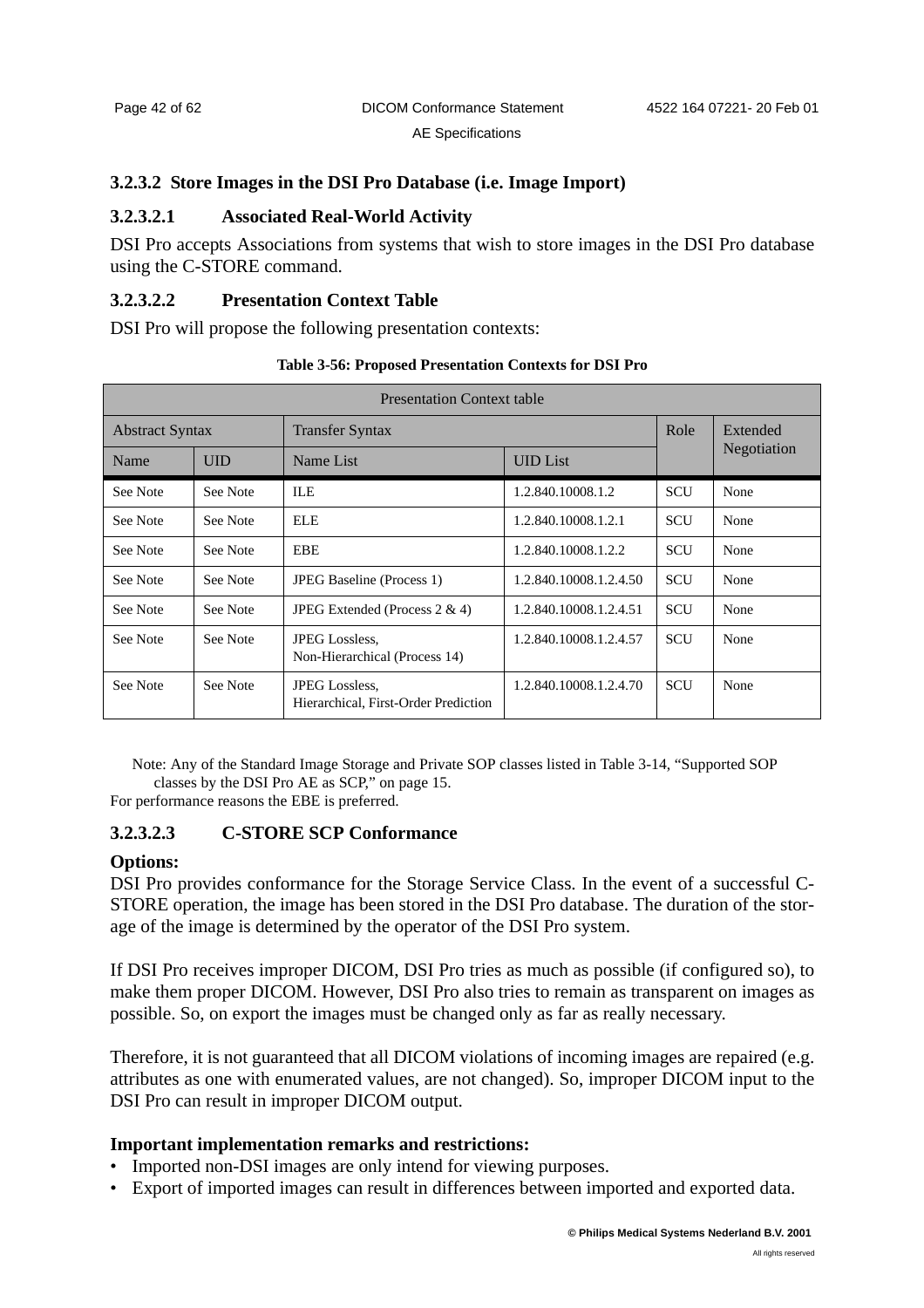# • DSI Pro stores XA Bi-Plane as two Single Plane images.

- DSI Pro stores US multi-frame images as a series of single frame images.
- DSI Pro assumes that High Bit  $(0x0028, 0x0102) =$  Bits Stored  $(0x0028, 0x0101) 1$ . If this is not the case in received images, the images are not accepted or the DSI Pro applications cannot process/view them.
- Acquisition number can be changed on import with a value related to the image number.

# **Support for additional Standard, Private and Retired attributes:**

DSI Pro stores additional Standard, Private and Retired attributes in received images. Retrieval of these attributes is only possible (by means of a C-MOVE request) if the following conditions are satisfied:

- The image was encoded (when DSI Pro was C-STORE SCP) using one of the explicit value representations or
- The image was encoded (when DSI Pro was C-STORE SCP) using implicit value representation and the move destination (i.e. a C-STORE Service Class Provider) has accepted implicit value representation as the only transfer syntax applicable to the storage SOP class of the image (when DSI Pro is C-STORE SCU).

# **Error handling:**

The C-STORE is unsuccessful if DSI Pro returns one of the following status codes:

- A700 Indicates the database is full. Recovery from this condition is left to the Service Class User.
- A900 Indicates that the SOP class of the image does not match the abstract syntax negotiated for the presentation context.
- C000 Indicates that the image cannot be parsed.

# **3.2.3.2.4 Presentation Context Acceptance Criterion**

DSI Pro accepts all contexts in the intersection of the proposed and acceptable Presentation Contexts. This means that multiple proposed Presentation Contexts with the same SOP Class but different Transfer Syntaxes are accepted by DSI Pro.

There is no check for duplicate contexts and they are therefore accepted.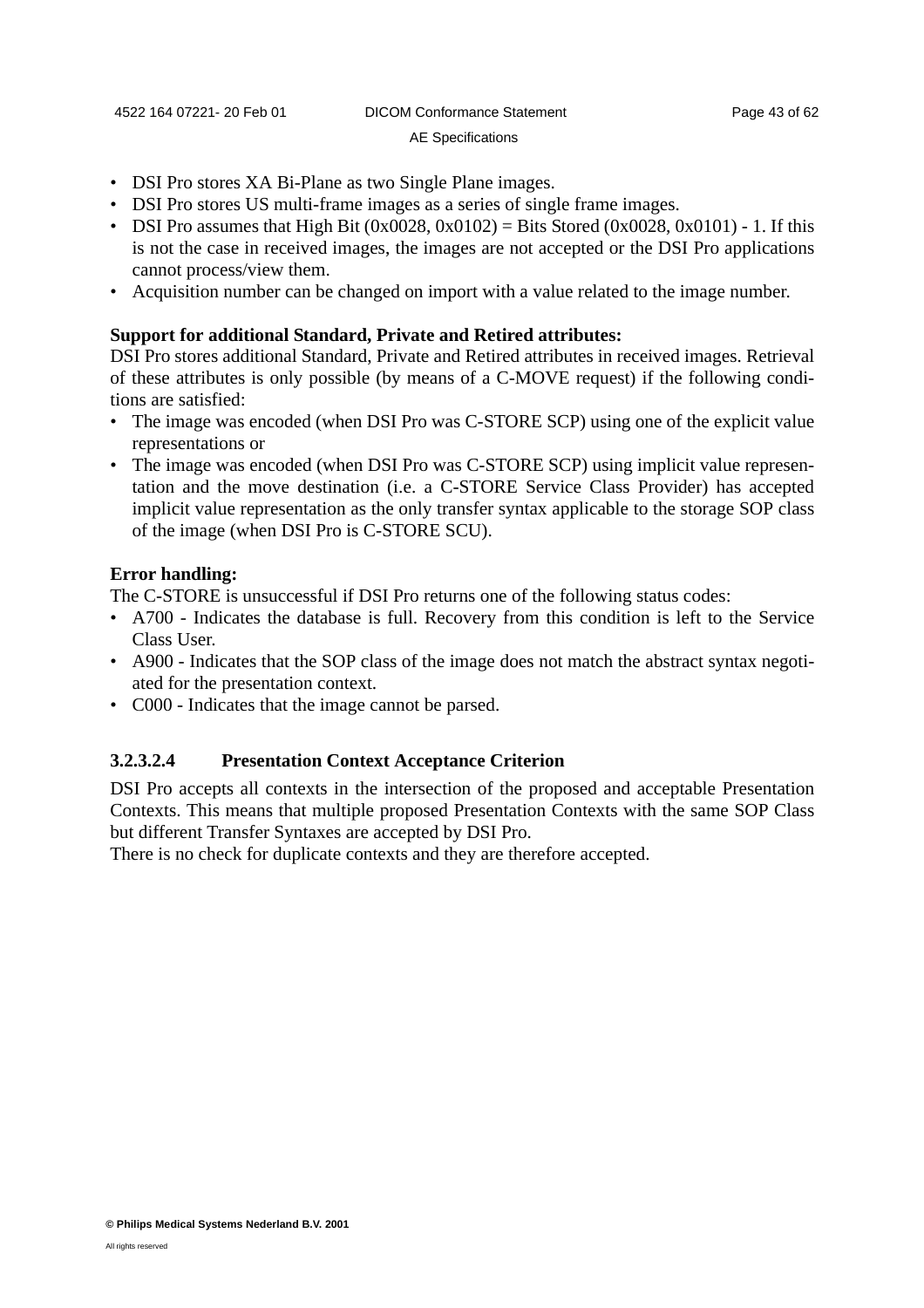#### <span id="page-47-0"></span>**3.2.3.3 Query the DSI Pro Database**

### **3.2.3.3.1 Associated Real-World Activity**

DSI Pro accepts Associations from systems that wish to query the DSI Pro database using the C-FIND command.

#### **3.2.3.3.2 Presentation Context Table**

DSI Pro will propose the presentation contexts as given in the next table.

| <b>Presentation Context table</b>                |            |                                  |                                                                 |                                        |                      |
|--------------------------------------------------|------------|----------------------------------|-----------------------------------------------------------------|----------------------------------------|----------------------|
| <b>Abstract Syntax</b><br><b>Transfer Syntax</b> |            |                                  | Role                                                            | Extended                               |                      |
| Name                                             | <b>UID</b> | Name List                        | <b>UID</b> List                                                 |                                        | Negotiation          |
| See Note                                         | See Note   | ILE.<br><b>ELE</b><br><b>EBE</b> | 1.2.840.10008.1.2<br>1.2.840.10008.1.2.1<br>1.2.840.10008.1.2.2 | <b>SCU</b><br><b>SCU</b><br><b>SCU</b> | None<br>None<br>None |

**Table 3-57: Proposed Presentation Contexts**

Note: Any of the Standard Query Retrieve SOP classes listed in [Table 3-14, "Supported SOP classes by the](#page-18-2)  [DSI Pro AE as SCP," on page 15.](#page-18-2)

For performance reasons the EBE is preferred.

### **3.2.3.3.3 C-FIND SCP Conformance**

DSI Pro provides standard conformance. Optional keys are not supported. Relational queries are not supported. DSI Pro simultaneously handles simultaneous C-FIND requests.

The DSI Pro database distinguishes two patients with the same Patient ID but different Patient Name or Patient Birth Date. Because the DICOM Query model has Patient ID as Unique Key at patient level, two patients with the same Patient ID cannot be distinguished via the DICOM Standard Query SOP Class.

DSI Pro DICOM query as SCP:

• All optional attributes are supported on all levels.

#### **3.2.3.3.4 Presentation Context Acceptance Criterion**

DSI Pro accepts all contexts in the intersection of the proposed and acceptable Presentation Contexts. This means that multiple proposed Presentation Contexts with the same SOP Class but different Transfer Syntaxes are accepted by DSI Pro.

There is no check for duplicate contexts and they are therefore accepted.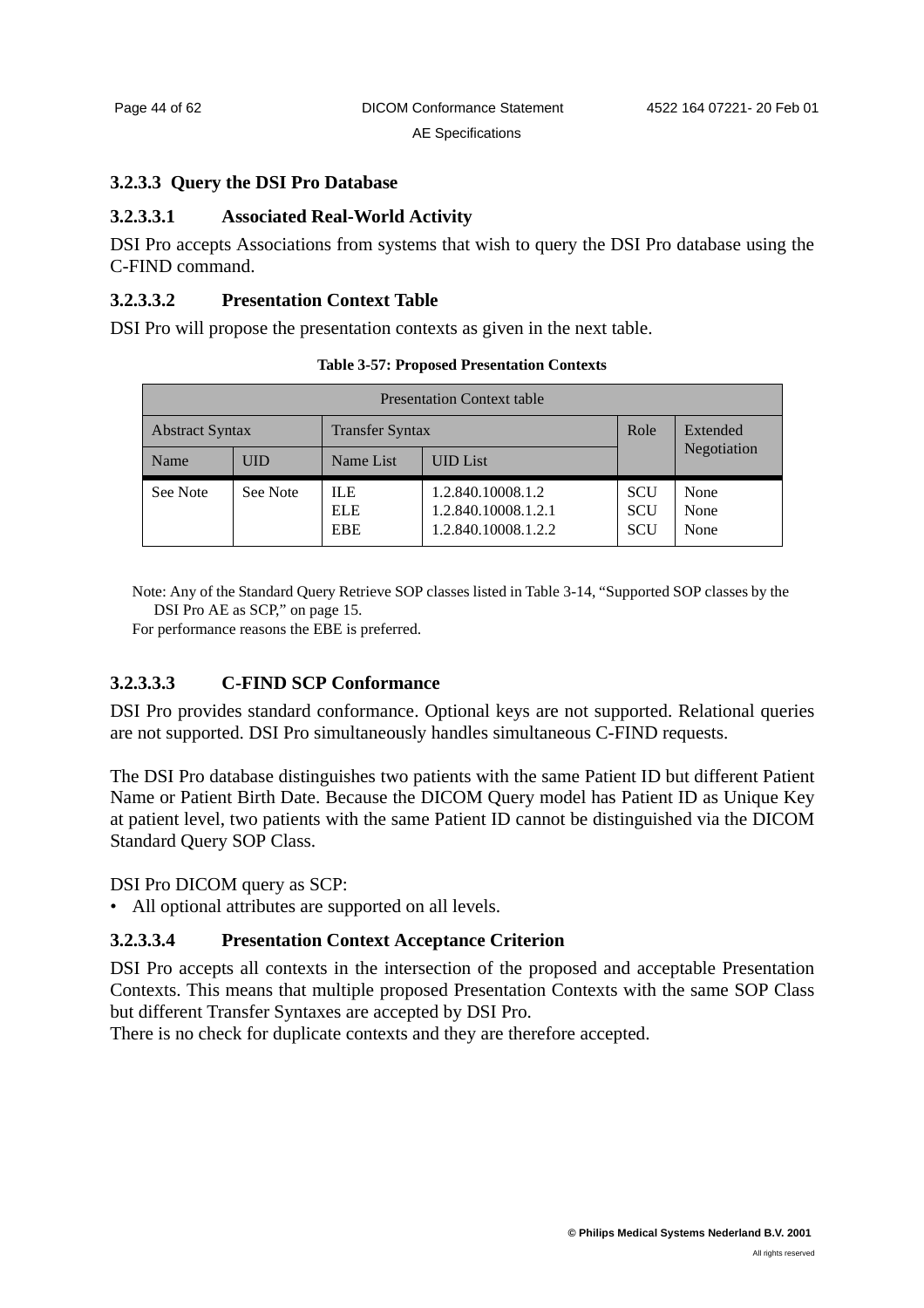#### **3.2.3.4 Retrieve Images from the DSI Pro Database**

#### **3.2.3.4.1 Associated Real-World Activity**

DSI Pro accepts Associations from systems that wish to retrieve images from the DSI Pro database using the C-MOVE command.

# **3.2.3.4.2 Presentation Context Table**

DSI Pro will propose the presentation contexts as given in the next table.

| <b>Presentation Context table</b>                |            |                                        |                                                                 |                                        |                      |
|--------------------------------------------------|------------|----------------------------------------|-----------------------------------------------------------------|----------------------------------------|----------------------|
| <b>Transfer Syntax</b><br><b>Abstract Syntax</b> |            |                                        | Role                                                            | Extended                               |                      |
| Name                                             | <b>UID</b> | Name List                              | <b>UID</b> List                                                 |                                        | Negotiation          |
| See Note                                         | See Note   | <b>ILE</b><br><b>ELE</b><br><b>EBE</b> | 1.2.840.10008.1.2<br>1.2.840.10008.1.2.1<br>1.2.840.10008.1.2.2 | <b>SCU</b><br><b>SCU</b><br><b>SCU</b> | None<br>None<br>None |

**Table 3-58: Proposed Presentation Contexts**

Note: Any of the Standard Query Retrieve SOP classes listed in [Table 3-14, "Supported SOP classes by the](#page-18-2)  [DSI Pro AE as SCP," on page 15.](#page-18-2)

For performance reasons the EBE is preferred.

#### **3.2.3.4.3 C-MOVE SCP Conformance**

DSI Pro supports all the Storage SOP classes listed in [Table 3-1.](#page-12-5) DSI Pro does not send Intermediate C-MOVE response with status pending.

#### **3.2.3.4.4 Presentation Context Acceptance Criterion**

DSI Pro accepts all contexts in the intersection of the proposed and acceptable Presentation Contexts. This means that multiple proposed Presentation Contexts with the same SOP Class but different Transfer Syntaxes are accepted by DSI Pro.

There is no check for duplicate contexts and they are therefore accepted.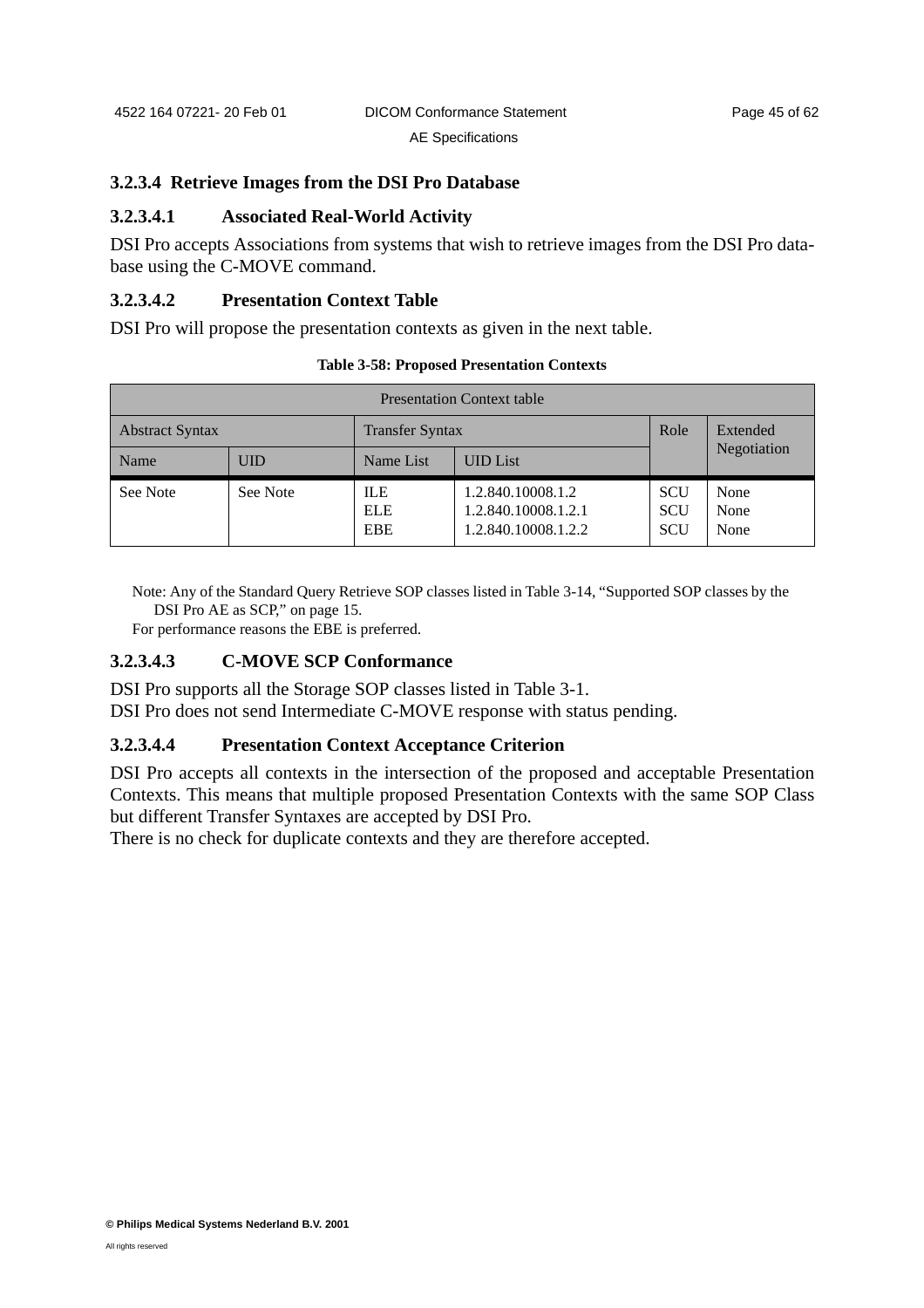### <span id="page-49-0"></span>**3.3 DSI Pro AE Media Specification**

The DSI Pro AE provides Standard Conformance to the DICOM Media Storage Service and File Format (PS 3.10) and the Media Storage Application Profiles (PS 3.11) STD-GEN-CD, STD-XABC-CD and STD-XA1K-CD, both for reading and writing.

DSI Pro supports **multi-patient** and **multi-session** (both for reading and writing) CD-R disks. Additionally, the reading of the Philips CD-Medical Basic Cardiac disks is supported (non private DICOM only), the writing of this type of disks is not supported.

The supported Application Profiles, their Roles and the Service Class (SC) options, all defined in DICOM terminology, are listed in [Table 3-59](#page-49-3).

<span id="page-49-3"></span>

| <b>Application Profile</b>                                                | <b>Identifier</b> | <b>Real World Activity</b>         | Role               | <b>SC</b> Option |
|---------------------------------------------------------------------------|-------------------|------------------------------------|--------------------|------------------|
| General Purpose CD-R Image<br>Interchange Profile                         | STD-GEN-CD        | Display Directory of CD-R<br>disk  | <b>FSR</b>         | Interchange      |
|                                                                           | STD-GEN-CD        | Write image(s) on CD-R<br>disk     | FSC/<br><b>FSU</b> | Interchange      |
|                                                                           | STD-GEN-CD        | Read image(s) from $CD-R$<br>disk  | <b>FSR</b>         | Interchange      |
| Basic Cardiac X-ray Angio-<br>graphic Studies on CD-R<br>Media            | STD-XABC-CD       | Transfer of X-ray Examina-<br>tion | FSC/<br><b>FSU</b> | Interchange      |
|                                                                           |                   |                                    |                    |                  |
|                                                                           |                   |                                    |                    |                  |
| 1024*1024<br>X-Ray<br>Angio-<br>Studies on<br>$CD-R$<br>graphic<br>Media. | STD-XA1K-CD       | Write image(s) on $CD-R$<br>disk   | FSC/<br><b>FSU</b> | Interchange      |
|                                                                           |                   |                                    |                    |                  |
|                                                                           |                   |                                    |                    |                  |

**Table 3-59: Application Profile, Activities and Roles of the DICOM Media part of DSI Pro**

# <span id="page-49-1"></span>**3.3.1 File Meta Information**

The (Source) Application Entity Title is specified in [section 6.2.1 on page 59](#page-62-1). The Implementation Class UID and the Implementation Version Name in the File Meta Header is specified in [section 3.2 on page 15](#page-18-0).

# <span id="page-49-2"></span>**3.3.2 Media related Real-World Activities**

# **3.3.2.1 RWA Display Directory**

The DSI Pro AE will act as a FSR when reading the directory of the medium. This will result in an overview of the patients, studies, series and images on the DSI Pro screen.

# **3.3.2.1.1 Application Profile(s) for this RWA**

See [Table 3-59.](#page-49-3)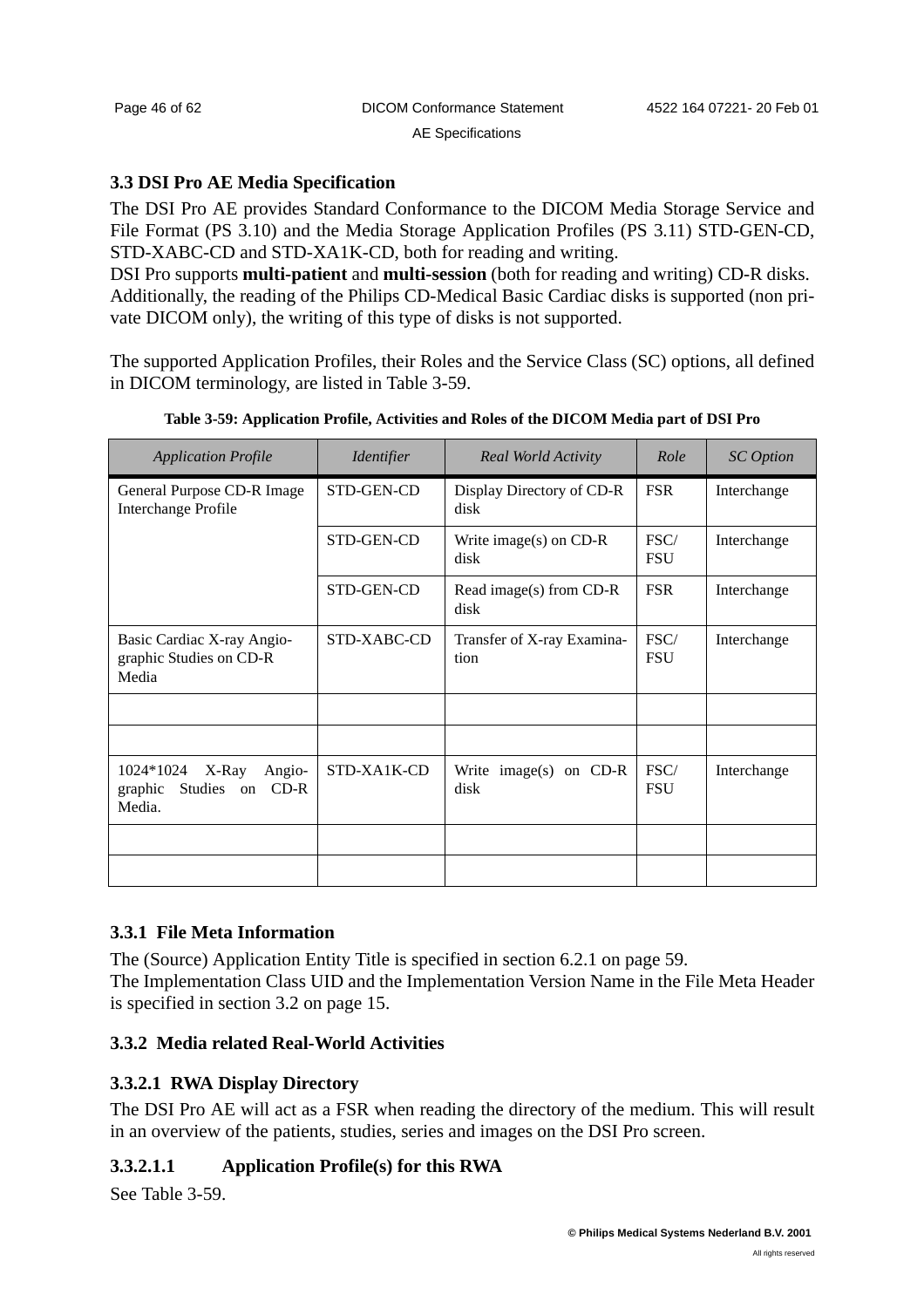#### **3.3.2.1.2 Required and optionally DICOMDIR Keys**

The Mandatory DICOMDIR Keys are required for the correct display of Directory information. The display is structured according the DICOM Composite Information Model: Patient, Study, Series, Image. Possibly present optional DICOMDIR Keys are not displayed.

# **3.3.2.2 RWA Write images on CD-R disk**

The DSI Pro AE will act as a FSC/FSU when writing all/selected images in a patient folder onto the CD-R medium.

#### **Implementation remarks and restriction:**

- The DSI Pro can write CD's conform the DICOM 1024 X-ray Angiographic profile. This implies that conversion from RF single frame to XA multiframe is required for copies of High Speed Angio images. Only Images from the DSI that are imported by a private Link can be converted. Series containing only one RF image must be converted to a multifame image with one frame.
- When writing the DICOMDIR records the keys values are generated when no value of the corresponding attribute is supplied:

-PATIENT\_ID -STUDY\_ID -STUDY\_INSTANCE\_UID -SERIES\_NUMBER -SERIES\_INSTANCE\_UID -IMAGE\_NUMBER -SOP\_INSTANCE\_UID

- The mechanism of generating a value for PATIENT\_ID creates each time a new value based on PATIENT\_NAME for each new study written to the CD-R, even if this study belongs to a patient recorded earlier.
- The default value for the Pixel Intensity Relationship (0028,1040) is set to DISP.
- For Implementation restriction see ["C-STORE SCU Conformance" on page 19](#page-22-0).

#### **3.3.2.2.1 Application Profile(s) for this RWA**

See [Table 3-59.](#page-49-3)

#### **3.3.2.2.2 Support for Attributes in the images**

The same remarks as in [section 3.2.2.1 on page 18](#page-21-0) about the existence of Optional, Retired and Private Attributes are applicable.

The SOP Classes supported by the DSI Pro Media AE are given in [Table 3-60, "Supported](#page-50-0) [SOP classes by the DSI Pro Media AE," on page 47](#page-50-0)

<span id="page-50-0"></span>

| SOP class Name          | UID                          |
|-------------------------|------------------------------|
| SC Image Storage        | 1.2.840.10008.5.1.4.1.1.7    |
| XA Image Storage        | 1.2.840.10008.5.1.4.1.1.12.1 |
| <b>RF</b> Image Storage | 1.2.840.10008.5.1.4.1.1.12.2 |

#### **Table 3-60: Supported SOP classes by the DSI Pro Media AE**

**<sup>©</sup> Philips Medical Systems Nederland B.V. 2001**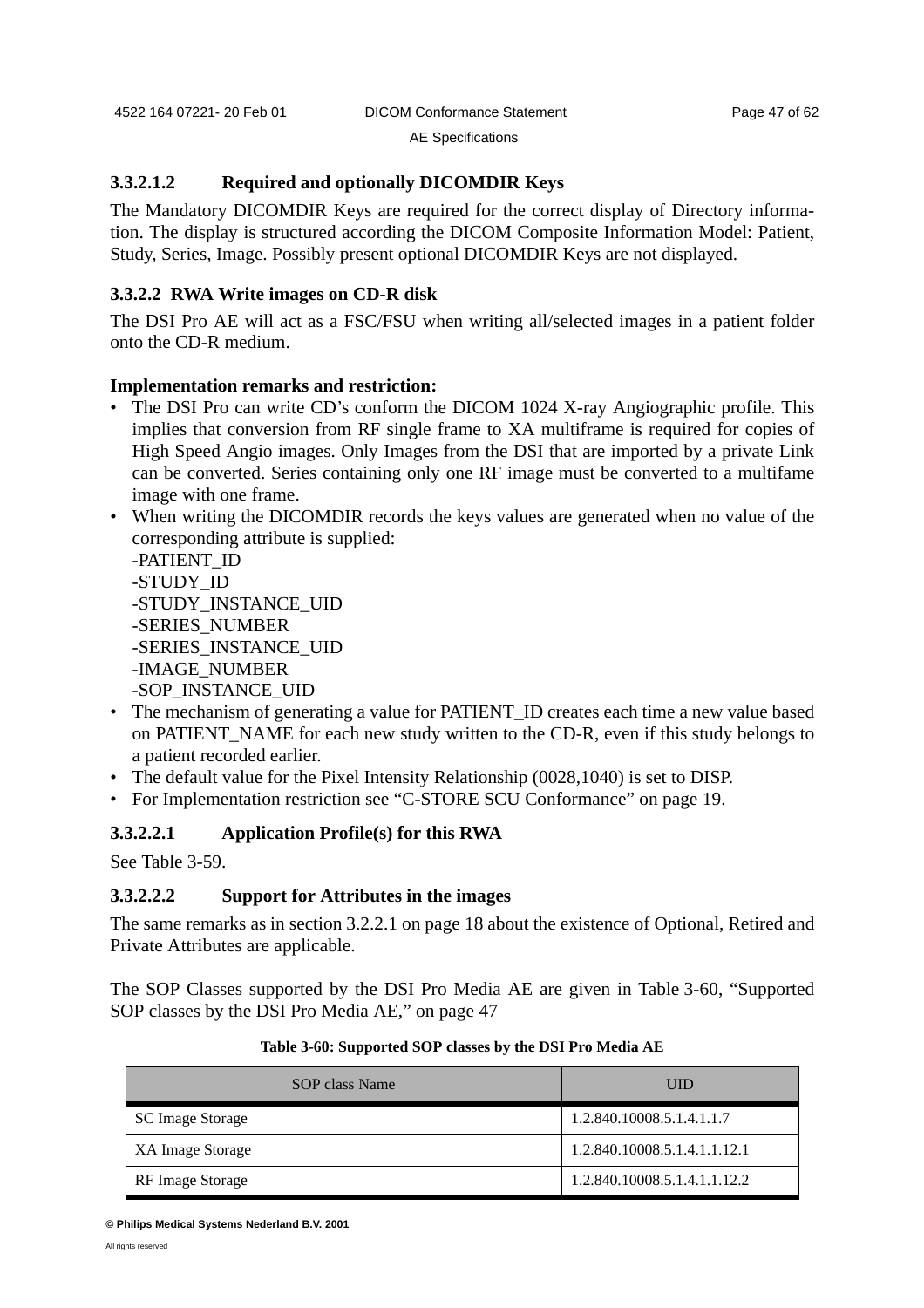[Table 3-61](#page-51-0) gives a overview of the supported Presentation Context for the DSI Pro Media AE. :

<span id="page-51-0"></span>

| <b>Presentation Context table</b> |                                                  |                                                                  |                        |            |             |
|-----------------------------------|--------------------------------------------------|------------------------------------------------------------------|------------------------|------------|-------------|
|                                   | <b>Abstract Syntax</b><br><b>Transfer Syntax</b> |                                                                  | Role                   | Extended   |             |
| Name                              | <b>UID</b>                                       | Name List                                                        | <b>UID</b> List        |            | Negotiation |
| See Note                          | See Note                                         | <b>ILE</b>                                                       | 1.2.840.10008.1.2      | <b>SCU</b> | None        |
| See Note                          | See Note                                         | <b>ELE</b>                                                       | 1.2.840.10008.1.2.1    | <b>SCU</b> | None        |
| See Note                          | See Note                                         | EBE                                                              | 1.2.840.10008.1.2.2    | <b>SCU</b> | None        |
| See Note                          | See Note                                         | <b>JPEG Baseline</b> (Process 1)                                 | 1.2.840.10008.1.2.4.50 | <b>SCU</b> | None        |
| See Note                          | See Note                                         | JPEG Extended (Process $2 &$<br>4)                               | 1.2.840.10008.1.2.4.51 | SCU        | None        |
| See Note                          | See Note                                         | <b>JPEG</b> Lossless.<br>Non-Hierarchical (Process<br>14)        | 1.2.840.10008.1.2.4.57 | <b>SCU</b> | None        |
| See Note                          | See Note                                         | <b>JPEG</b> Lossless.<br>Hierarchical, First-Order<br>Prediction | 1.2.840.10008.1.2.4.70 | <b>SCU</b> | None        |

| Table 3-61: Proposed Presentation Contexts for DSI Pro AE |  |  |  |  |
|-----------------------------------------------------------|--|--|--|--|
|-----------------------------------------------------------|--|--|--|--|

Note: Any of the Standard Image Storage SOP classes listed in [Table 3-60, "Supported SOP classes by the](#page-50-0)  [DSI Pro Media AE," on page 47.](#page-50-0) For performance reasons the EBE is preferred.

The DICOMDIR file will be extended when new images are written. In case some attributes are not present in the images but are specified as Mandatory in the DICOMDIR definition in DICOM Media, a dummy value will be filled in.

A detailed list of all applied attributes for the RF Image SOP Class is given in [section](#page-23-1) [3.2.2.1.3.1 on page 20](#page-23-1). A detailed list of all applied attributes for the SC Image SOP Class is given in [section 3.2.2.1.3.2 on page 25](#page-28-1).

The next section gives A detailed overview of all applied attributes for the XA Image SOP Class.

# **3.3.2.2.2.1 Overview of the applied X-Ray Angiographic (XA) Image IOD**

**Note:** This section only applies for export to CD-R disks of images created by the DSI Pro.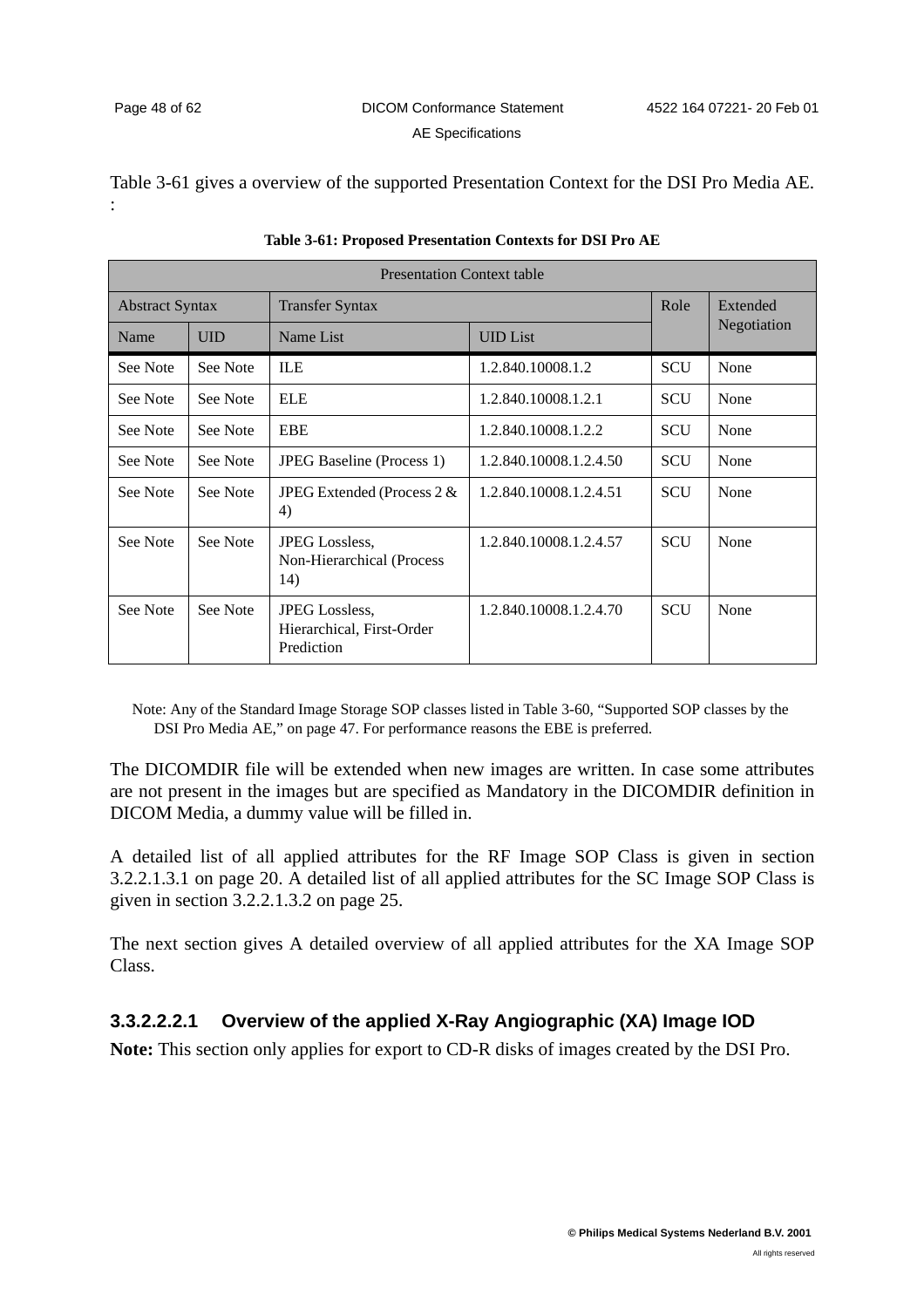# [Table 3-16](#page-23-0) lists the applied optional modules and attributes in the XA images.

|  |  | Table 3-62: Applied optional Modules and Attributes of the XA Image IOD |
|--|--|-------------------------------------------------------------------------|
|--|--|-------------------------------------------------------------------------|

| IE        | Module                                          | <b>Conditional Attributes</b>                                                                                                                                                                 | <b>Optional Attributes</b>                                                                                    |
|-----------|-------------------------------------------------|-----------------------------------------------------------------------------------------------------------------------------------------------------------------------------------------------|---------------------------------------------------------------------------------------------------------------|
| Patient   | Patient                                         | $\overline{\phantom{a}}$                                                                                                                                                                      | $\overline{\phantom{a}}$                                                                                      |
| Study     | General Study                                   | $\overline{\phantom{a}}$                                                                                                                                                                      | Study Description, Name of Physi-<br>cian(s) Reading Study                                                    |
| Series    | <b>General Series</b>                           |                                                                                                                                                                                               | Series Date, Series Time, Protocol<br>Name                                                                    |
| Equipment | General Equipment                               | $\blacksquare$                                                                                                                                                                                | Institution Name, Station Name,<br>Manufacturer's Model name,<br>Device Serial Number, Software<br>Version(s) |
| Image     | General Image                                   | Image Date, Image Time,<br><b>Patient Orientation</b>                                                                                                                                         | Acquisition Date, Acquisition<br>Time, Acquisition Number, Image<br>Comments                                  |
|           | <b>Image Pixel</b>                              | $\overline{a}$                                                                                                                                                                                |                                                                                                               |
|           | Multi-Frame                                     |                                                                                                                                                                                               | L.                                                                                                            |
|           | Display Shutter<br>(applied optional<br>Module) | Shutter Left Vertical Edge,<br>Shutter Right Vertical Edge,<br>Shutter Upper Horizontal Edge,<br>Shutter Lower Horizontal Edge,<br>Center of Circular Shutter,<br>Radius of Circular Shutter. | $\overline{a}$                                                                                                |
|           | X-Ray Image                                     |                                                                                                                                                                                               | $\overline{a}$                                                                                                |
|           | X-Ray Acquisition                               | Exposure                                                                                                                                                                                      |                                                                                                               |
|           | <b>XA Positioner</b>                            | $\overline{a}$                                                                                                                                                                                | ÷,                                                                                                            |
|           | <b>VOI LUT</b><br>(applied optional<br>Module)  | Window Width                                                                                                                                                                                  | <b>Window Center</b>                                                                                          |
|           | <b>SOP Common</b>                               | $\overline{\phantom{a}}$                                                                                                                                                                      | Specific Character Set                                                                                        |

The modules selected from the IOD module table of DICOM 3.0 are given in the table below.

| <b>Information Entity</b> | Module                |
|---------------------------|-----------------------|
| Patient                   | Patient               |
| Study                     | <b>General Study</b>  |
| <b>Series</b>             | <b>General Series</b> |

#### **Table 3-63: Applied Modules in the XA IOD**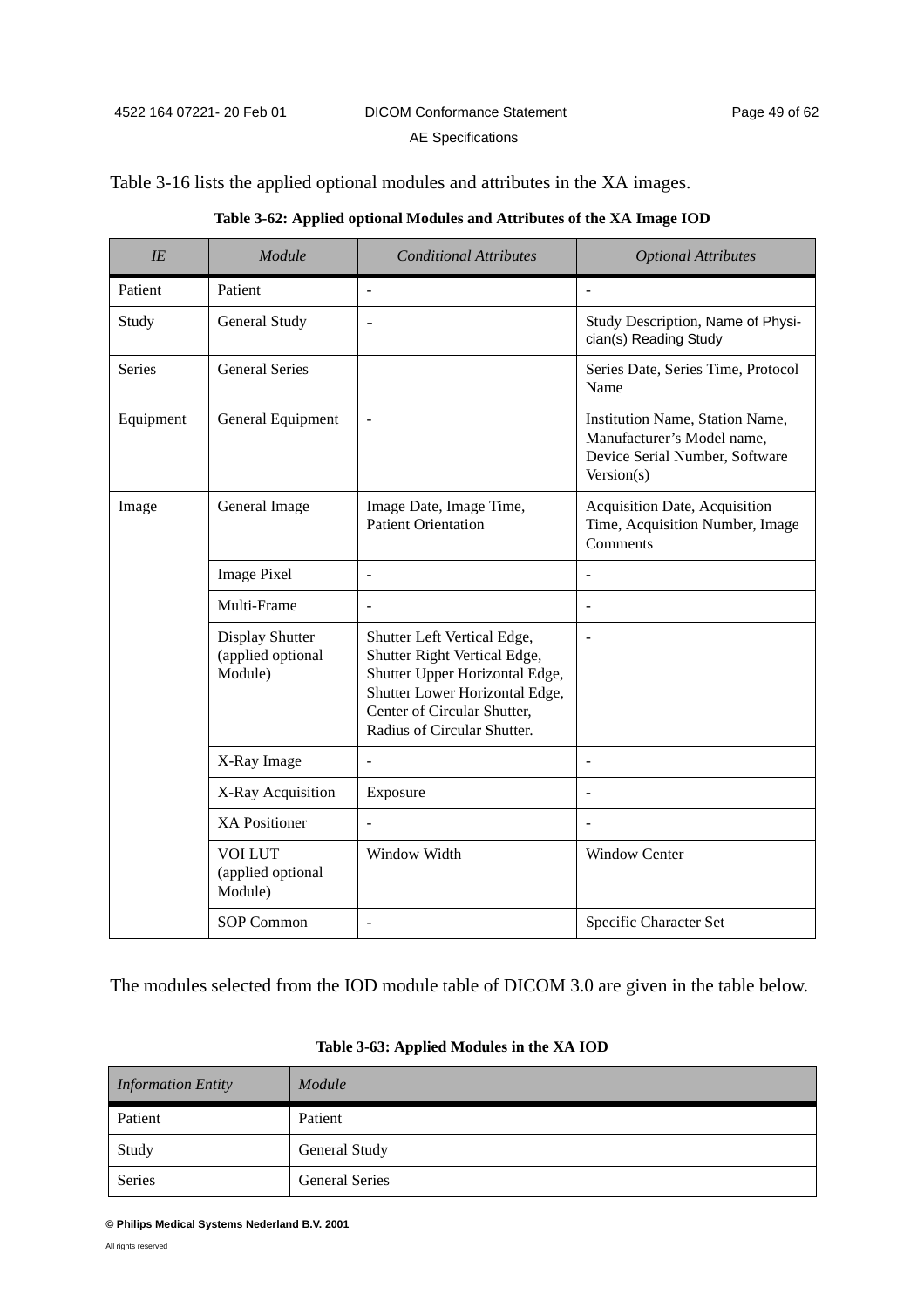| <b>Information Entity</b> | Module               |
|---------------------------|----------------------|
| Equipment                 | General Equipment    |
| Image                     | General Image        |
|                           | <b>Image Pixel</b>   |
|                           | Display Shutter      |
|                           | Mulit-Frame          |
|                           | X-Ray Image          |
|                           | X-Ray Acquisition    |
|                           | <b>XA Positioner</b> |
|                           | VOI LUT              |
|                           | SOP Common           |

#### **Table 3-63: Applied Modules in the XA IOD (Continued)**

The details of these applied modules are given in the tables below. The list of possible values are given. The situation that an attribute is present conditionally/optionally or that an attribute may contain a zero length value, is indicated too. Conditions and Defined/Enumerated Values of DICOM 3.0 are applicable but are not shown in the tables.

Note: The shaded attributes are received from the RIS with the Worklist Management Query.

<span id="page-53-0"></span>

| Attribute Name       | Tag       | <b>Note</b>                           |
|----------------------|-----------|---------------------------------------|
| Patient's Name       | 0010,0010 | Received from RIS or entered by user. |
| Patient ID           | 0010,0020 | Received from RIS or entered by user. |
| Patient's Birth Date | 0010,0030 | Received from RIS or entered by user. |
| Patient's Sex        | 0010,0040 | Received from RIS or entered by user. |

**Table 3-64: X-Ray Angiographic Image Storage SOP Class - Patient Module**

|  |  | Table 3-65: X-Ray Angiographic Image Storage SOP Class - General Study Module |  |  |
|--|--|-------------------------------------------------------------------------------|--|--|
|--|--|-------------------------------------------------------------------------------|--|--|

<span id="page-53-1"></span>

| Attribute Name             | Tag       | <b>Note</b>                                 |
|----------------------------|-----------|---------------------------------------------|
| <b>Study Date</b>          | 0008,0020 |                                             |
| <b>Study Time</b>          | 0008,0030 | Format: HHMMSS0000                          |
| <b>Accession Number</b>    | 0008,0050 | Zero length value if not received from RIS. |
| Referring Physician's Name | 0008,0090 | Zero length value if not received from RIS. |

#### **© Philips Medical Systems Nederland B.V. 2001**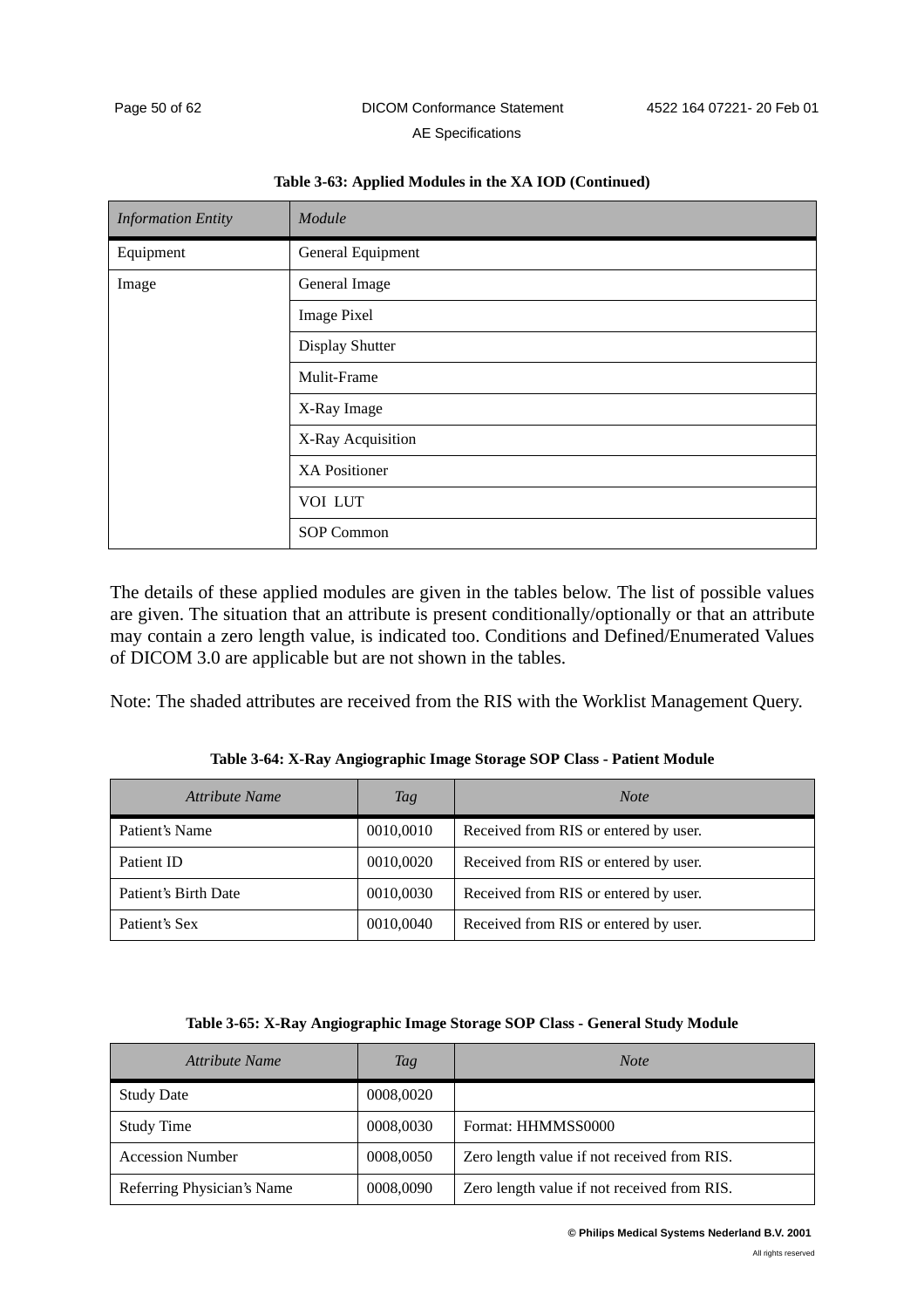<span id="page-54-0"></span>

| Name of Physician(s) Reading Study | 0008,1060 | Received from RIS as "Performing Physician's<br>Name", or entered by user. |
|------------------------------------|-----------|----------------------------------------------------------------------------|
| <b>Study Description</b>           | 0008,1030 | Received from RIS as "study description", or entered<br>by user.           |
| <b>Study Instance UID</b>          | 0020,000D | Generated at creation of the Study (Component) or<br>received from RIS.    |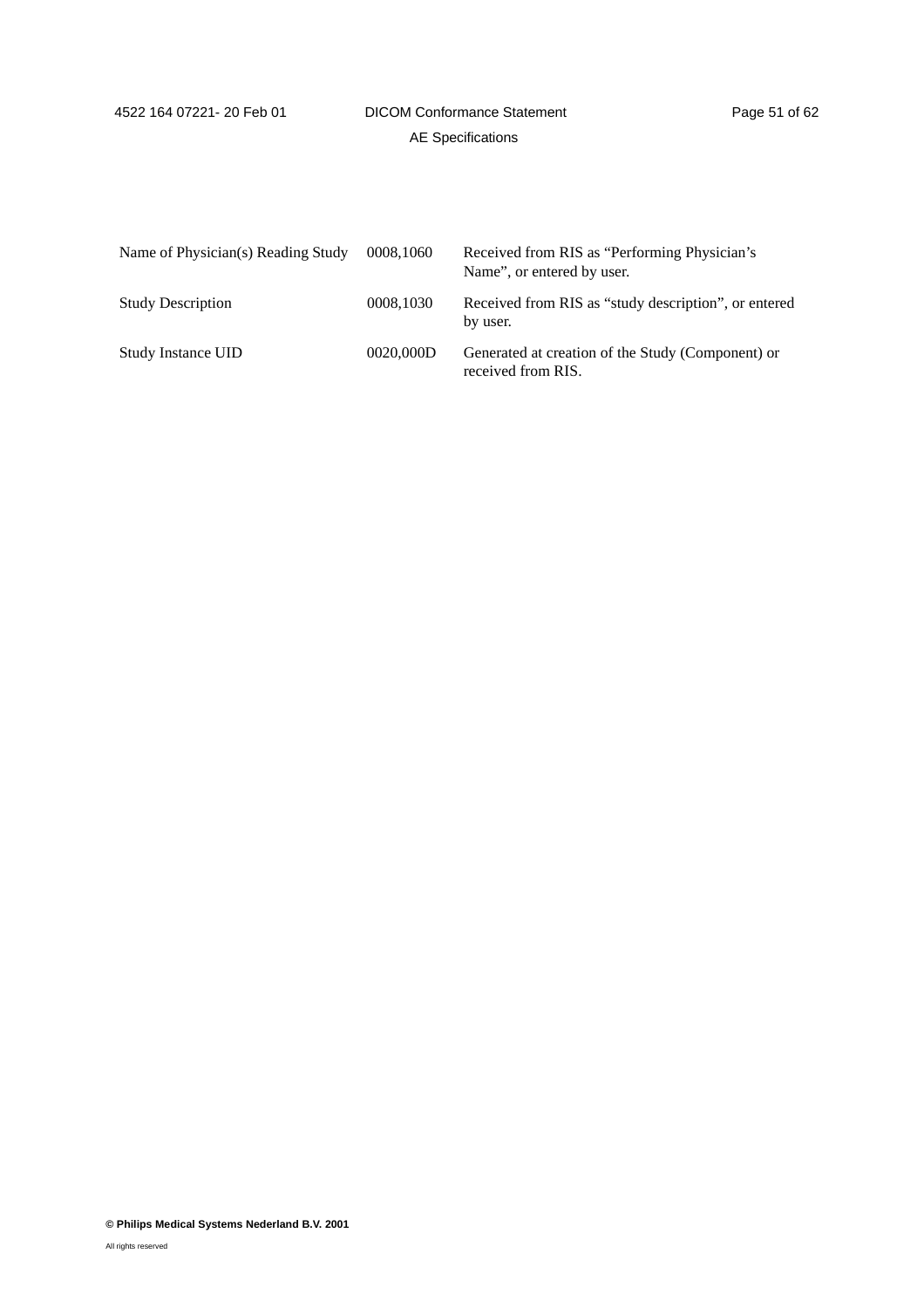| Attribute Name             | Tag       | <b>Note</b>               |
|----------------------------|-----------|---------------------------|
| <b>Acquisition Date</b>    | 0008,0022 |                           |
| <b>Image Date</b>          | 0008,0023 |                           |
| <b>Acquisition Time</b>    | 0008,0032 | Format: HHMMSS0000        |
| Image Time                 | 0008,0033 | Format: HHMMSS0000        |
| <b>Acquisition Number</b>  | 0020,0012 |                           |
| <b>Image Number</b>        | 0020.0013 | Applied Value(s):1 N      |
| <b>Patient Orientation</b> | 0020,0020 | Always zero length value. |

#### **Table 3-68: X-Ray Angiographic Image Storage SOP Class - General Image Module**

#### **Table 3-69: X-Ray Angiographic Storage SOP Class - Image Pixel Module**

| Attribute Name              | Tag       | <b>Note</b>                                                                                                                                                |
|-----------------------------|-----------|------------------------------------------------------------------------------------------------------------------------------------------------------------|
| Samples per Pixel           | 0028,0002 | Applied value(s): 1                                                                                                                                        |
| Photometric Interpretation  | 0028,0004 | Applied value(s): MONOCHROME1,<br>MONOCHROME2                                                                                                              |
| Rows                        | 0028,0010 | The actual size in 60 Hz DSI Pro systems is smaller:<br>480 or 960.<br>Applied value(s): $1024$ , $512$                                                    |
| Columns                     | 0028,0011 | Equal to the value of Rows (512 or 1024). The actual<br>image size in 60 Hz DSI Pro systems is smaller: 480<br>or $960.$<br>Applied value(s): $1024$ , 512 |
| <b>Bits Allocated</b>       | 0028,0100 | Applied value $(s)$ : 8                                                                                                                                    |
| <b>Bits Stored</b>          | 0028,0101 | Applied value(s): $8$                                                                                                                                      |
| High Bit                    | 0028,0102 | Applied value $(s)$ : 7                                                                                                                                    |
| <b>Pixel Representation</b> | 0028,0103 | Applied value(s): 0000H                                                                                                                                    |
| Pixel Data                  | 7FE0,0010 |                                                                                                                                                            |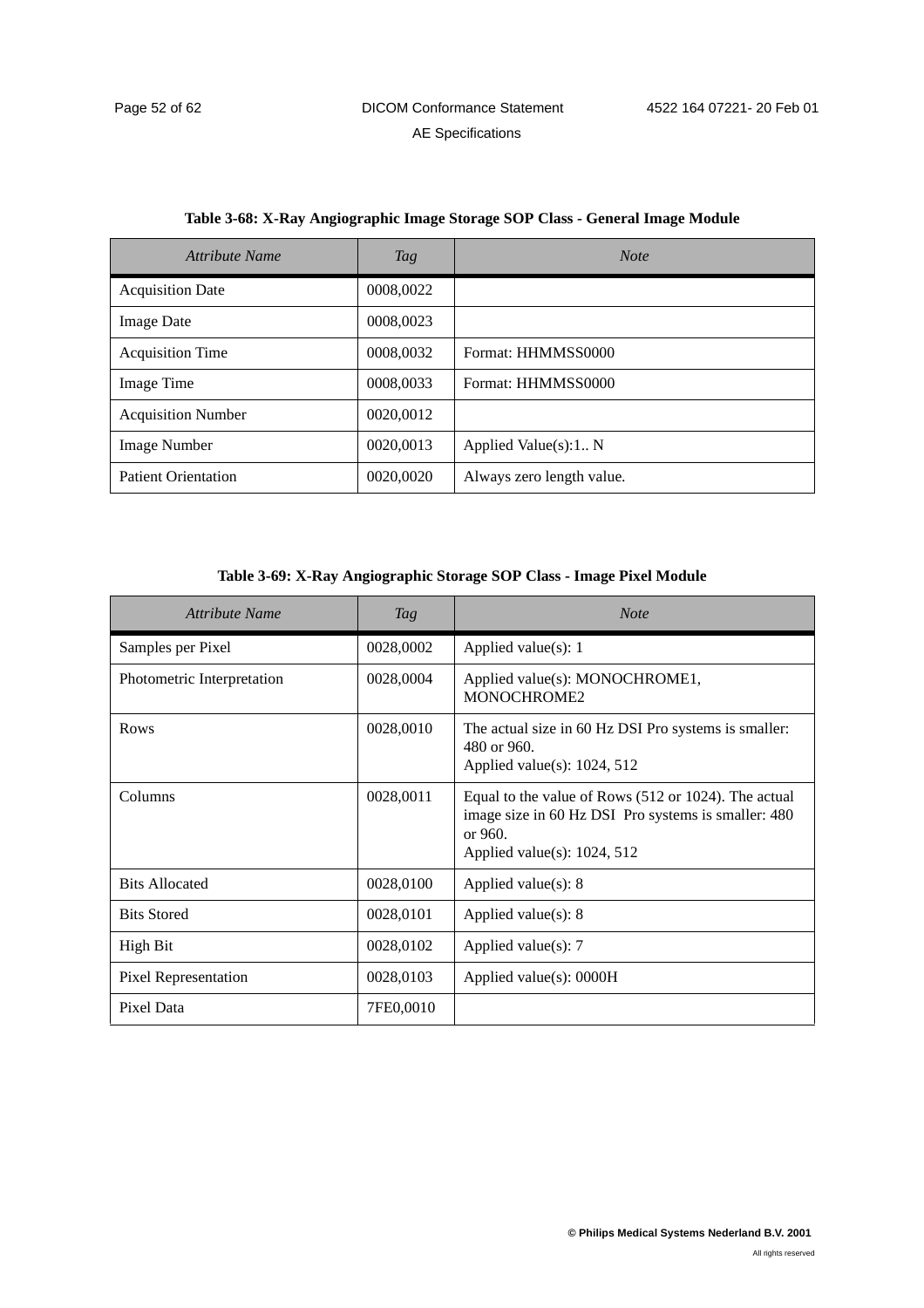| Attribute Name                       | Tag       | <b>Note</b>                                                |
|--------------------------------------|-----------|------------------------------------------------------------|
| <b>Shutter Shape</b>                 | 0018,1600 | Applied value(s):<br><b>CIRCULAR</b><br><b>RECTANGULAR</b> |
| <b>Shutter Left Vertical Edge</b>    | 0018,1602 |                                                            |
| Shutter Right Vertical Edge          | 0018,1604 |                                                            |
| Shutter Upper Horizontal Edge        | 0018,1606 |                                                            |
| <b>Shutter Lower Horizontal Edge</b> | 0018,1608 |                                                            |
| Center of Circular Shutter           | 0018,1610 |                                                            |
| Radius of Circular Shutter           | 0018,1612 |                                                            |

#### **Table 3-70: X-Ray Angiographic Image Storage SOP Class - Display Shutter Module**

#### **Table 3-71: X-Ray Angiographic Image Storage SOP Class - Mulit-Frame Module**

| <b>Attribute Name</b>   | <b>Tag</b> | <b>Note</b> |
|-------------------------|------------|-------------|
| Number of Frames        | 0028,0008  |             |
| Frame Increment Pointer | 0028,0009  |             |

#### **Table 3-72: X-Ray Angiographic Image Storage SOP Class - X-Ray Image Module**

| Attribute Name               | Tag       | <b>Note</b>                   |
|------------------------------|-----------|-------------------------------|
| Image Type                   | 0008,0008 | Applied value $(s)$ : DERIVED |
| Pixel Intensity Relationship | 0028,1040 | Applied value(s): DISP        |

#### **Table 3-73: X-Ray Angiographic Image Storage SOP Class - X-Ray Acquisition Module**

| Attribute Name           | <b>Tag</b> | <b>Note</b>                  |
|--------------------------|------------|------------------------------|
| <b>KVP</b>               | 0018,0060  | Always zero length value.    |
| Exposure                 | 0018,1152  | always zero length value.    |
| <b>Radiation Setting</b> | 0018,1155  | Applied value $(s)$ : GR, SC |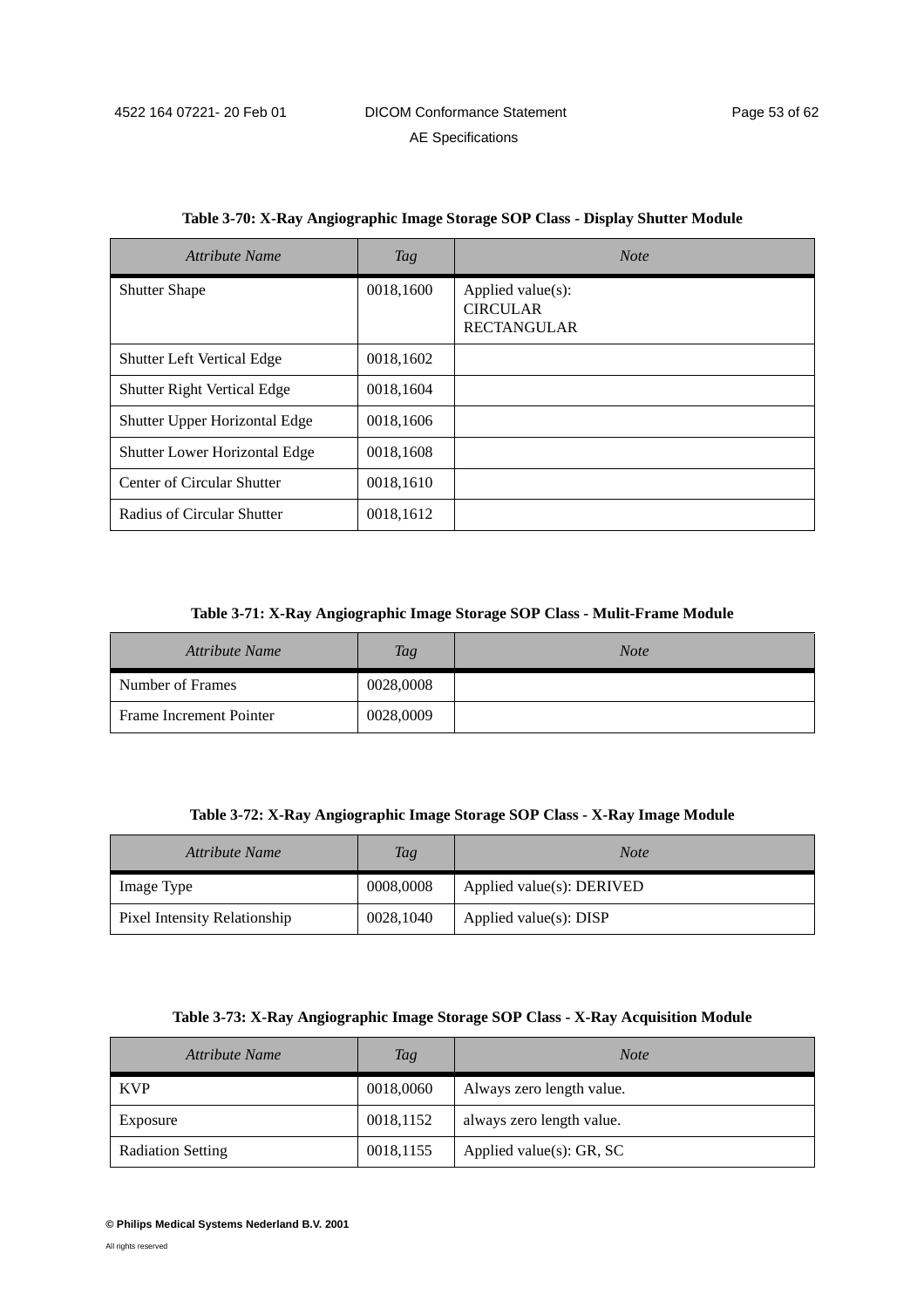| Attribute Name                  | Tag       | <b>Note</b>              |
|---------------------------------|-----------|--------------------------|
| <b>Positioner Motion</b>        | 0018,1500 | Applied value(s): STATIC |
| <b>Positioner Primary Angle</b> | 0018,1510 |                          |
| Positioner Secondary Angle      | 0018,1511 |                          |

#### **Table 3-74: X-Ray Angiographic Image Storage SOP Class - XA Positioner Module**

#### **Table 3-75: X-Ray Angiographic Image Storage SOP Class - VOI LUT Module**

| Attribute Name | Tag       | <b>Note</b>                                                        |
|----------------|-----------|--------------------------------------------------------------------|
| Window Center  | 0028,1050 | This attribute is related to the DSI Pro Contrast /<br>Brightness. |
| Window Width   | 0028,1051 | This Attribute is related to the DSI Pro Contrast /<br>Brightness. |

#### **Table 3-76: X-Ray Angiographic Image Storage SOP Class - SOP Common Module**

| Attribute Name          | Tag       | <b>Note</b>                                                                                             |  |
|-------------------------|-----------|---------------------------------------------------------------------------------------------------------|--|
| Specific Character Set  | 0008,0005 | Applied value(s): ISO_IR 100                                                                            |  |
| <b>SOP Class UID</b>    | 0008,0016 | Applied value(s): 1.2.840.10008.5.1.4.1.1.12.1                                                          |  |
| <b>SOP</b> Instance UID | 0008,0018 | Depending on configuration:<br>- Unique for each image.<br>- Never changed (also after post processing) |  |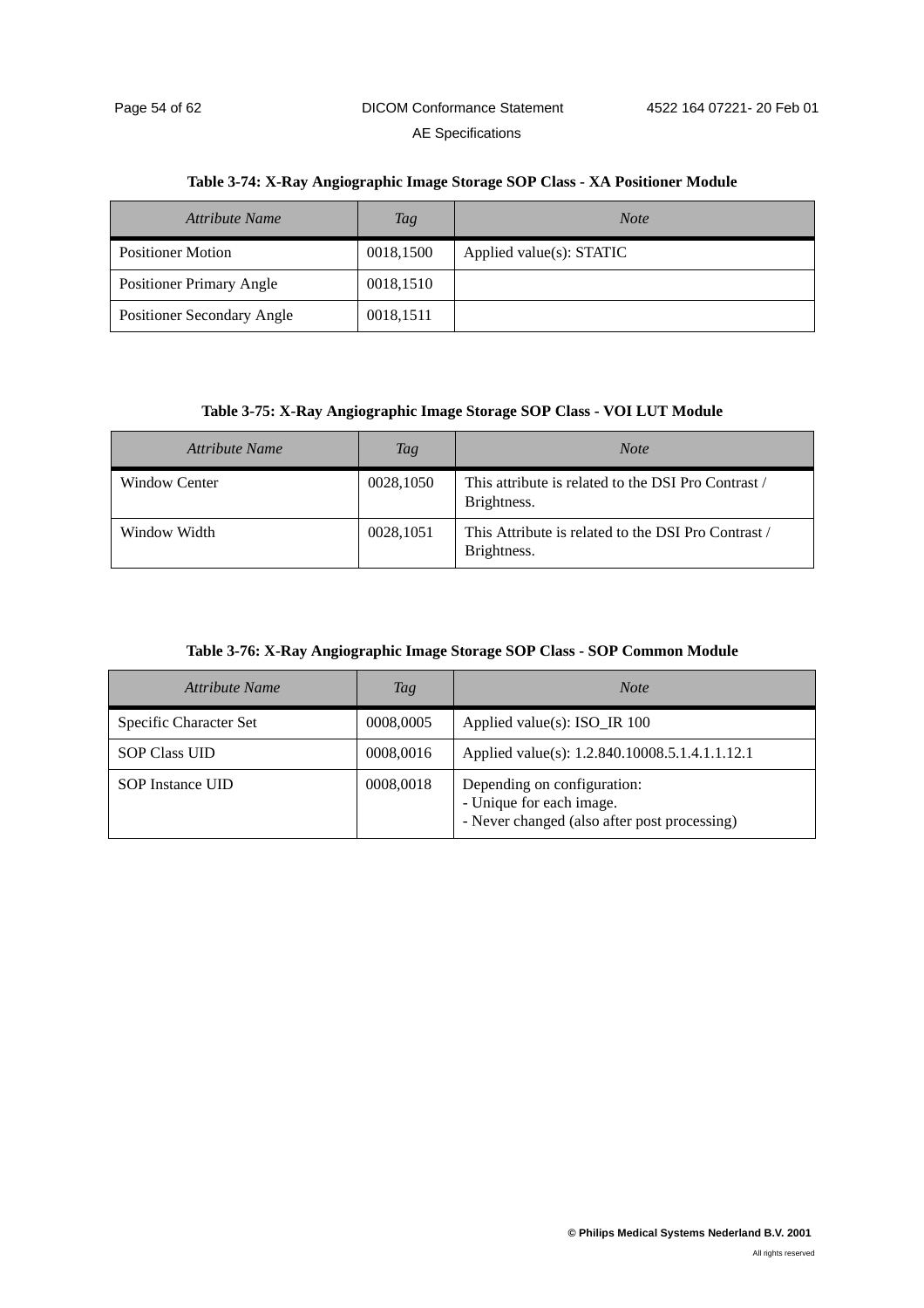#### **3.3.2.3 RWA Read images from CD-R disk**

The DSI Pro AE will act as a FSR when reading all/selected images from the CD-R medium.

#### **Implementation remarks and restriction:**

• DSI Pro is also able to read images coded in all of the JPEG codes as specified in [Table 3-](#page-51-0) [61, "Proposed Presentation Contexts for DSI Pro AE," on page 48.](#page-51-0)

#### **3.3.2.3.1 Application Profile(s) for this RWA**

See [Table 3-59.](#page-49-3)

#### **3.3.2.3.2 Support for Attributes in the images**

The Mandatory Attributes of the DICOM images are required for the correct storage of the images in the DSI Pro internal image database. Optionally Attributes and Retired/Private Attributes are stored too if present; this is equivalent with the Level 2 (Full) conformance for the Storage Service Class in the Network support, see [section 3.2.3.2 on page 42.](#page-45-0)

The same remarks as in [section 3.2.3.2.3 on page 42](#page-45-1) about the storage of read multi-frame/Biplane images and about requirements to process read images via the dedicated DSI Pro application functions, are applicable.

# <span id="page-58-0"></span>**3.3.3 Augmented Application Profile**

DSI Pro supports all transfer syntaxes as mentioned [Table 3-61 on page 48](#page-51-0).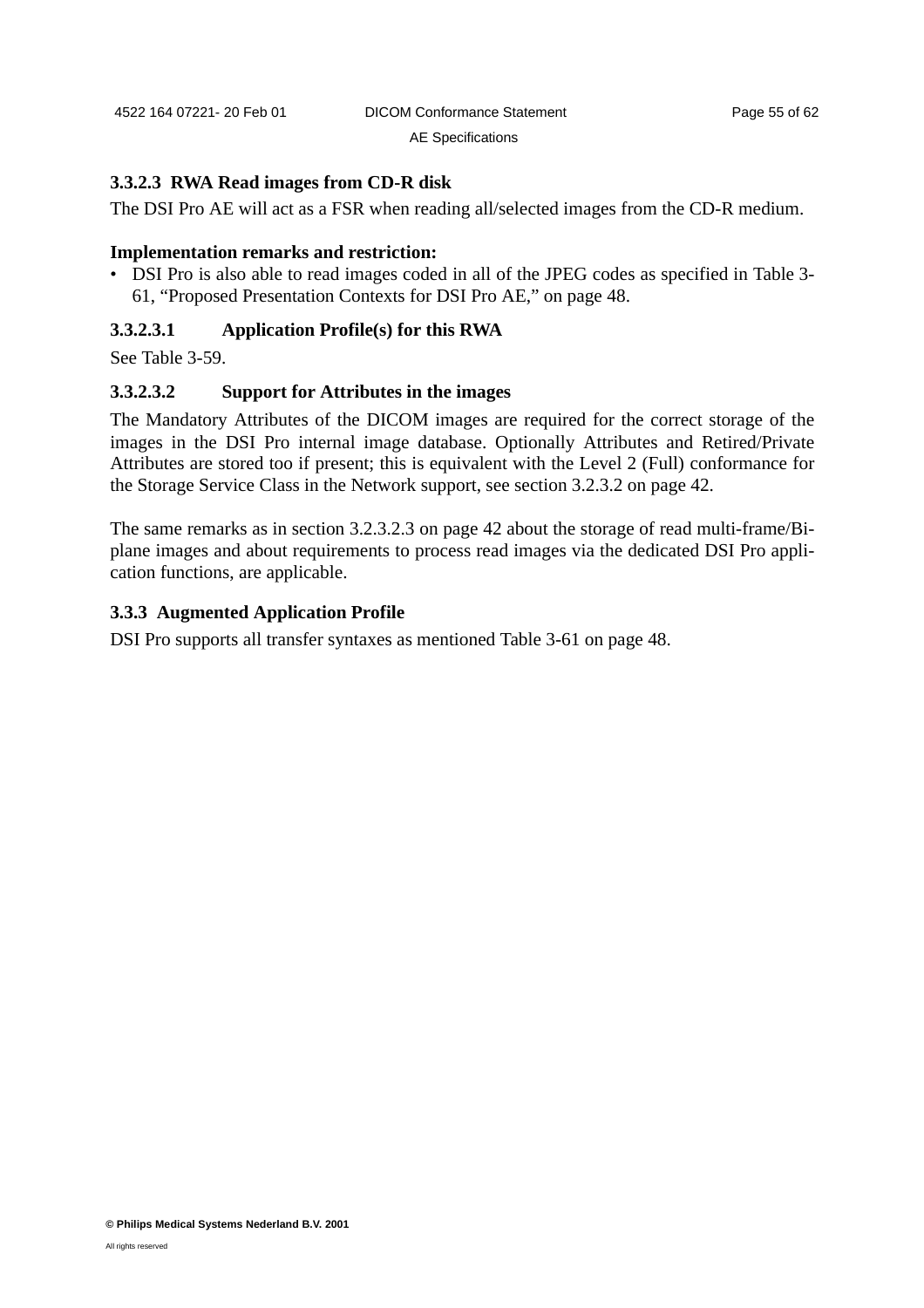# <span id="page-59-0"></span>**4 Communication Profiles**

# <span id="page-59-1"></span>**4.1 Supported Communication Stacks**

The DSI Pro Information AE provides DICOM V3.0 TCP/IP Network Communication Support as defined in Part 8 of the DICOM Standard.

# <span id="page-59-2"></span>**4.2 TCP/IP Stack**

The DSI Pro Network AE inherits its TCP/IP stack from the SUN Solaris system upon which it executes.

# <span id="page-59-3"></span>**4.2.1 Physical Media Support**

The DSI Pro Information AE supports ISO 8802-3 10 MB Ethernet. The DSI Pro Network AE supports Ethernet ISO.8802-3 10 and 100 MB Ethernet.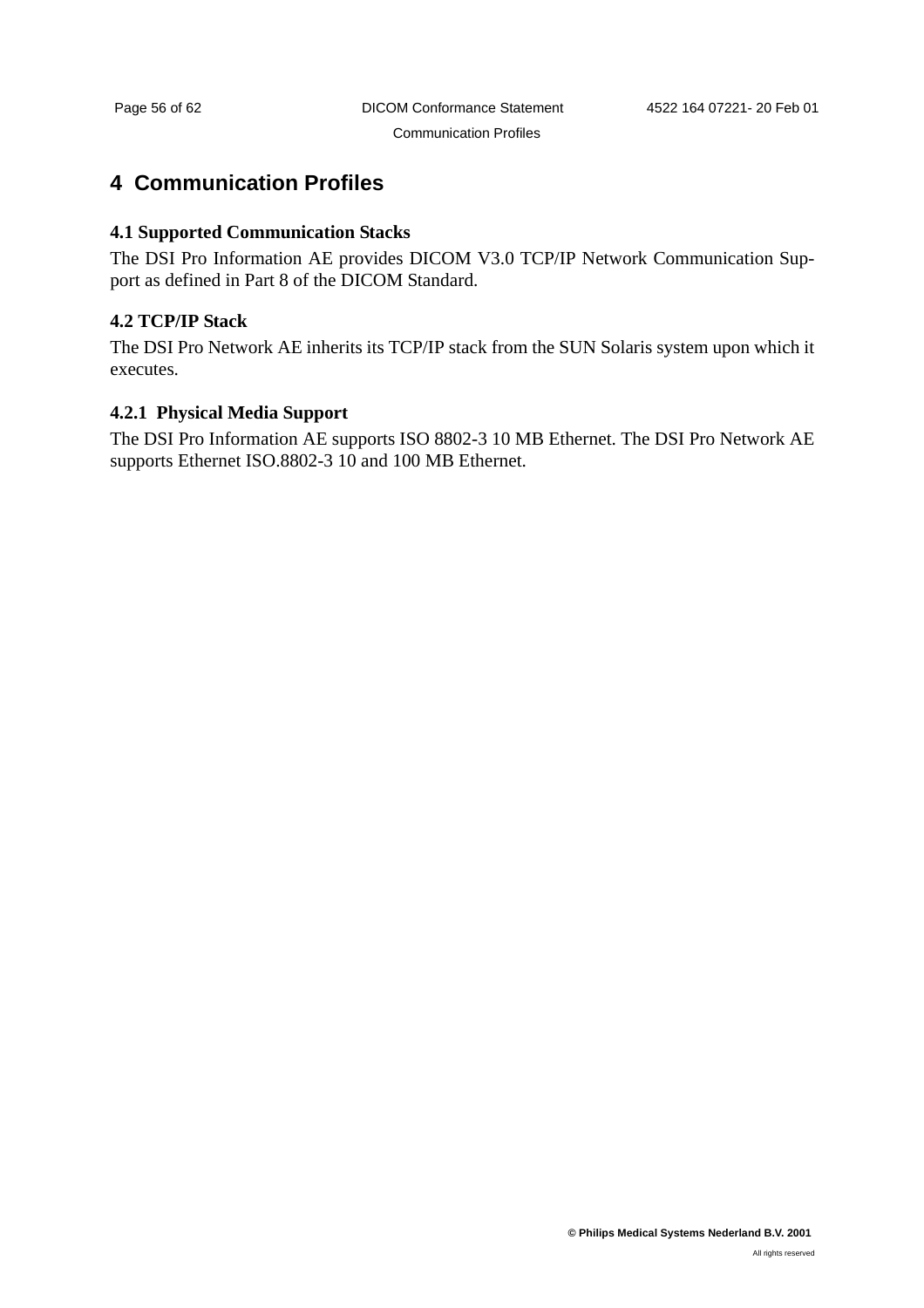Extensions/Specializations/Privatizations

# <span id="page-60-0"></span>**5 Extensions/Specializations/Privatizations**

The Standard DICOM SOP Classes may be Extended with additional attributes:

- Standard attributes of other SOP Classes; the presence of these attributes in exported images can be configured.
- Retired (from ACR NEMA 1.0 or 2.0) attributes; the presence of these attributes in exported images can be configured.
- Private attributes; the presence of these attributes in exported images can be configured.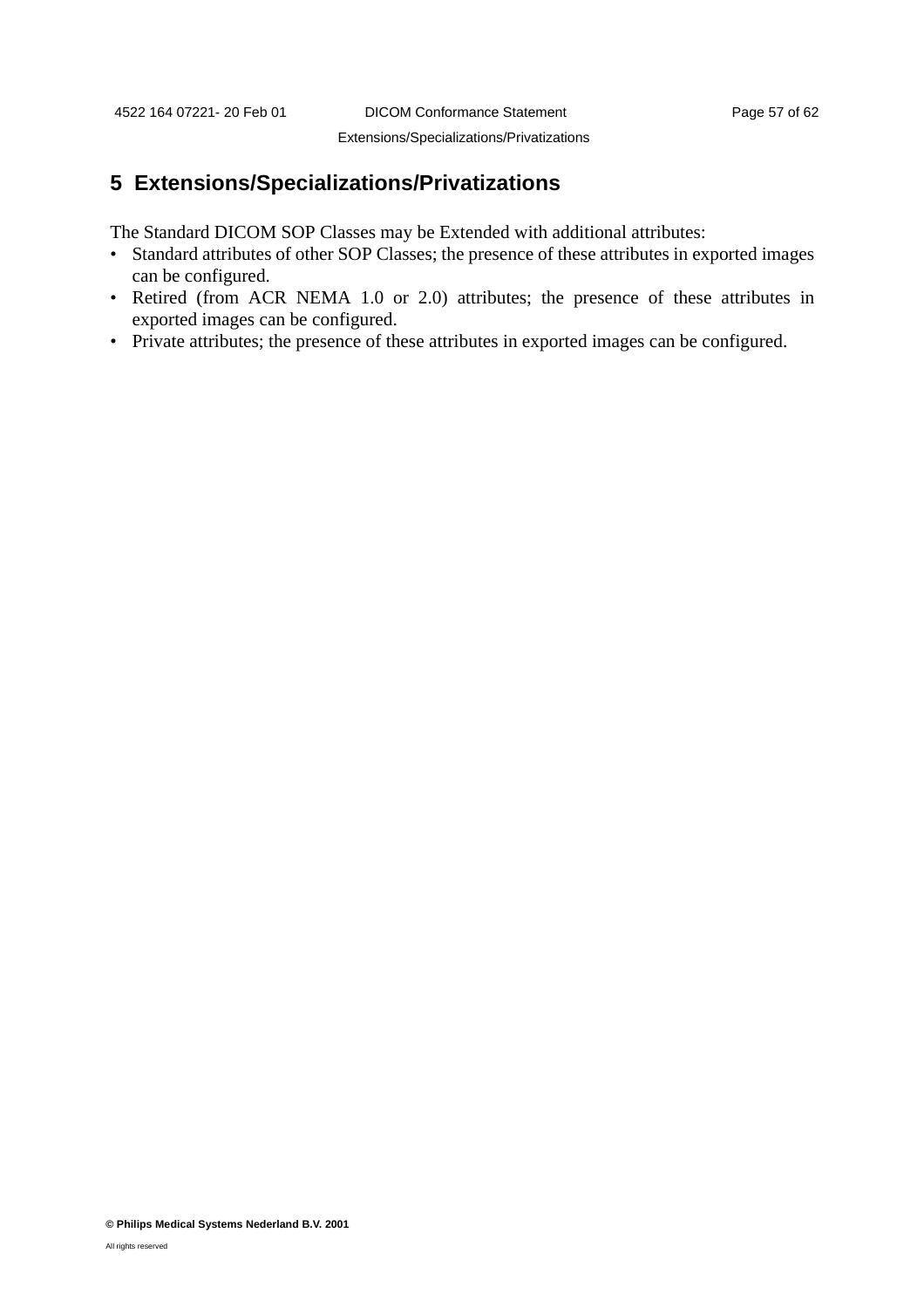#### **Configuration**

# <span id="page-61-0"></span>**6 Configuration**

# <span id="page-61-1"></span>**6.1 DSI Pro Information Configuration**

# <span id="page-61-2"></span>**6.1.1 AE Title/Presentation Address mapping**

# **6.1.1.1 Local AE Titles and Presentation Addresses**

The local (so of DSI Pro itself) Application Entity Title, local System Name and local (System) IP Address are selected by the service configuration program.

# **6.1.1.2 Remote AE Titles and Presentation Addresses**

All remote applications to be selected as image export destination or as Worklist supplier are configurable for the following items:

- The Application Entity Title of the remote application.
- The IP Address and Port Number at which the remote application should accept Association requests.

# <span id="page-61-3"></span>**6.1.2 Configurable parameters**

• The PDU size of DSI Pro(*i.e.* the maximum allowed size of PDU messages received by DSI) is fixed on 16K.

For optimal performance of the communication DSI - remote system, it is advised to configure the PDU size on the remote system as large as possible: unlimited and 64K are preferred (in that order). PDU size of 32K on the remote system should **not** be taken due to an implementation restriction of DSI, PDU size of 32K is allowed for DSIs with supperMEN board.

- "Hospital Name" (configurable) is mapped on "Institution Name" see [Table 3-21 on](#page-25-0) [page 22.](#page-25-0)
- "System Name" (configurable) is mapped on "Station Name" see [Table 3-21 on page 22](#page-25-0).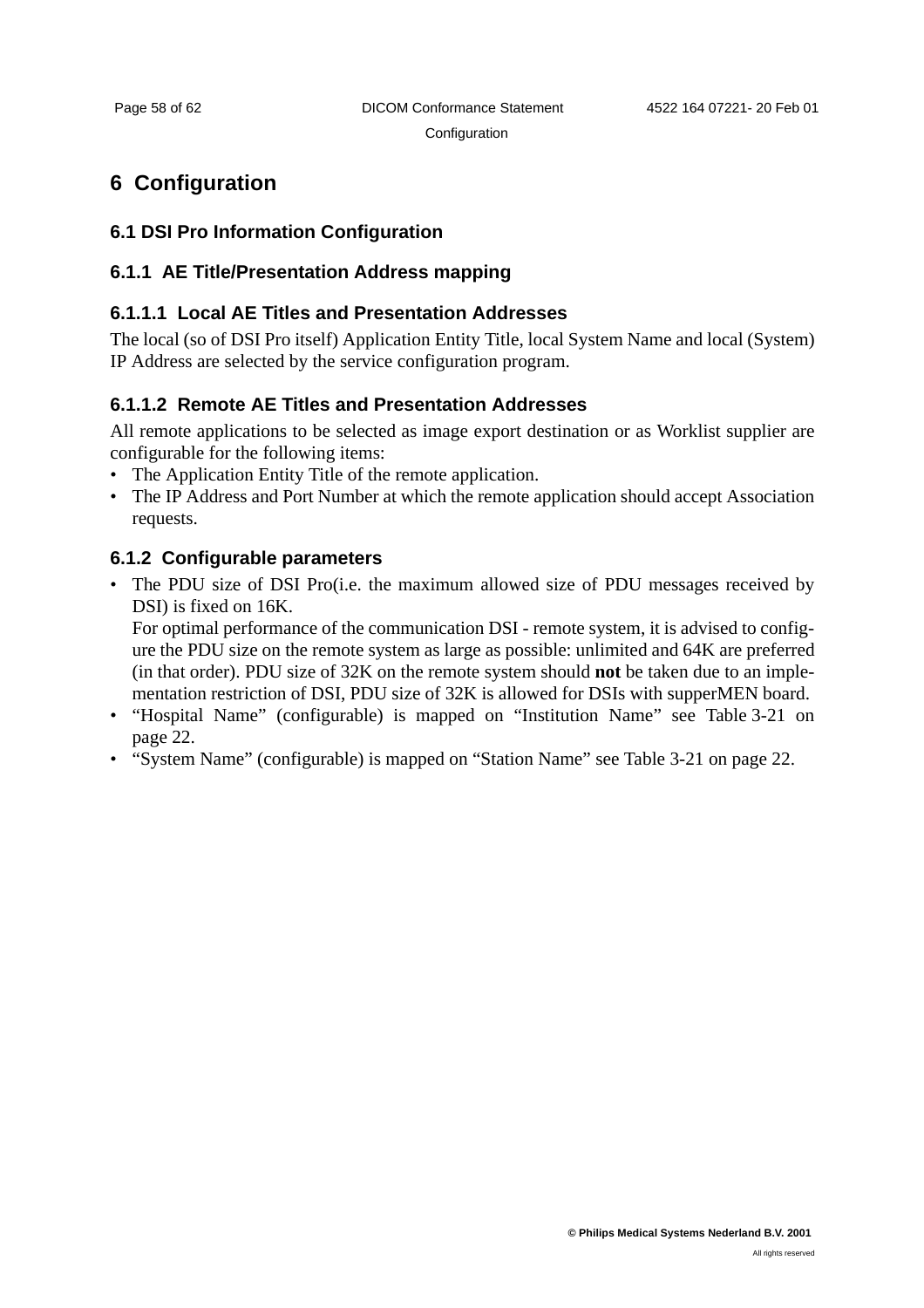**Configuration** 

# <span id="page-62-0"></span>**6.2 DSI Pro Network and Media Configuration**

# <span id="page-62-1"></span>**6.2.1 AE Title/Presentation Address mapping**

# **6.2.1.1 Local AE Title and Presentation Address**

The DSI Pro AE title is default equal to the IP host name. This host name can be changed by the Customer Support Engineer at installation.

DSI Pro listens on port **3010**. This port number is **not** configurable.

# **6.2.1.2 Remote AE Titles and Presentation Addresses**

All relevant remote applications able to setup a DICOM Association towards DSI Pro must be configured at DSI Pro configuration time. The Customer Support Engineer must provide the following information for each remote application:

- The Application Entity title.
- The SOP classes and Transfer Syntaxes for which DSI Pro accepts Associations.

All relevant remote applications able to accept DICOM Associations from DSI Pro, the following information must be provided:

- The Application Entity title.
- The host name/IP address on which the remote application resides.
- The port number at which the remote application accepts Association requests.

# <span id="page-62-2"></span>**6.2.2 Configurable parameters**

# **6.2.2.1 Configuration per DSI Pro Network and Media system**

The following items are configurable **per DSI Pro installation**:

- The SOP classes (out of the full list of SOP Classes in [Table 3-1 on page 9](#page-12-5) and [Table 3-14](#page-18-2) [on page 15\)](#page-18-2) and Transfer Syntaxes (out of the full list in Presentation Context tables in this Statement) to be used.
- The maximum PDU size for associations initiated by DSI Pro (default is 0 meaning unlimited PDU size)
- Storage Commitment request must be send after Storage request.
- Conversion from Multi to Single Frame.
- DSI Pro allows the operator to modify attributes of the stored images. DSI Pro does not modify the pixel values of the stored images. The DSI Pro system can be configured to either:
	- Always change the SOP Instance UID when exporting an Image.
	- Never change the SOP Instance UID when exporting an Image.

# **6.2.2.2 Configuration per remote system**

The following items are configurable **per remote system**:

- The SOP classes and Transfer Syntaxes for which DSI Pro sets-up and accepts Associations.
- Automatic conversion of images of SOP classes not supported by remote systems into SC Image Storage SOP instances,
- The maximum PDU size for Associations initiated by DSI Pro,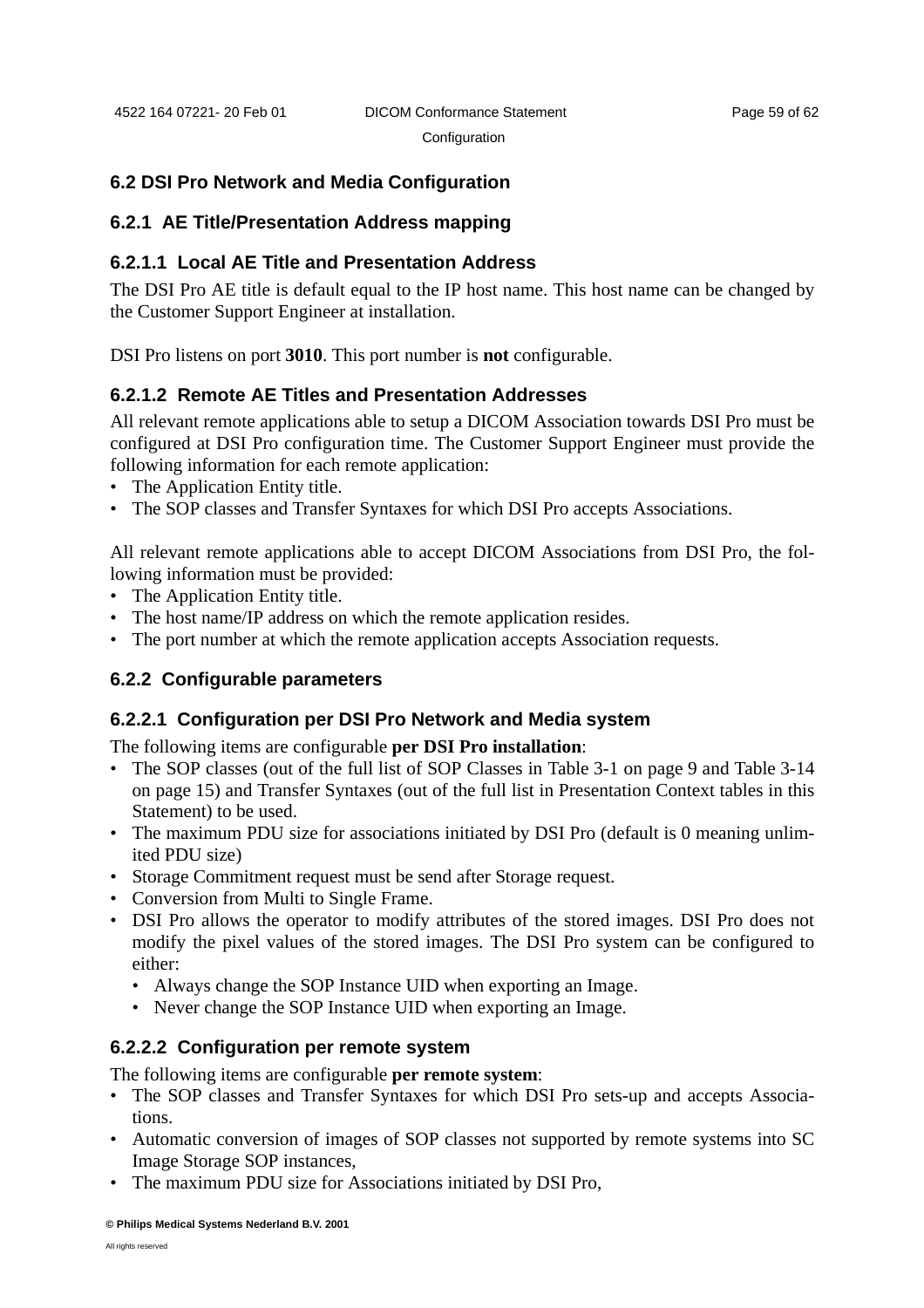#### **Configuration**

- Export of 'pure' DICOM images (i.e. only the standard DICOM attributes defined in the related IOD) or extended DICOM images (with additional Standard DICOM, Private and Retired Attributes)
- Support of Overlays

# **6.2.2.3 Print Configuration**

Configurable per DSI Pro installation:

• DICOM printers to be selected by the operator.

The following print parameters are configurable per DICOM printer type:

- Medium Type
- Film Size ID (i.e. Media Size)
- Film Orientation
- Image Display Format
- Film Size in X an Y direction (this influences the Rows and Columns in the Image Box instances)
- Configuration Information (configurable per print destination) This is a character string containing implementation specific print parameters.
- Magnification Type.
- Trim.
- Film Destination.
- Max. Density.

These print parameters can be selected from choice lists. These choice lists are defined via socalled prototypes for each type of printer and print medium. These prototype are also configurable.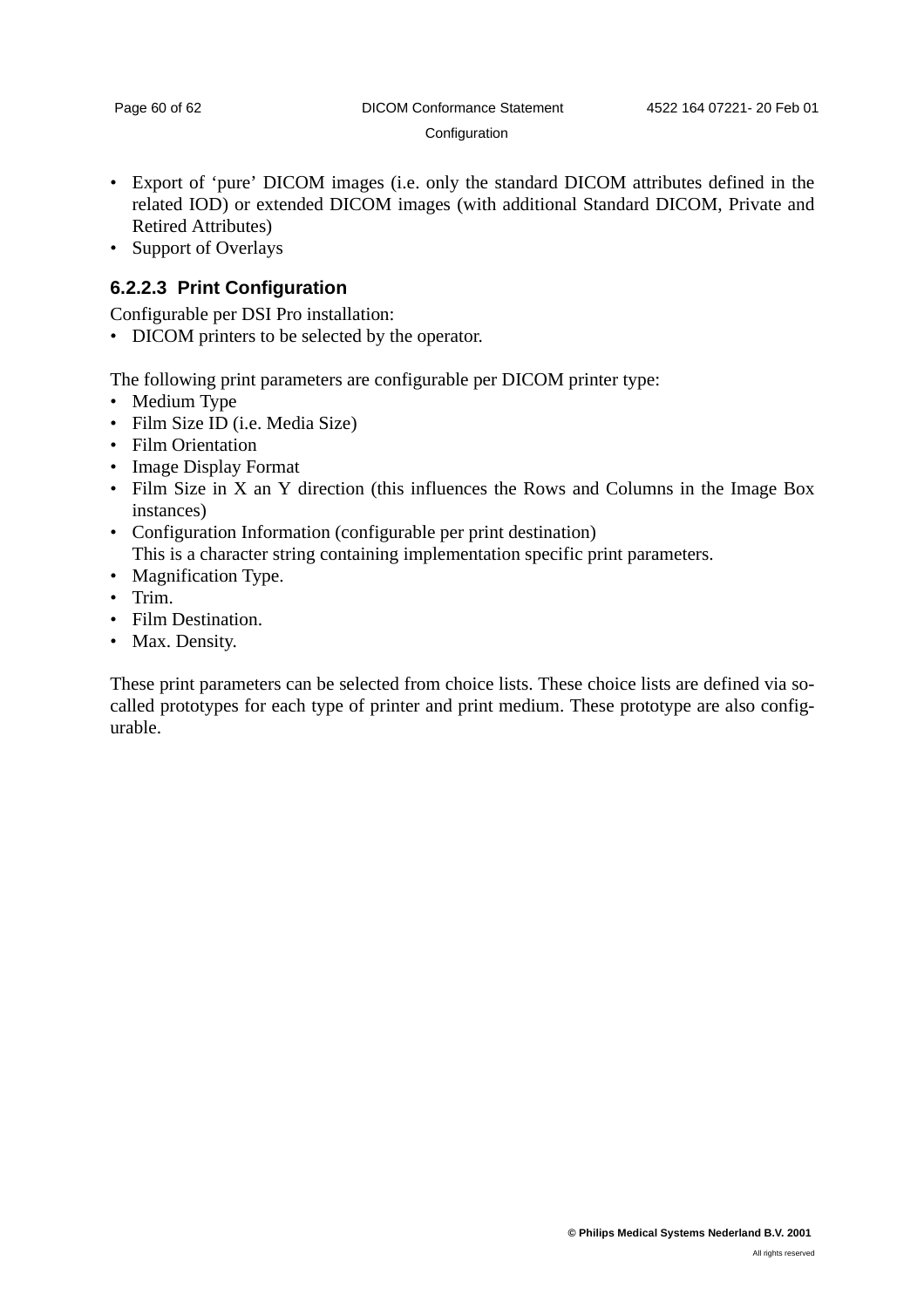Support of Extended Character Sets

# <span id="page-64-0"></span>**7 Support of Extended Character Sets**

# <span id="page-64-1"></span>**7.1 DSI Pro Information AE**

DSI supports the Extended Character Set "ISO\_IR 100" (Latin alphabet No 1, supplementary set) for the Image Export function.

The support of characters at import of Modality Worklist data is specified in [section 3.1.2.1.3](#page-13-0) [on page 10.](#page-13-0)

# <span id="page-64-2"></span>**7.2 DSI Pro Network and Media AE**

DSI Pro Network and Media AE supports Extended Character Set "ISO\_IR 100" which is the Latin alphabet No 1, supplementary set.